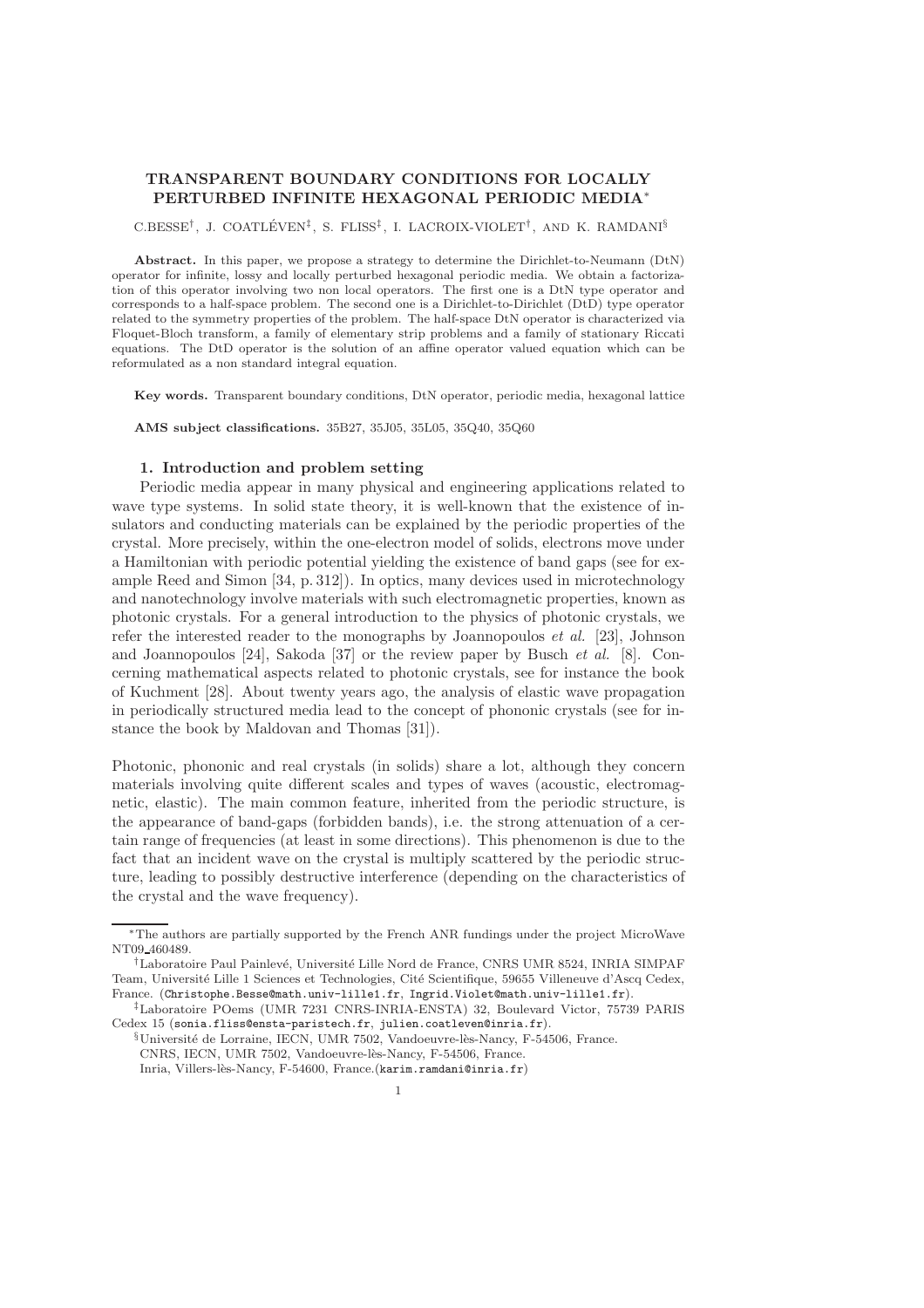Most applications involving periodic structures use these band gaps to control wave propagation properties of materials (see [8] for an extended list of references). More precisely, the aim can be to prohibit propagation of waves [35], allow propagation of some frequencies and/or some directions like in optical filters [33], localize waves by creating a defect in the periodic structure [30, 37], create optical nanocavities [1] or to guide waves with bends [39], Y–junctions [6] and T–junctions [14].

In the above applications, numerical simulation plays a crucial role in the design of photonic, phononic and real crystals. In particular, the problem of determining which physical and geometrical properties of a perfect or imperfect crystal yield band gaps at specified frequencies, guiding waves along some desired paths or trapping them in a given cavity is computationally challenging. The complexity of designing such devices is increased by the strong scattering effects involved, due to the high contrast of the composing materials on the one hand, and the geometric scales (wavelength and size of the periodic cell) on the other hand. Therefore, several numerical methods and tools have been developed to simulate wave propagation in *infinite periodic* media (or large compared to the wavelength). A first class of methods covers problems where the periodicity can be handled via homogenization techniques [2, 7]. Indeed, when the wavelength is much larger than the period, the periodic medium behaves asymptotically like a homogeneous one. The unboundedness of the medium can then be treated analytically using integral equations, Dirichlet-to-Neumann (DtN) operators or Perfectly Matched Layers techniques. On the contrary, a second class of methods keeps the periodicity but considers only

- media which are finite (i.e. constituted of a finite number of periodic cells embedded in an infinite homogeneous domains) [12, 13, 22, 42, 43];
- $\bullet$  media which can be reduced to finite domains. The case of imperfect<sup>1</sup> periodic media has been more intensively investigated [15, 16, 21]. In these works, the problems considered lead to exponentially decaying solutions, which allows the truncation of the infinite periodic media.

More recently, DtN operators have been derived for infinite two-dimensional periodic media containing local defects in [17, 19]. The main assumptions concern the directions of periodicity (orthogonal), the corresponding periodicity lengths (commensurate) and the presence of a dissipative term (arbitrarily small).

In this work, we are interested in the analysis of hexagonal periodic media containing a local defect (see Figure 1.1). We call hexagonal periodic medium (also known as hexagonal lattice) a two dimensional domain where

- the angle between the periodicity directions is  $\pi/3$ ;
- the periodicity cell has hexagonal symmetry (see Definition 3.1).

Note that like in [17, 19], one could consider the media as a periodic one with two orthogonal directions of periodicity. However, the corresponding periods would not be commensurate in this case.

Hexagonal lattices appear in quantum mechanics [10, 26, 34], phononics [29, 32, 38] and photonics [9, 11, 20]. Although they concern different applications and involve different types of waves, the corresponding problems are quite similar from the mathematical point of view. Essentially, as far as numerical simulation is concerned, the main issue is to determine a transparent boundary condition to reduce the problem

<sup>1</sup>A local defect is generally created by changing locally the physical/geometrical properties of the crystal.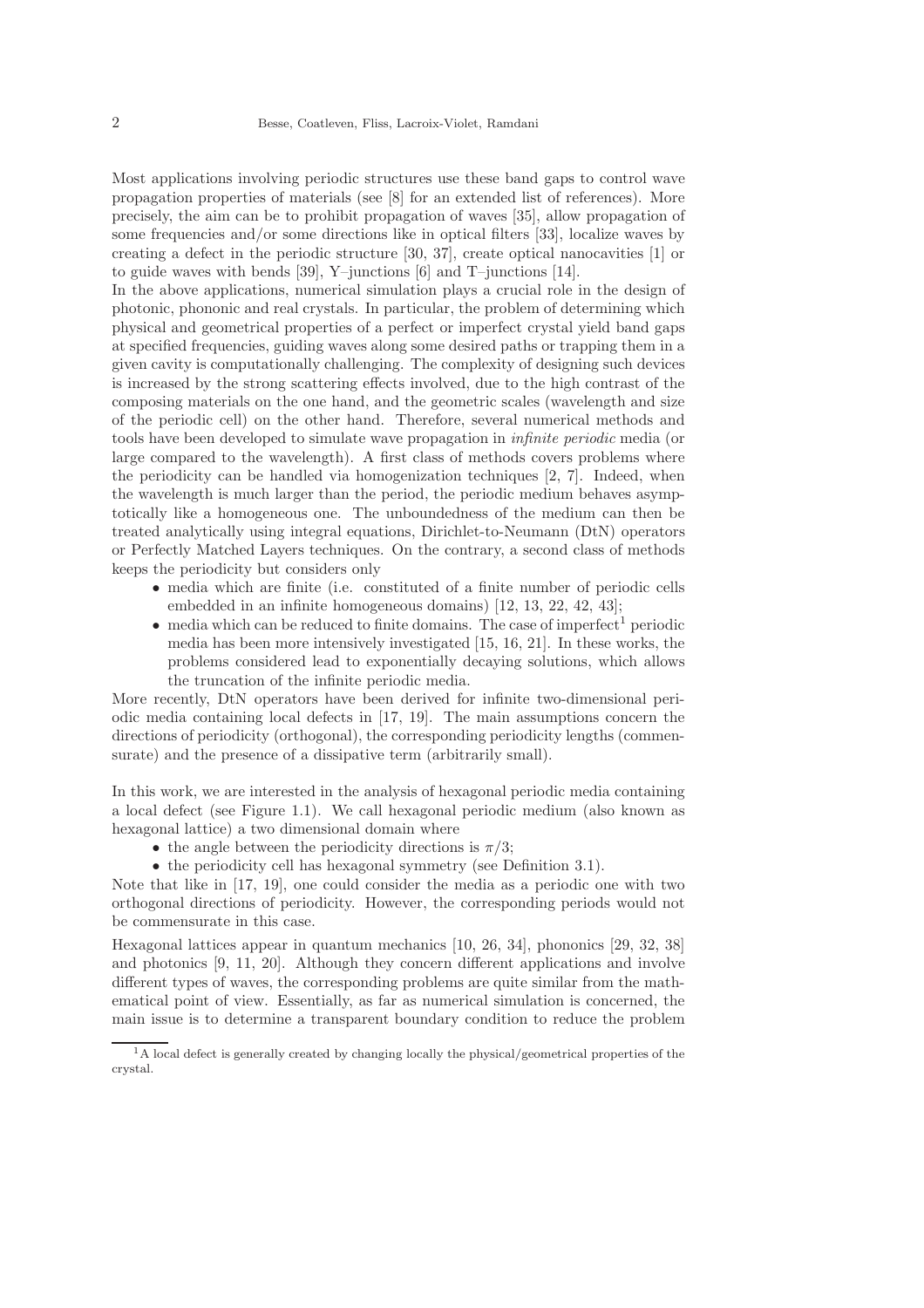

Fig. 1.1. *A locally perturbed photonic crystal with triangular lattice (cross section of a photonic crystal optical fiber (left) and representation of the corresponding hexagonal periodicity cell (right)).*

initially set on an unbounded domain to a problem set on a bounded one containing the defect cell. The differential operators involved are the ones describing the underlying physics of the problem under consideration, namely

• Quantum mechanics: in a (classical) crystal, the mathematical formulation of the problem leads to the Schrödinger operator

$$
Au := -\Delta u + (V + ip)u \tag{1.1}
$$

where  $V(x)$  denotes the potential in the lattice and p is the Laplace variable. • Phononics: the operator involved is the elasticity system (see  $[3, 4, 29, 4, 29]$ ) 32, 36, 40])

$$
Au := -div \boldsymbol{\sigma}(u) + \omega^2 \rho u,
$$
\n(1.2)

where **u** denotes the displacement and  $\boldsymbol{\sigma}(\mathbf{u}) = \mathbf{C} : \boldsymbol{\varepsilon}(\mathbf{u})$  the stress tensor, in which  $\varepsilon(\mathbf{u})$  stands for the strain tensor and **C** the 4th-order elasticity tensor  $(\rho \text{ and } \omega \text{ respectively denote the mass density and the time frequency}).$ 

• Photonics: in this case, electromagnetic propagation is described by the vector Maxwell's equations. For two-dimensional photonic crystals, these equations reduce to the following scalar equations respectively in the cases of TE (Transverse Electric) and TM (Transverse Magnetic) polarizations:

$$
\begin{cases}\n\text{TE case:} & Au := \Delta u + \omega^2 n^2 u \\
\text{TM case:} & Au := -\text{div}\left(\frac{1}{n^2}\nabla u\right) + \omega^2 u\n\end{cases}
$$
\n(1.3)

where  $n(x)$  denotes the index of refraction and  $\omega$  the wavenumber.

Note that all the above operators involve an elliptic principal part. Moreover, the time dependence has been eliminated via a Fourier (or Laplace) transform, leading to the appearance of the real parameter  $\omega$  (or the complex parameter p). Perfect periodic media are described via the operators  $(1.1)$ ,  $(1.2)$  or  $(1.3)$  –depending on the considered application– with periodic coefficients (potential, elasticity tensor and mass density or index, respectively for classical, phononic and photonic crystals).

The introduction of a defect in the periodic structure is taken into account by adding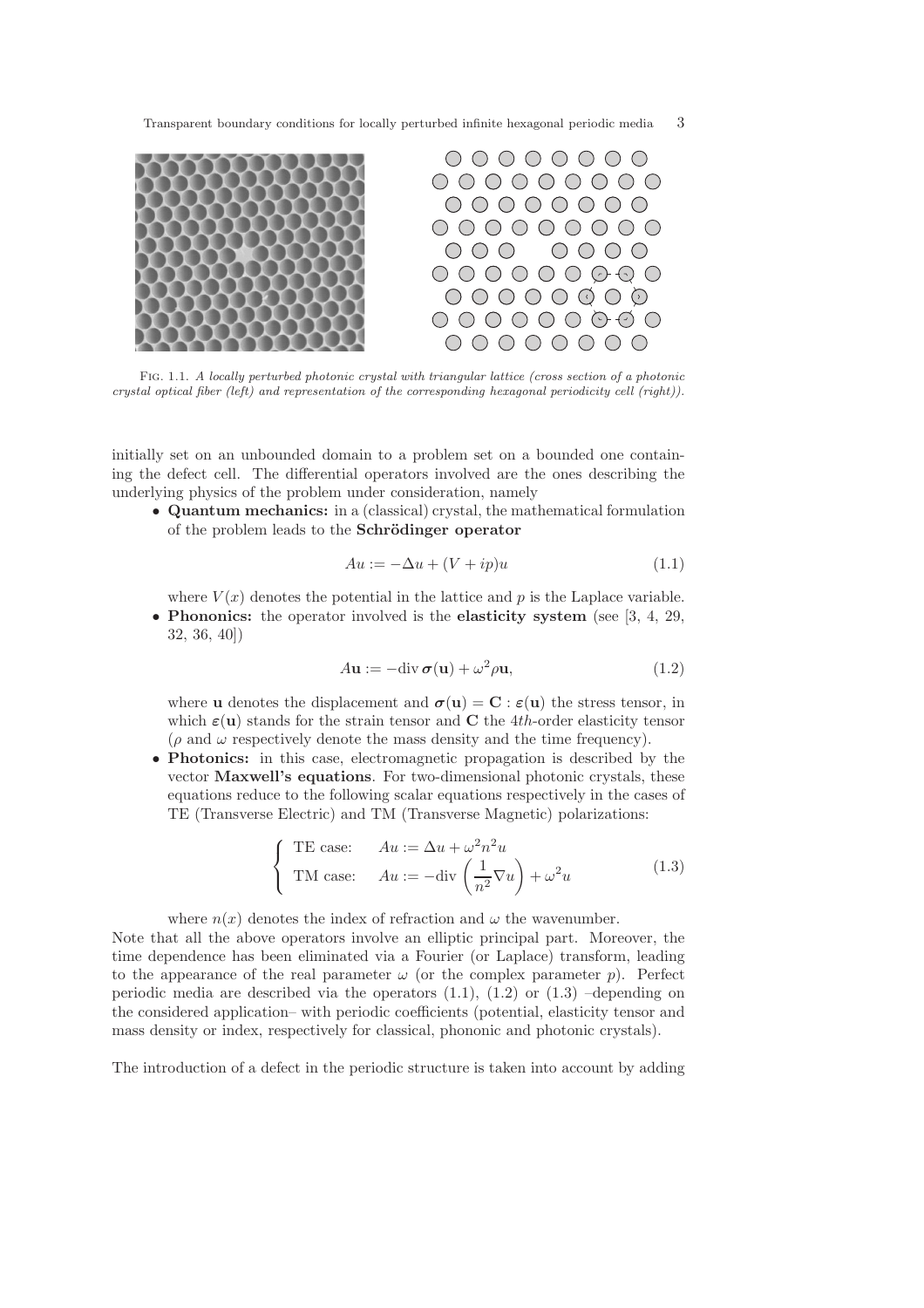a bounded obstacle or locally perturbing the coefficients. Typically, scattering by an impurity in a classical crystal (i.e. when the lattice contains a different atom at one of the lattice points), we have

$$
V = V_{\text{per}} + V_0
$$

where  $V_{\text{per}}$  is periodic and  $V_0$  is a short range potential describing the local perturbation (see [34, p. 312]).



Fig. 1.2. *The hexagonal periodic medium with defect.*

In this paper, we will restrict our study, for the sake of simplicity, to the case of an infinite photonic crystal  $\Omega = \mathbb{R}^2$  containing a localized defect in the hexagonal cell  $\Omega^i$ (whose side length is denoted by d). We denote by  $\Sigma^i = \partial \Omega^i$  the boundary of this cell and by  $\Omega^e = \Omega \setminus \overline{\Omega^i}$  its exterior. From the mathematical point of view, the model problem we consider throughout the paper is a dissipative Helmholtz equation

$$
\Delta u + \rho u = f, \qquad \text{in } \Omega,\tag{1.4}
$$

where the following assumptions will always be supposed to hold true

• (A1)  $\rho$  is a local perturbation of a hexagonal periodic function  $\rho_{\text{per}}$ . More precisely:

$$
\rho=\rho_{\rm per}+\rho_0
$$

where

- for all  $\mathbf{x} = (x, y) \in \Omega$  and all  $(p, q) \in \mathbb{Z}^2$ ,  $\rho_{\text{per}}(\mathbf{x} + p\mathbf{e}_1 + q\mathbf{e}_2) = \rho_{\text{per}}(\mathbf{x})$ with  $\mathbf{e}_1 = (3d/2, \sqrt{3}d/2)$  and  $\mathbf{e}_2 = (0, \sqrt{3}d)$  the two directions of periodicity of the media (see Figure 1.2);
- $\rho_{\text{per}}$  and  $\rho_0$  have hexagonal symmetry (see Definition 3.2);
- $\text{Supp}(\rho_0) \subset \Omega^i.$
- (A2)  $\rho$  satisfies the dissipation property

$$
|\mathrm{Im}\,\rho(\mathbf{x})| \ge \rho_b > 0, \qquad \forall \mathbf{x} \in \Omega. \tag{1.5}
$$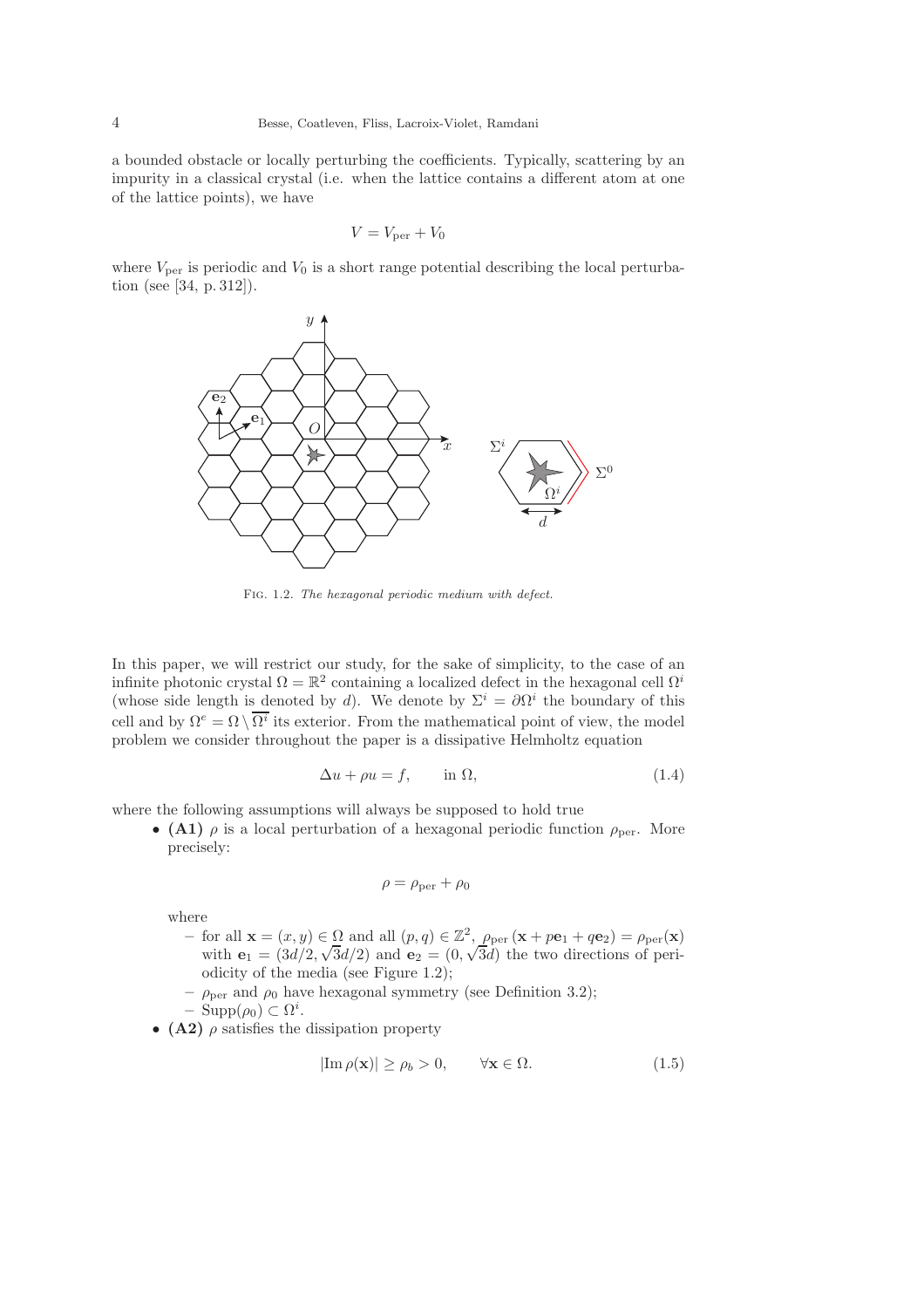• (A3) The source f is compactly supported in  $\Omega^i$  and has hexagonal symmetry. Before going further, let us make some comments about the above assumptions. In (A2), condition (1.5) guarantees the existence and uniqueness of finite energy solutions of (1.4) (i.e. solutions in  $H^1(\Omega)$ ) in the infinite domain  $\Omega$  (as it can be easily checked by using Lax-Milgram Lemma). When no dissipation is assumed (i.e. when  $\rho$  is real-valued), such existence and uniqueness issues will not be discussed in this paper, nor will be the derivation of a limiting absorption principle. Let us emphasize that the latter remains, to our knowledge, an open question (see [19, Remark 2] and [25] for a similar discussion).

The main goal of this paper is to propose a method to solve (1.4) in the infinite domain  $\Omega$  under assumptions  $(A1)$ - $(A2)$ - $(A3)$ . The main steps of our approach are presented in a formal way in the next Section.

2. Formal presentation of the method For the reader's convenience, we describe in this section the broad outlines of our approach in order to help the reader getting an overview of the proposed strategy. Willfully, we decided to focus on the description of the mains steps of the method and to skip in this part all the technical details related to the functional framework.

Our approach is adapted from the one used in [17] for the case of square lattices. The key idea is to reduce problem (1.4), which is set in the unbounded domain  $\Omega$ , to a boundary value problem set in the cell  $\Omega^i$  containing the defect. To achieve this, we need to derive a suitable transparent boundary condition on  $\Sigma^i$  associated with a DtN operator  $\Lambda$ . More precisely, we note that the restriction  $u^i := u|_{\Omega^i} \in H^1(\Omega^i)$ solves the interior boundary value problem

$$
\begin{cases} \Delta u^i + \rho u^i = f, & \text{in } \Omega^i, \\ \frac{\partial u^i}{\partial \nu^i} + \Lambda u^i = 0, & \text{on } \Sigma^i, \end{cases}
$$

where  $\nu^i$  is the outgoing unit normal to  $\Omega^i$  and  $\Lambda$  denotes the DtN operator defined by

$$
\Lambda \phi = -\left. \frac{\partial u^e(\phi)}{\partial \nu^i} \right|_{\Sigma^i} \tag{2.1}
$$

in which  $u^e(\phi) \in H^1(\Omega^e)$  is the unique solution of the exterior problem

$$
\begin{cases}\n\Delta u^{e}(\phi) + \rho u^{e}(\phi) = 0, & \text{in } \Omega^{e}, \\
u^{e}(\phi) = \phi, & \text{on } \Sigma^{i}.\n\end{cases}
$$
\n(2.2)

The core of the paper is thus devoted to the computation of this DtN operator  $\Lambda$ . First of all, let us emphasize that due to the symmetry properties of the original problem  $(2\pi/3$  rotational invariance, see Assumptions  $(A1)$  and  $(A3)$ ), it suffices to compute this DtN operator  $\Lambda$  for Dirichlet data  $\phi$  on  $\Sigma^i$  with hexagonal symmetry (See section 3 for more details). In this Section, we restrict our analysis from now on to such symmetric data.

In order to describe the different steps of our method, we need to introduce some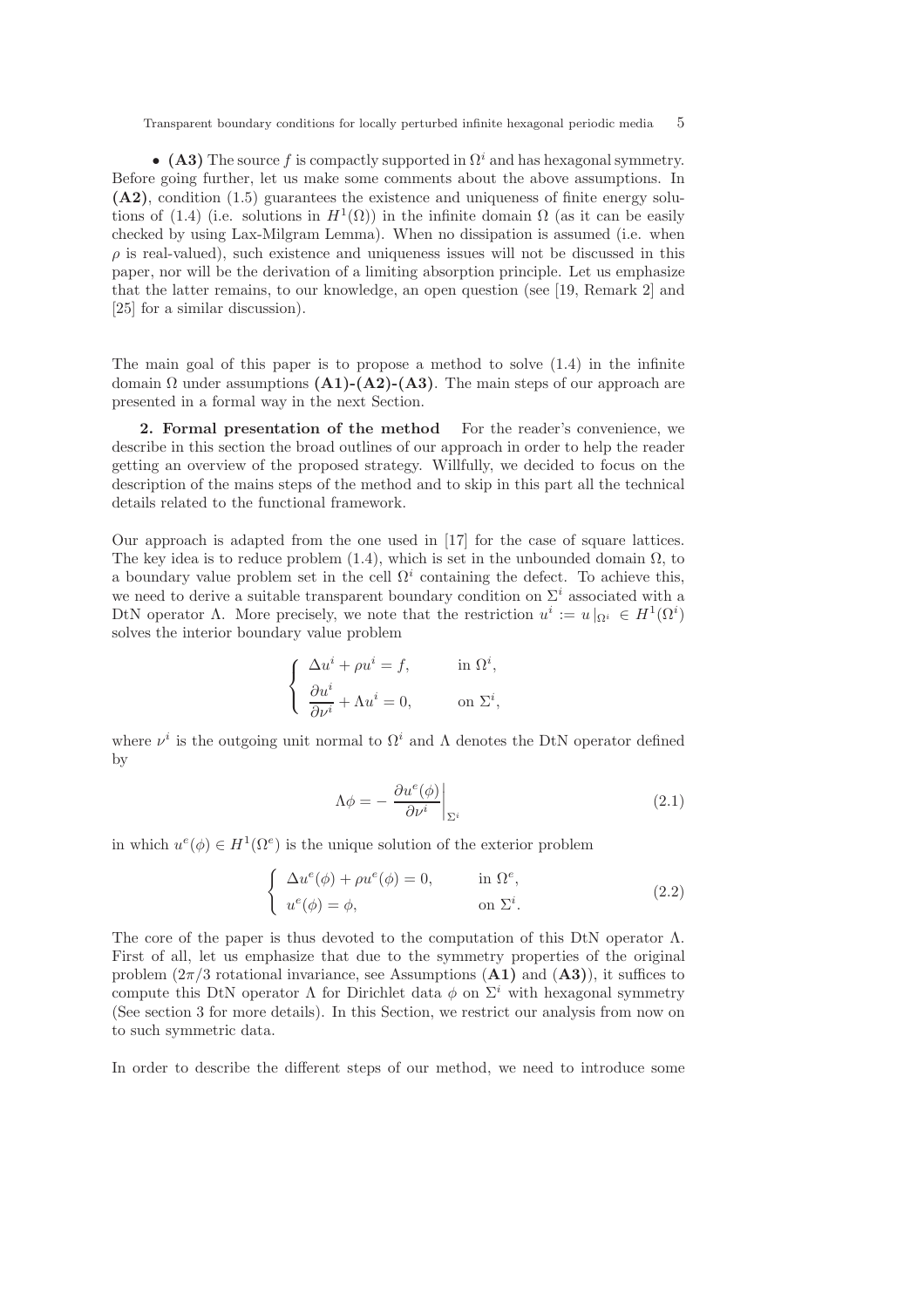

Fig. 2.1. *The half-space DtN operator* Λ<sup>H</sup>



FIG. 2.2. *The DtD operator*  $D_{2\pi/3}$ 

additional notation. Let  $\Sigma^H$  be the boundary depicted in Figure 2.1 and let  $\Omega^H$ be the half-space to right of  $\Sigma^H$ . Given a Dirichlet data  $\phi$  on  $\Sigma^H$ , we define the half-space DtN operator  $\Lambda^H$  by setting (see Figure 2.1)

$$
\Lambda^H \phi = \left. \frac{\partial u^H(\phi)}{\partial \nu^H} \right|_{\Sigma^H}
$$
\n(2.3)

where  $\nu^H$  is the outgoing unit normal to  $\Omega^H$  and  $u^H(\phi)$  is the unique solution in  $H^1(\Delta, \Omega^H)$  of the half-space problem

$$
(\mathcal{P}^{H}) \quad \begin{cases} \Delta u^{H}(\phi) + \rho u^{H}(\phi) = 0, & \text{in } \Omega^{H}, \\ u^{H}(\phi) = \phi, & \text{on } \Sigma^{H}. \end{cases}
$$
 (2.4)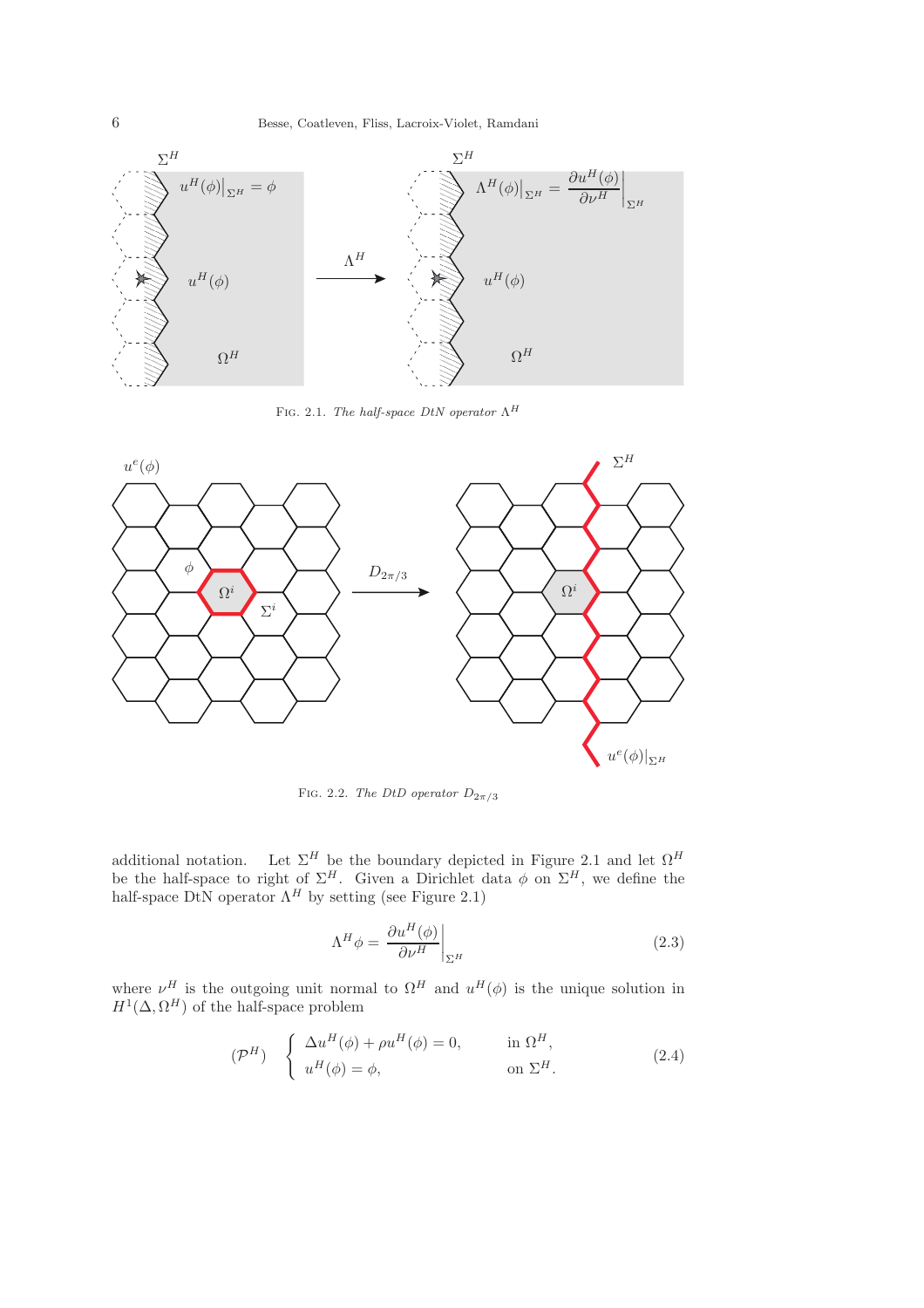The second important ingredient needed is the DtD operator  $D_{2\pi/3}$  defined from the boundary  $\Sigma^i$  to  $\Sigma^H$  (see Figure 2.2) by the formula:

$$
D_{2\pi/3}\phi = u^e(\phi)|_{\Sigma^H}
$$
\n(2.5)

where  $u^e(\phi)$  is the unique solution of the exterior problem (2.2) for a given Dirichlet data  $\phi$  on  $\Sigma^i$ .

Step 1 : Factorization of the DtN operator Λ. With the above notation, it is clear that given a Dirichlet data  $\phi$  on  $\Sigma^i$ , the functions  $u^e(\phi)$  and  $u^H(D_{2\pi/3}\phi)$  are both solutions of the half-space homogeneous Helmholtz problem

$$
\Delta U + \rho U = 0,
$$

with the same Dirichlet condition on  $\Sigma^H$ , namely  $D_{2\pi/3}\phi$ . The uniqueness of the solution of this problem implies that

$$
u^{e}(\phi)|_{\Omega^H} = u^H(D_{2\pi/3}\phi),
$$

and in particular, the corresponding normal derivatives coincide on the part of the boundary  $\Sigma^i \cap \Sigma^H$  where they are both defined, yielding

$$
\Lambda \phi|_{\Sigma^i \cap \Sigma^H} = \Lambda^H \left( D_{2\pi/3} \phi \right)|_{\Sigma^i \cap \Sigma^H},\tag{2.6}
$$

the remaining part of  $\Lambda \phi$  on  $\Sigma^i$  being recovered using hexagonal symmetry. The above relation constitutes the starting point of our strategy : the DtN operator  $\Lambda$ can be computed via the factorization formula (2.6). We provide in Theorem 4.1 a more precise statement of this *factorization result*, paying a particular attention to the functional framework. Thus, our problem is now reduced to the computation of the half-space DtN operator  $\Lambda^H$  and the DtD operator  $D_{2\pi/3}$  for well prepared data (*i.e.* having  $2\pi/3$  rotational invariance).

Step 2: Characterization of the DtN operator  $\Lambda^H$ . In order to compute the half-space DtN operator  $\Lambda^H$ , the first key ingredient is the (partial) Floquet-Bloch transform in the vertical direction (see §.5.1). More precisely, applying it to the Helmholtz half-space problem (2.4), we will see that it suffices to consider the case of k–quasiperiodic Dirichlet data  $\phi$  on  $\Sigma^H$ , that is

$$
\phi(y+qL) = \phi(y)e^{iqkL}, \qquad \forall y \in \mathbb{R}, \ \forall q \in \mathbb{Z},
$$

where  $L = \sqrt{3}d$  denotes the period in the vertical direction and  $k \in (-\pi/L, \pi/L)$ . From now on we will thus restrict our analysis to k−quasiperiodic Dirichlet data.

The second important tool we need is the so-called *propagation operator*  $\mathcal{P}_k$ , defined as follows (see §5.2.1). For any k–quasiperiodic Dirichlet data  $\phi$  on  $\Sigma^H$ ,  $\mathcal{P}_k \phi$  is nothing but the trace of the solution  $u^H(\phi)$  of (2.4) on the trasnalted vertical boundary  $\Sigma^H = \Sigma^H + \mathbf{e}_1$  (see Assumption (A1)). The main advantage of this operator is that it allows us to determine the solution  $u^H(\phi)$  of the half-space problem in any cell from the knowledge of  $u^H(\phi)$  on a reference cell. More precisely, with the notation given in Figure 2.3, we can prove thanks to a uniqueness argument that

$$
u^H(\phi)|_{\mathcal{C}_{pq}} = e^{iqkL} u^H((\mathcal{P}_k)^p \phi)|_{\mathcal{C}_{00}}.
$$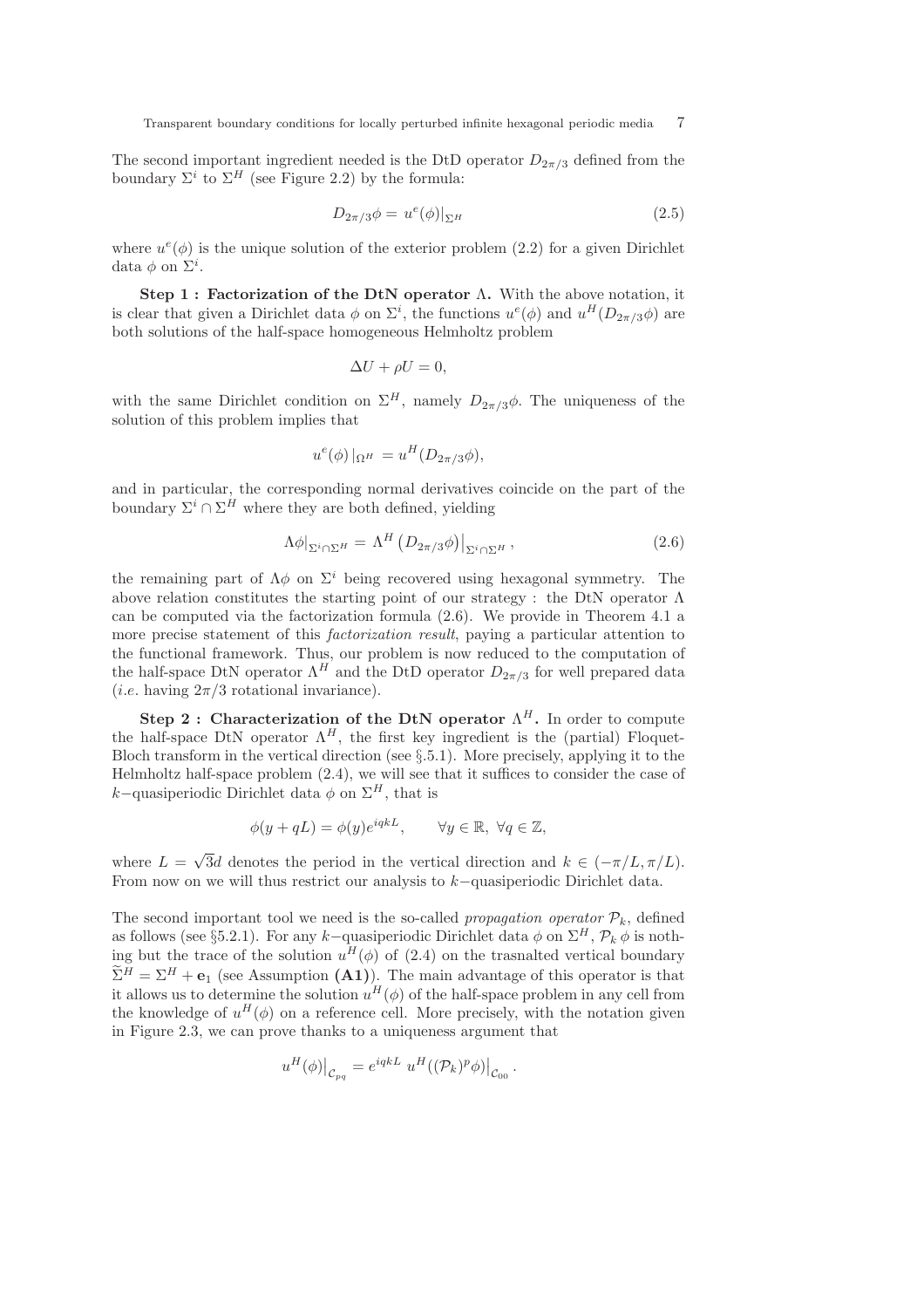

FIG. 2.3. *Description of the half-space*  $\Omega^H$  *and its periodicity cells* 

According to the above relation, solving the half-space problem amounts to determining the propagator  $\mathcal{P}_k$  and the values of  $u^H(\phi)$  but only in the reference cell  $\mathcal{C}_{00}$ . For the latter, by linearity, this can be achieved by solving two elementary cell problems set in  $\mathcal{C}_{00}$  (see §.5.2.2). Regarding the determination of the propagator operator  $\mathcal{P}_k$ , we proceed as follows (see §.5.2.3). Writing the matching of the normal derivatives of the solution  $u^H(\phi)$  across a suitable part of the interface  $\tilde{\Sigma}^H$ , we will show that  $\mathcal{P}_k$ solves a stationary Riccati equation.

Step 3 : Characterization of DtD operator  $D_{2\pi/3}$ . While the determination of the half-space DtN operator  $\Lambda^H$  described in Step 2 essentially uses the periodicity properties of the medium, the determination of the DtD operator  $D_{2\pi/3}$  crucially uses its hexagonal symmetry. More precisely, we show in Theorem 6.1 that  $D_{2\pi/3}$  solves an affine operator-valued equation (see equation (6.1) in Theorem 6.1) that is well-posed. In order to handle this equation from a practical point of view, we use once again Floquet-Bloch variables instead of the physical ones. Doing so, we reduce this affine equation to the solution of a set of non standard constrained integral equations (see equations (6.9)).

Remark 2.1. *For the sake of clarity, we have restricted our analysis in this paper to the model problem* (1.4)*, under assumptions* (A1)-(A2)-(A3)*. From the physical point of view, this problem describes the radiation in a photonic crystal of a source localized (typically a real source) in one cell of the periodic medium. We would like to emphasize that our approach can be generalized to tackle other types of problems: extended defects (*i.e. *covering more than one periodic cell), non penetrable defects or scattering problems by a local inhomogeneity/obstacle in the crystal. Non symmetric configurations can also be considered but involves more intrincate integral equations (see [17] for non symmetric square lattice).*

The precise description of the three steps briefly outlined above involves many technical details related to the functional framework that needs to be carefully settled for the DtN and DtD operators. In Section 3, we collect some notational and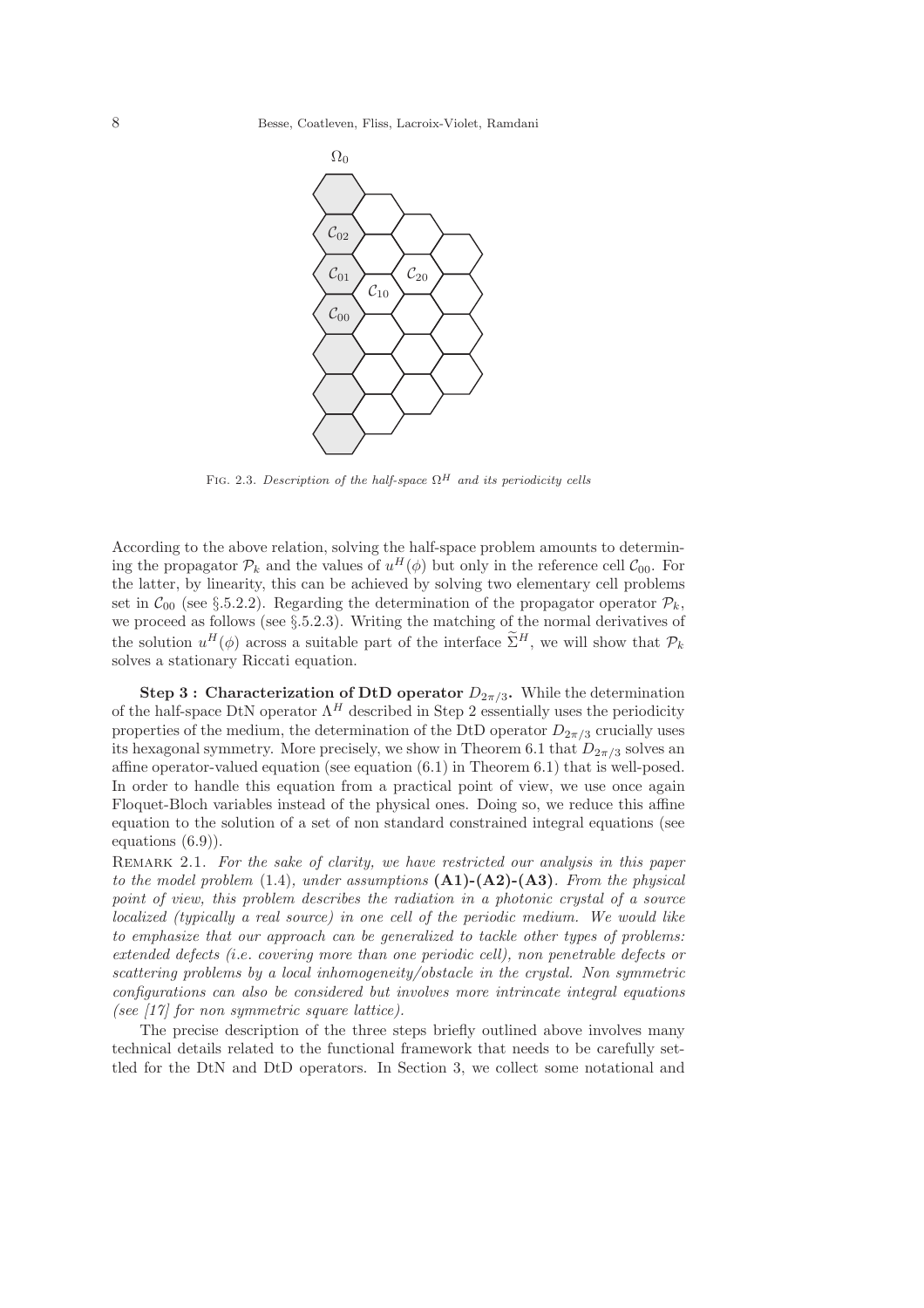mathematical background related to geometries with hexagonal symmetry. Section 4 provides the factorization result (Theorem 4.1), which plays a key role in our method for computing the DtN operator  $\Lambda$ . The next two sections are devoted to the analysis of the two non local operators  $\Lambda^H$  and  $D_{2\pi/3}$  involved in the factorization. More precisely, Section 5 deals with the half-space DtN operator  $\Lambda^H$ , while the DtD operator  $D_{2\pi/3}$  is studied in Section 6. An algorithm will be given in conclusion to summarize this construction.

### 3. Hexagonal symmetry and related results

#### 3.1. Definitions and functional framework

DEFINITION 3.1. *A domain*  $\mathcal{O}$  of  $\mathbb{R}^2$  *has hexagonal symmetry if there exists a rotation of angle*  $2\pi/3$ *, denoted*  $\Theta_{2\pi/3}$  *for which*  $\mathcal O$  *is invariant.* In the above definition, the center of the rotation is not specified to simplify the notation. In the following, this center will always be the center of gravity of  $\mathcal{O}$ .

Remark 3.1. *If a domain* <sup>O</sup> *of* <sup>R</sup> <sup>2</sup> *has hexagonal symmetry, its boundary* <sup>∂</sup><sup>O</sup> *also has hexagonal symmetry.*

Definition 3.2. *Let* O *be an open set with hexagonal symmetry and let* g *be a real or complex valued function defined on* O*. Then,* g *has hexagonal symmetry if*

$$
g = g \circ \Theta_{2\pi/3}.
$$

Let  $\mathcal O$  be an open domain with hexagonal symmetry (typically  $\mathcal O = \Omega^e, \Omega^i$  and  $\partial \mathcal{O} = \Sigma^{i}$ ). For  $s \geq 0$ , we denote by  $H^{s}_{2\pi/3}(\mathcal{O})$  the closed subspace of  $H^{s}(\mathcal{O})$  defined by

$$
H_{2\pi/3}^s(\mathcal{O}) = \{ v \in H^s(\mathcal{O}), \ v = v \circ \Theta_{2\pi/3} \}. \tag{3.1}
$$

One can easily check that the restriction to  $H^1_{2\pi/3}(\mathcal{O})$  of the trace operator  $\gamma_0$  defined by

$$
\forall u \in H^{1}(\mathcal{O}), \quad \gamma_0 u = u \, |_{\partial \mathcal{O}} \in H^{1/2}(\partial \mathcal{O}),
$$

defines a continuous operator from  $H^1_{2\pi/3}(\mathcal{O})$  onto  $H^{1/2}_{2\pi/3}$  $\frac{1}{2\pi/3}$  $(\partial \mathcal{O})$ .

Finally, let us define the appropriate functional space for the normal trace of a function with hexagonal symmetry. To achieve this, we introduce the spaces

$$
H^{1}(\Delta, \mathcal{O}) = \{ u \in H^{1}(\mathcal{O}) \mid \Delta u \in L^{2}(\mathcal{O}) \}
$$

and

$$
H_{2\pi/3}^1(\Delta, \mathcal{O}) = \{ u \in H_{2\pi/3}^1(\mathcal{O}) \mid \Delta u \in L_{2\pi/3}^2(\mathcal{O}) \}.
$$

The next result expresses in term of functional spaces the commutativity of the Laplace operator with the rotation  $\Theta_{2\pi/3}$ .

THEOREM 3.3. Let  $\mathcal O$  be an open set of  $\mathbb R^2$  with hexagonal symmetry. The Laplace *operator commutes with any unitary transform and maps*  $H^1_{2\pi/3}(\Delta, \mathcal{O})$  *onto*  $L^2_{2\pi/3}(\mathcal{O})$ . We can now extend Definition (3.1) to the space  $H^{-1/2}(\partial \mathcal{O})$  where  $\mathcal O$  is with hexagonal symmetry (typically  $\mathcal{O} = \Omega^e$  or  $\Omega^i$  and  $\partial \mathcal{O} = \Sigma^i$ )

DEFINITION 3.4. Let  $\mathcal{O}$  be an open set of  $\mathbb{R}^2$  with hexagonal symmetry. We define *the closed subspace*  $H_{2\pi/3}^{-1/2}$  $\frac{(-1/2)}{2\pi/3}(\partial \mathcal{O})$  of  $H^{-1/2}(\partial \mathcal{O})$  by

$$
H_{2\pi/3}^{-1/2}(\partial \mathcal{O}) = \left\{ \gamma_1 u = \left. \frac{\partial u}{\partial \nu} \right|_{\partial \mathcal{O}}, u \in H_{2\pi/3}^1(\Delta, \mathcal{O}) \right\}
$$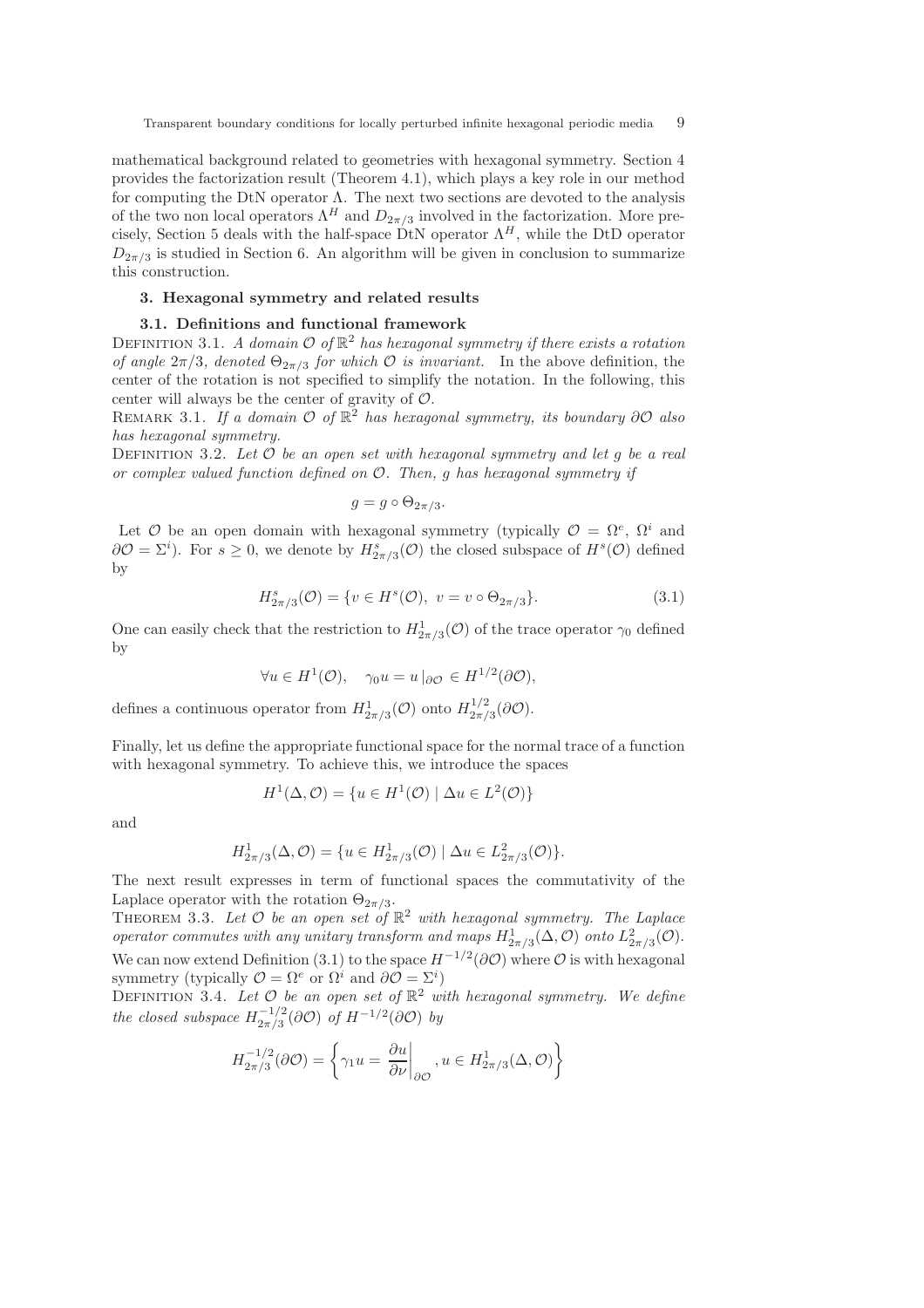*where* ν *is the outgoing unit normal to* O*.*

*Obviously,*  $\gamma_1$  *is a continuous application from*  $H^1_{2\pi/3}(\Delta, \mathcal{O})$  *onto*  $H^{-1/2}_{2\pi/3}$  $\frac{(-1/2)}{2\pi/3}(\partial \mathcal{O}).$ 

**3.2.** Restriction and extension operators Let R be the restriction operator defined by

$$
R: L^{2}(\Sigma^{i}) \rightarrow L^{2}(\Sigma^{0})
$$

$$
\phi \mapsto \phi|_{\Sigma^{0}}
$$

where  $\Sigma^0$  is the right part of  $\Sigma^i$  (see Figure 1.2). One can easily check that R defines an isomorphism from the subspace  $L^2_{2\pi/3}(\Sigma^i) := \{v \in L^2(\Sigma^i), v = v \circ \Theta_{2\pi/3}\}\)$  onto  $L^2(\Sigma^0)$  that we shall denote by  $R_{2\pi/3}$ . Its inverse  $E_{2\pi/3}$  is an extension operator which can be given explicitly thanks to the rotation  $\Theta_{2\pi/3}$ :

$$
\forall \phi \in L^{2}(\Sigma^{0}), \quad \begin{aligned} E_{2\pi/3}\phi|_{\Sigma^{0}} &= \phi \\ E_{2\pi/3}\phi|_{\Theta_{2\pi/3}\Sigma^{0}} &= \phi \circ \Theta_{-2\pi/3} \\ E_{2\pi/3}\phi|_{\Theta_{2\pi/3}^{2}\Sigma^{0}} &= \phi \circ \Theta_{-2\pi/3}^{2} \end{aligned}
$$

We define the following space

$$
H_{2\pi/3}^{1/2}(\Sigma^0) := \left\{ R_{2\pi/3}\phi, \ \phi \in H_{2\pi/3}^{1/2}(\Sigma^i) \right\},
$$
  
=  $\left\{ \phi \in H^{1/2}(\Sigma^0), E_{2\pi/3}\phi \in H_{2\pi/3}^{1/2}(\Sigma^i) \right\}.$ 

This space is nothing but the space of functions in  $H^{1/2}(\Sigma^0)$  which are periodic.

We now explain how to extend the restriction operator  $R_{2\pi/3}$  to  $H_{2\pi/3}^{-1/2}$  $\frac{(-1)^2}{2\pi/3}$ (Σ<sup>*i*</sup>) (see Definition 3.4). This can be done by duality, noticing that we have

$$
\forall \phi \in L_{2\pi/3}^2(\Sigma^i), \ \forall \psi \in L^2(\Sigma^0), \quad (R_{2\pi/3}\phi, \psi)_{\Sigma^0} = \frac{1}{3} (\phi, E_{2\pi/3}\psi)_{\Sigma^i},
$$

where  $(\cdot, \cdot)_{\Sigma^0}$  (resp.  $(\cdot, \cdot)_{\Sigma^i}$ ) is the scalar product in  $L^2(\Sigma^0)$  (resp.  $L^2(\Sigma^i)$ ). This last relation suggests an extension of  $R_{2\pi/3}$  to  $H_{2\pi/3}^{-1/2}$  $\frac{(-1/2)}{2\pi/3}(\Sigma^i)$  by

$$
\forall \phi \in H_{2\pi/3}^{-1/2}(\Sigma^i), \ \forall \psi \in H_{2\pi/3}^{1/2}(\Sigma^0), \quad \langle R_{2\pi/3}\phi, \psi \rangle_{\Sigma^0} = \frac{1}{3} \langle \phi, E_{2\pi/3}\psi \rangle_{\Sigma^i},
$$

where  $\langle \cdot, \cdot \rangle_{\Sigma^0}$  (resp.  $\langle \cdot, \cdot \rangle_{\Sigma^i}$ ) is the duality product between the two spaces  $[H]_{2\pi/2}^{1/2}$  $\frac{^{1/2}}{^{2\pi/3}}(\Sigma^{0})]'$ and  $H_{2\pi/}^{1/2}$  $\frac{1}{2\pi/3}(\Sigma^0)$  (resp.  $H_{2\pi/3}^{-1/2}$  $\frac{(-1/2)}{2\pi/3}(\Sigma^i)$  and  $H_{2\pi/3}^{1/2}$  $\frac{1}{2\pi/3}(\Sigma^i)$ ). We introduce the closed subspace of  $\left[H_{2\pi/}^{1/2}\right]$  $\frac{1}{2\pi/3}^{(2)}(\Sigma^0)\bigg]'$ :

$$
H_{2\pi/3}^{-1/2}(\Sigma^0) := R_{2\pi/3} \left( H_{2\pi/3}^{-1/2}(\Sigma^i) \right),
$$

and conclude that  $R_{2\pi/3}$  is a linear continuous map from  $H_{2\pi/3}^{-1/2}$  $\frac{(-1/2)}{2\pi/3}(\Sigma^i)$  onto  $H^{-1/2}_{2\pi/3}$  $\frac{(-1/2)}{2\pi/3}(\Sigma^0).$ 

Analogously,  $E_{2\pi/3}$  can be extended to a linear continuous mapping from  $H_{2\pi/3}^{-1/2}$  $\frac{(-1/2)}{2\pi/3}(\Sigma^0)$ onto  $H_{2\pi/3}^{-1/2}$  $\frac{(-1)^2}{2\pi/3}(\Sigma^i)$  using:

$$
\forall \psi \in H_{2\pi/3}^{-1/2}(\Sigma^0), \ \forall \phi \in H_{2\pi/3}^{1/2}(\Sigma^i), \quad \langle E_{2\pi/3}\psi, \phi \rangle_{\Sigma^i} = 3 \langle \psi, R_{2\pi/3}\phi \rangle_{\Sigma^0}.
$$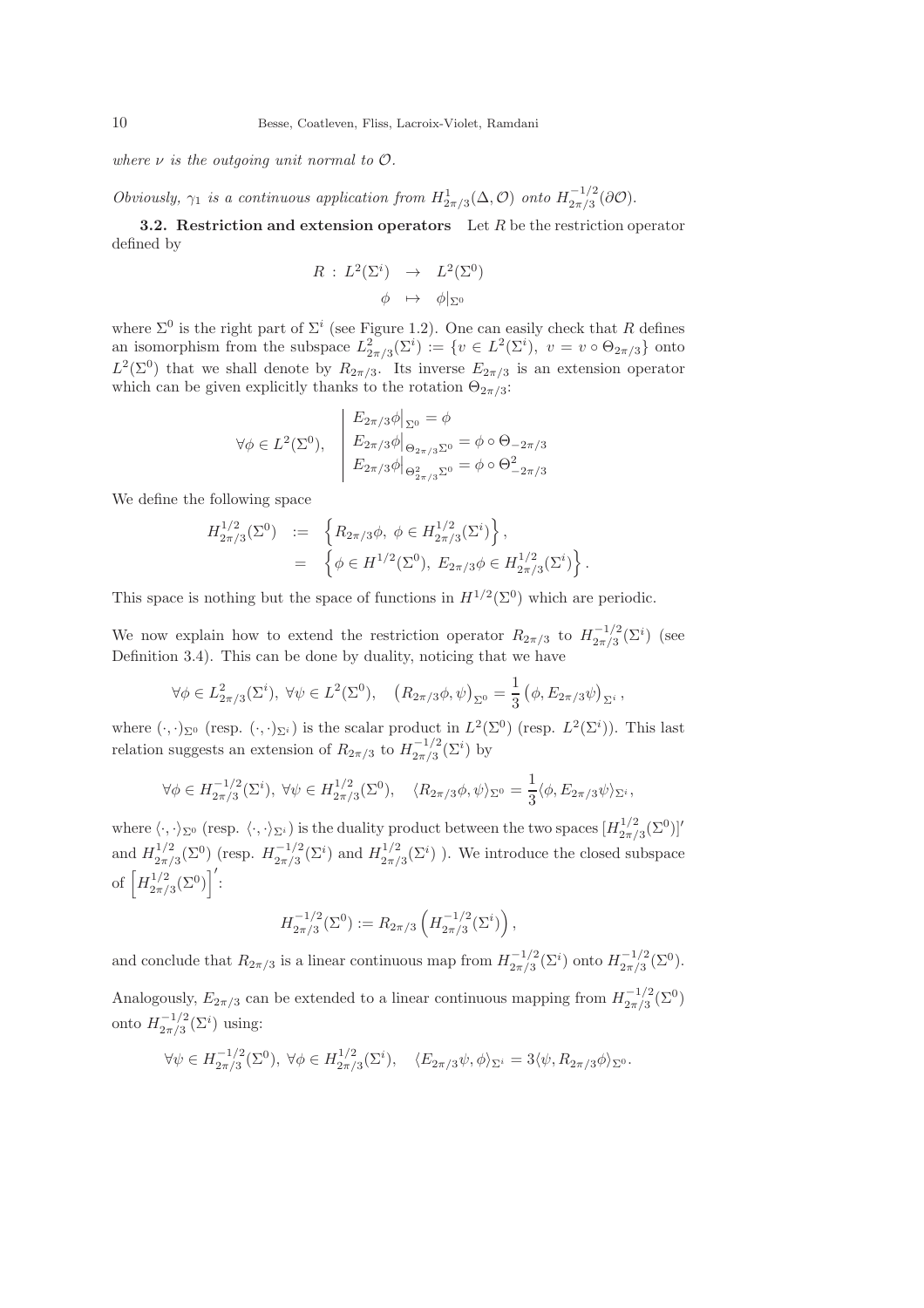3.3. Symmetry properties for the exterior problem Using the definitions and properties of media and functions with hexagonal symmetries and considering assumptions (A1) and (A2), one can show the following theorem:

THEOREM 3.5. *If*  $\phi \in H_{2\pi/2}^{1/2}$  $\frac{1}{2\pi/3}(\Sigma^i)$ , then the unique solution  $u^e(\phi)$  of (2.2) belongs to  $H^1_{2\pi/3}(\Delta, \Omega^e)$  and  $\Lambda \phi \in H^{-1/2}_{2\pi/3}$  $\frac{(-1)^2}{2\pi/3}(\Sigma^i)$ , where  $\Lambda$  *is the DtN operator defined in* (2.1).

*Proof.* It suffices to prove that  $u^e(\Theta_{2\pi/3}\phi)$  is also a solution of (2.2) and then conclude using a uniqueness argument. The last implication follows immediately from the definition of the normal trace operator.  $\square$ 

A consequence of Theorem 3.5 is that  $\Lambda$  maps continuously  $H^1_{2\pi/3}(\Sigma^i)$  onto  $H^{-1/2}_{2\pi/3}$  $\frac{(-1/2)}{2\pi/3}(\Sigma^i),$ leading to the natural definition of the DtN operator

$$
\Lambda_{2\pi/3} := \Lambda|_{H_{2\pi/3}^{1/2}(\Sigma^i)} \in \mathcal{L}(H_{2\pi/3}^{1/2}(\Sigma^i), H_{2\pi/3}^{-1/2}(\Sigma^i)).
$$
\n(3.2)

Finally, taking into account the assumptions  $(A1)$ - $(A3)$  concerning the hexagonal symmetry of the local perturbation  $\rho_0$  and of the source term f, and using uniqueness argument, we deduce that

THEOREM 3.6. Let u be the unique solution of (1.4). Then the restriction  $u^i = u|_{\Omega^i}$ *of* u *is the unique solution of the interior boundary value problem*

$$
\left\{\begin{array}{ll}\Delta u^i+\rho u^i=f,\quad&\quad\hbox{ in $\Omega^i$},\\[2mm] \displaystyle{\frac{\partial u^i}{\partial \nu^i}}+\Lambda_{2\pi/3}u^i=0,\quad&\quad\hbox{ on $\Sigma^i$}. \end{array}\right.
$$

The rest of the paper is devoted to the determination of the DtN operator  $\Lambda_{2\pi/3}$ .

## 4. Factorization of the DtN operator

First of all let us recall some useful notation. Let  $\Sigma^H$  be the boundary depicted in Figure 2.1 and let  $\Omega^H$  be the half-space to right of  $\Sigma^H$ .

Let  $\Lambda^H \in \mathcal{L}(H^{1/2}(\Sigma^H), H^{-1/2}(\Sigma^H))$  be the half-space DtN operator (see Figure 2.1)

$$
\Lambda^H \phi = \left. \frac{\partial u^H(\phi)}{\partial \nu^H} \right|_{\Sigma^H}
$$
\n(4.1)

where  $\nu^H$  is the exterior normal to  $\Omega^H$  and  $u^H(\phi)$  is the unique solution in  $H^1(\Delta, \Omega^H)$ of the half-space problem

$$
(\mathcal{P}^H) \quad \begin{cases} \Delta u^H(\phi) + \rho u^H(\phi) = 0, & \text{in } \Omega^H, \\ u^H(\phi) = \phi, & \text{on } \Sigma^H. \end{cases}
$$
 (4.2)

Let  $D_{2\pi/3} \in \mathcal{L}(H^{1/2}(\Sigma^i), H^{1/2}(\Sigma^H))$  be the DtD operator defined by (see Figure 2.2):

$$
D_{2\pi/3}\phi = u^e(\phi)|_{\Sigma^H} \tag{4.3}
$$

where  $u^e(\phi)$  is the unique solution of  $(2.2)$ .

Moreover, we need to introduce a restriction operator  $R^H$  from  $\Sigma^H$  to  $\Sigma^0$ . As we need to apply this operator to functions of  $H^{-1/2}(\Sigma^H)$ ,  $R^H$  has to be defined in a weak sense. We denote by  $E^H \in \mathcal{L}(L^2(\Sigma^0), L^2(\Sigma^H))$  the extension operator by zero from  $\Sigma^0$  to  $\Sigma^H$ :

$$
E^H \phi = \begin{cases} \phi & \text{on } \Sigma^0, \\ 0 & \text{on } \Sigma^H \setminus \Sigma^0. \end{cases}
$$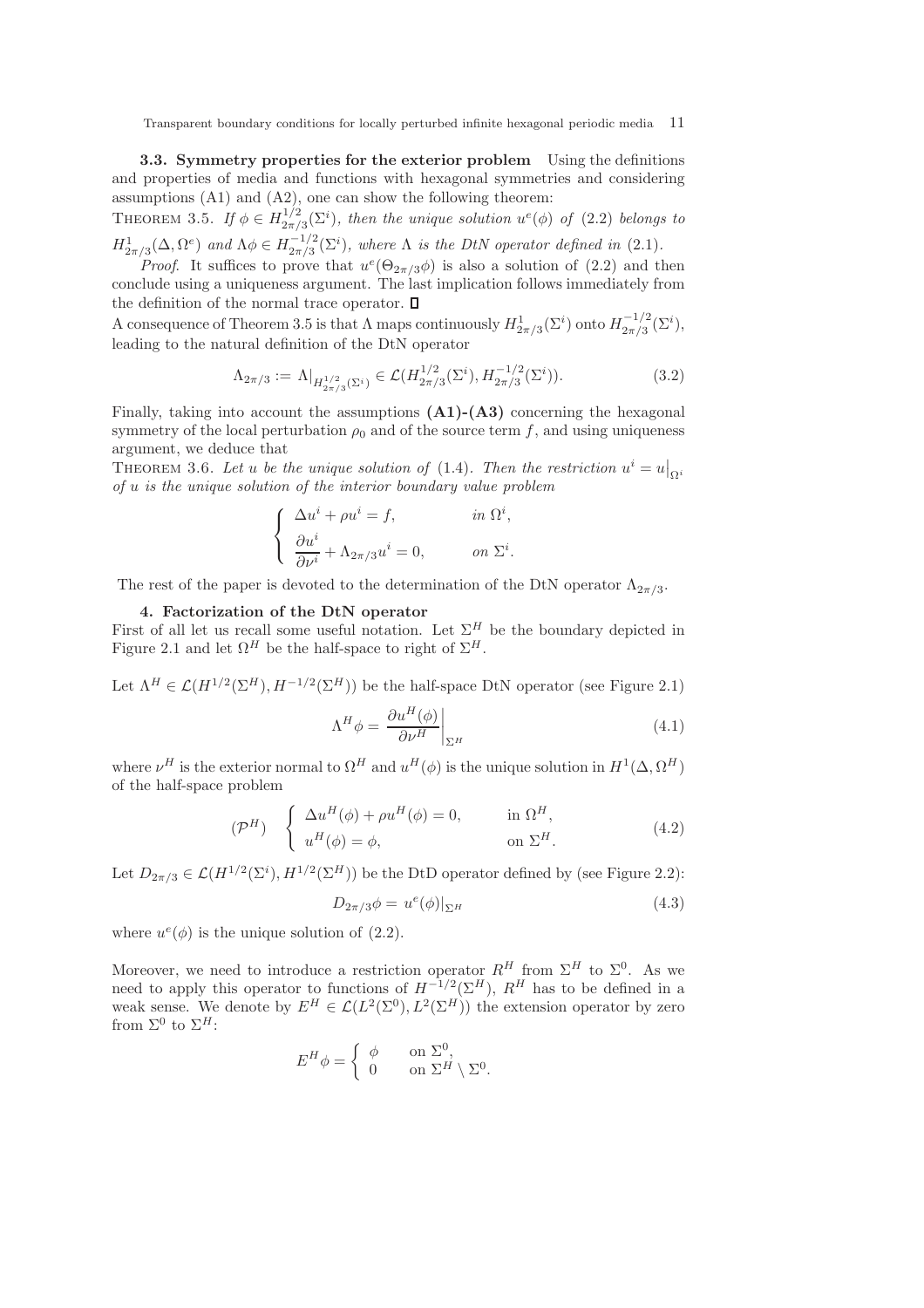Let  $H_{00}^{1/2}(\Sigma^0)$  be the subspace of  $H^{1/2}(\Sigma^0)$  defined by:

$$
H_{00}^{1/2}(\Sigma^0) = \{ \phi \in H^{1/2}(\Sigma^0) \mid E^H \phi \in H^{1/2}(\Sigma^H) \},
$$

and let  $\widetilde{H}^{-1/2}(\Sigma^0) = \left(H_{00}^{1/2}(\Sigma^0)\right)'$  be its dual space. The restriction operator  $R^H \in$  $\mathcal{L}(H^{-1/2}(\Sigma^H), \widetilde{H}^{-1/2}(\Sigma^0))$  can then be defined by duality

$$
\langle R^{H}\phi,\psi\rangle_{\widetilde{H}^{-1/2}(\Sigma^{0}),H_{0,0}^{1/2}(\Sigma^{0})} = \langle \phi, E^{H}\psi \rangle_{H^{-1/2}(\Sigma^{H}),H^{1/2}(\Sigma^{H})},
$$
  

$$
\forall (\phi,\psi) \in H^{-1/2}(\Sigma^{H}) \times H_{00}^{1/2}(\Sigma^{0}).
$$
 (4.4)

The main result of this section reads as follows.

THEOREM 4.1. *The operator*  $R^H \circ \Lambda^H \circ D_{2\pi/3}$  *maps*  $H_{2\pi/3}^{1/2}$  $\frac{1}{2\pi/3}(\Sigma^i)$  *into*  $H_{2\pi/3}^{-1/2}$  $\frac{(-1)^2}{2\pi/3}(\Sigma_0)$  and  $\Lambda_{2\pi/3}\in {\cal L}(H_{2\pi/}^{1/2}$  $\frac{1}{2\pi/3}(\Sigma^i), H_{2\pi/3}^{-1/2}(\Sigma^i)$  defined by (3.2) admits the factorization

$$
\forall \phi \in H_{2\pi/3}^{1/2}(\Sigma^i), \quad \Lambda_{2\pi/3} \phi = E_{2\pi/3} \circ R^H \circ \Lambda^H \circ D_{2\pi/3} \phi
$$

*where*

- $D_{2\pi/3} \in \mathcal{L}(H^{1/2}(\Sigma^i), H^{1/2}(\Sigma^H))$  *is the DtD operator defined by* (4.3),
- $\bullet \ \Lambda^H \in \mathcal{L}(H^{1/2}(\Sigma^H), H^{-1/2}(\Sigma^H))$  *is the half-space DtN operator defined by* (4.1)*,*
- $R^H \in \mathcal{L}(H^{-1/2}(\Sigma^H), \widetilde{H}^{-1/2}(\Sigma^0))$  *is the restriction operator defined by* (4.4)*,*
- $E_{2\pi/3} \in \mathcal{L}(H^{-1/2}_{2\pi/3})$  $\frac{(-1)^2}{2\pi/3}(\Sigma_0), H^{-1/2}_{2\pi/3}(\Sigma^i)$  *is the extension operator by symmetry defined in Section 3.2.*

*Proof.* Let  $\phi \in H_{2\pi/2}^{1/2}$  $\frac{1}{2\pi/3}(\Sigma^i)$ . From the definition of  $D_{2\pi/3}$ , the functions  $u^e(\phi)|_{\Omega^H}$ and  $u^H(D_{2\pi/3}\phi)$  satisfy the half-space Helmholtz problem (4.2) with the same Dirichlet condition on  $\Sigma^H$ , namely  $\psi = D_{2\pi/3}\phi$ . The uniqueness of the solution of this problem implies that  $u^e(\phi)|_{\Omega^H} = u^H(D_{2\pi/3}\phi)$  and in particular, the traces of their normal derivatives on  $\Sigma^0$  coincide, yielding

$$
R_{2\pi/3}\left(-\left.\frac{\partial u^e(\phi)}{\partial \nu^i}\right|_{\Sigma^i}\right) = (R_H \circ \Lambda^H \circ D_{2\pi/3})\phi.
$$

where  $R_{2\pi/3}$  is the restriction operator by symmetry defined in Section 3.2. This relation proves the first part of the theorem. For the second part, we just use that  $E_{2\pi/3}$  is the inverse of  $R_{2\pi/3}$ .  $\Box$ 

In section 5, we explain how to compute the half-space DtN operator with the help of an adapted version of the Floquet-Bloch transform defined in 5.1.1 and the resolution of a family of half-space problems (4.2) with k−quasiperiodic boundary conditions. Section 6 deals with the characterization of the DtD operator  $D_{2\pi/3}$ . The computation of  $D_{2\pi/3}$  *a priori* requires to compute the solutions  $u^e$  of the exterior problem (2.2) defined in an unbounded domain. We explain, using the half-space problem and the properties of the problem, how to obtain a characterization of this operator which avoid the solution of the exterior problem.

5. Characterization of the half-space DtN operator In this section, we tackle the Dirichlet half-space problem. In other words, for any  $\phi \in H^{1/2}(\Sigma^H)$  we want to compute the solution  $u^H(\phi)$  in  $H^1(\Delta, \Omega^H)$  of

$$
(\mathcal{P}^H) \quad \begin{cases} \Delta u^H(\phi) + \rho u^H(\phi) = 0, & \text{in } \Omega^H, \\ u^H(\phi) = \phi, & \text{on } \Sigma^H, \end{cases}
$$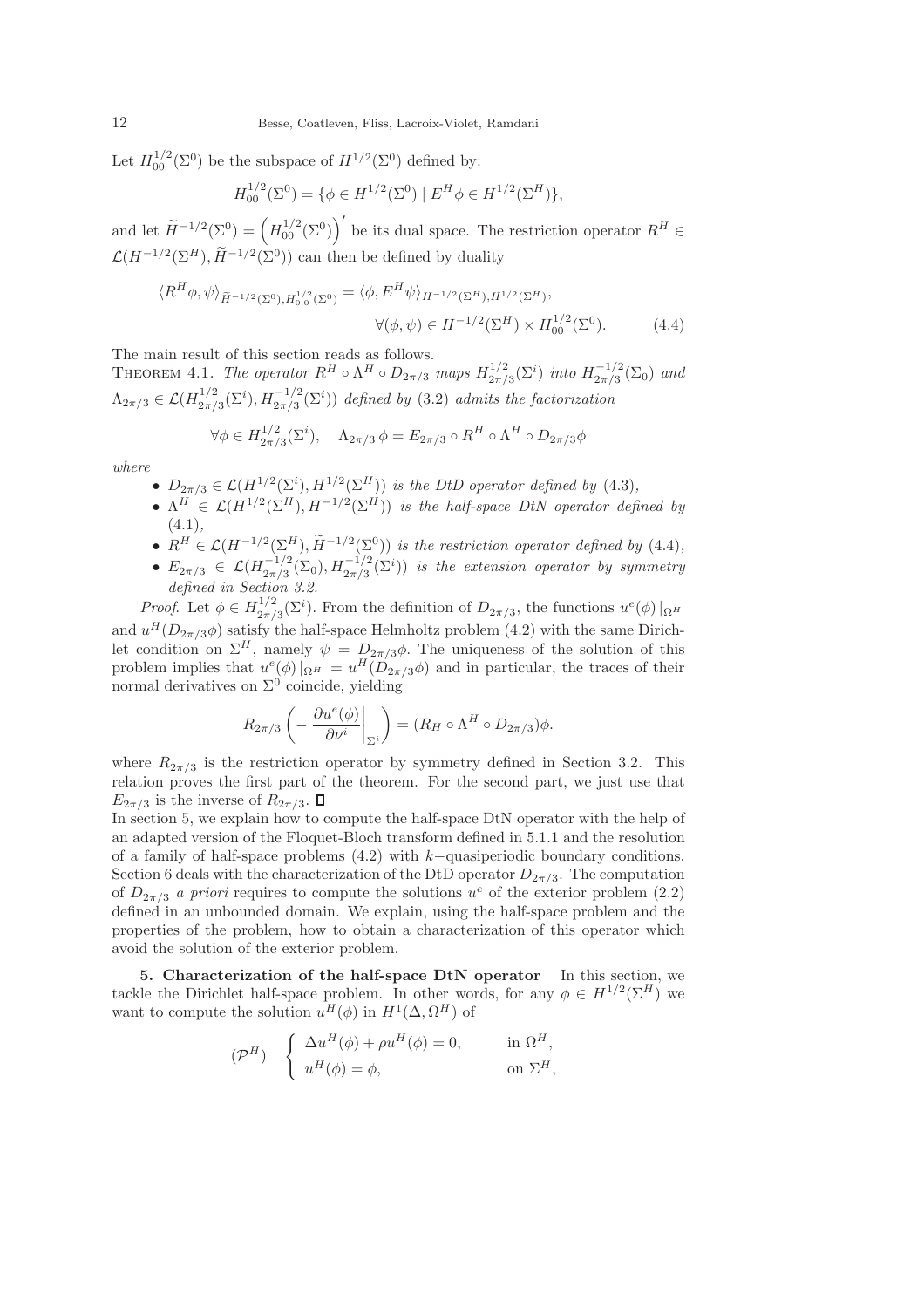(see Figure 2.1 for notations). We will deduce a characterization of the half-space DtN operator  $\Lambda^H$ 

$$
\Lambda^H \phi = \left. \frac{\partial u^H(\phi)}{\partial \nu^H} \right|_{\Sigma^H}
$$

where  $\nu^H$  is the exterior normal to  $\Omega^H$ .

REMARK 5.1. *The half-space problem is not only interesting as a step of our approach to analyze transparent boundary conditions for locally perturbed hexagonal periodic media. Indeed, it also appears naturally in transmission problems between a homogeneous medium and a hexagonal periodic one (see [5] where such problems are considered for the case of one dimensional type periodic media and [18] for the case of square lattices.)*

We develop a method for computing the solution of (4.2) and the operator  $\Lambda^H$ , by adapting the method developed in [17, 19]. In these works, the half-space solution and then the half-space DtN operator are computed using the Floquet Bloch transform. More precisely, this is done via the resolution of a family of waveguide problems with quasiperiodic conditions, each waveguide solution being computed thanks to the resolution of elementary cell problems and a stationary Riccati equation. In our case, this approach cannot be directly transposed since

- the waveguide boundary would not correspond to a physical boundary (see the shaded domain of Figure 5.1);
- but most importantly, computing  $D_{2\pi/3}$  would be much more intricate (see Remark 6.4).

Instead, the half-space problem is handled by solving a family of half-space problems with k−quasiperiodic boundary conditions.

## 5.1. The half-space problem: from arbitrary data to quasiperiodic data

5.1.1. The Floquet-Bloch (FB) transform and its properties Following [17, 28], we recall below the definition of the FB transform and state without proof its main properties.

Set  $\mathbb{K} = \mathbb{R} \times (-\pi/L, \pi/L)$ . The FB transform of period L (here  $L = \sqrt{3}d$ ) is defined by

$$
\mathcal{F}: \quad \mathcal{C}_0^{\infty}(\mathbb{R}) \quad \to \quad L_{\rm QP}^2(\mathbb{K})
$$

$$
\phi(y) \quad \mapsto \quad \mathcal{F}\phi(y;k) = \sqrt{\frac{L}{2\pi}} \sum_{q \in \mathbb{Z}} \phi(y+qL)e^{-iqkL}.
$$

where  $L^2_{\text{QP}}(\mathbb{K})$  is the set of functions  $\hat{f} \in L^2_{loc}$  such that for any  $k \in (-\pi/L, \pi/L)$ ,  $\hat{f}(\cdot, k)$  is k– quasi-periodic, that means  $\hat{f}(y + nL, k) = \hat{f}(y, k)e^{inkL}$ . We equip this space by the norm of  $L^2(\mathbb{K}_0)$  where  $\mathbb{K}_0 = (-L/2, L/2) \times (-\pi/L, \pi/L)$ .

The operator  $\mathcal F$  can be extended as an isometry between  $L^2(\mathbb{R})$  and  $L^2_{\text{QP}}(\mathbb{K})$ :

$$
\forall \phi, \psi \in L^2(\mathbb{R}), \quad \langle \mathcal{F}\phi, \mathcal{F}\psi \rangle_{L^2_{\text{QP}}(\mathbb{K})} = \langle \phi, \psi \rangle_{L^2(\mathbb{R})}.
$$

This transform is a privileged tool for the study of PDE with periodic coefficients because it commutes with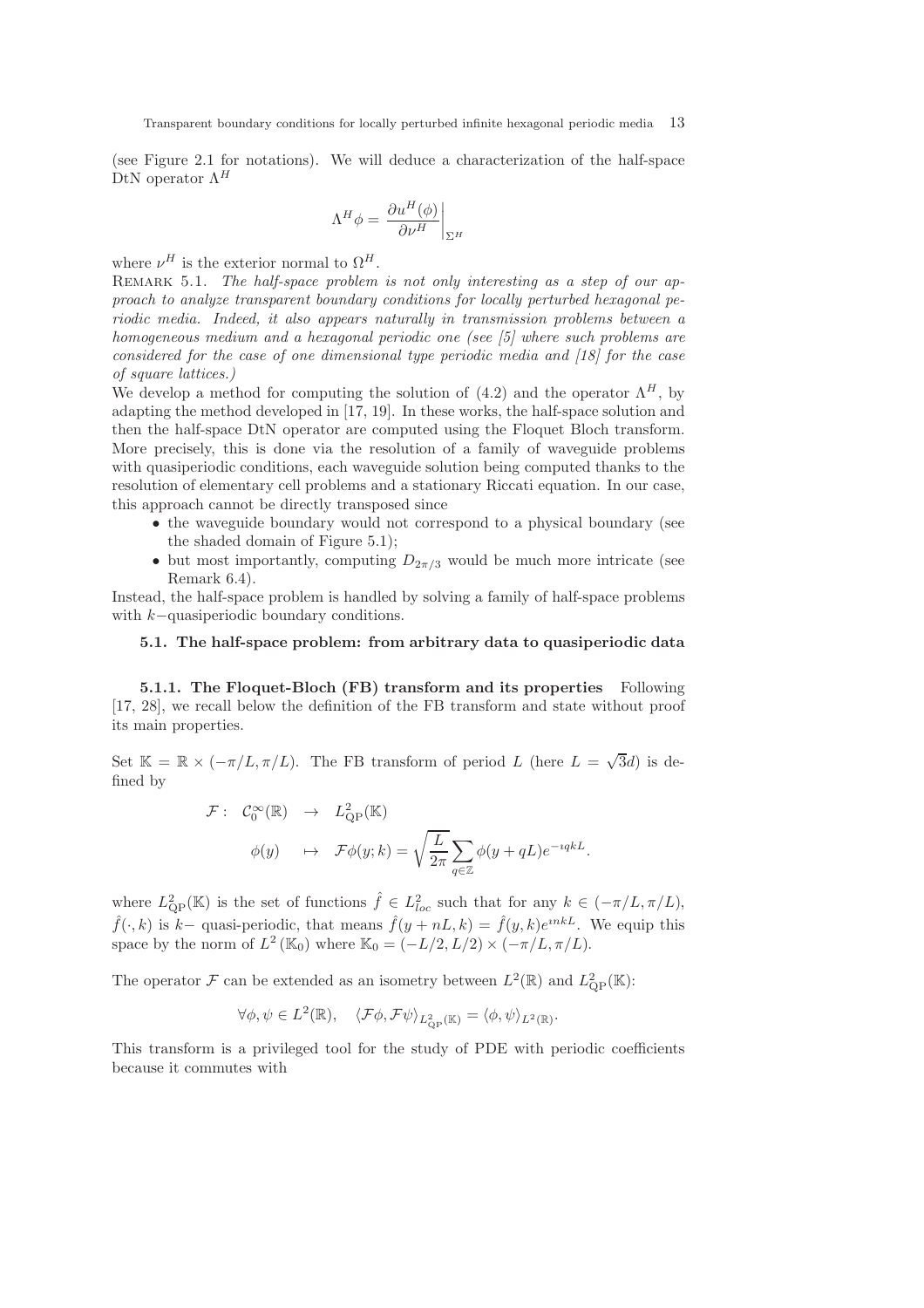- any differential operator ;
- $\bullet$  the multiplication by any periodic function with period  $L$ .

The FB transform is invertible and the inversion formula is given by

$$
\forall y \in \mathbb{R}, \quad \phi(y) = \sqrt{\frac{L}{2\pi}} \int_{-\pi/L}^{\pi/L} \mathcal{F}\phi(y;k)dk.
$$
 (5.1)

Next we define the partial FB transform in the y-direction in the half-space  $\Omega^H$ :

$$
\mathcal{F}_y: L^2(\Omega^H) \rightarrow L^2_{\text{QP}}\left(\Omega^H \times \left(-\frac{\pi}{L}, \frac{\pi}{L}\right)\right)
$$

$$
u(x, y) \mapsto \mathcal{F}_y u(x, y; k)
$$

with

$$
\forall x, \quad (\mathcal{F}_y u)(x, \cdot; \cdot) = \mathcal{F}[u(x, \cdot)],
$$

and  $L^2_{\text{QP}}(\Omega^H \times (-\pi/L, \pi/L))$  is the set of square integrable functions  $\hat{f}$ , locally in the y– direction, such that for any  $k \in (-\pi/L, \pi/L)$ ,  $\hat{f}(\cdot, k)$  is  $k-$  quasi-periodic in the y–direction, that means  $\hat{f}(\cdot, y + nL, k) = \hat{f}(\cdot, y, k)e^{inkL}$ . We equip this space by the norm of  $L^2\left(\Omega^W \times \left(-\pi/L, \pi/L\right)\right)$  where  $\Omega^W = \Omega^H \cap \{y \in \left(-L/2, L/2\right)\}\$  (see Figure 5.1).



FIG. 5.1. *The domain*  $\Omega^W$  *and its left boundary*  $\Sigma_{00}^{\ell}$ .

It is easy to see that the partial FB transform  $\mathcal{F}_y$  defines an isomorphism from  $L^2(\Omega^H)$ into  $L^2_{\text{QP}}\left(\Omega^H \times \left(-\pi/L, \pi/L\right)\right)$ .

Now we want to know how the Floquet Bloch transform is defined or can be extended to the other functional spaces appearing in our study  $(H^1(\Omega^H, \triangle), H^{1/2}(\Sigma^H))$ and  $H^{-1/2}(\Sigma^H)$ ). To make a rigorous presentation, we need to introduce, k being a parameter between  $-\pi/L$  and  $\pi/L$ , the so called k-quasiperiodic extension operator  $E_k^{QP} \in \mathcal{L}\left(L^2(\Omega^W), L^2_{unif}(\Omega^H)\right)$  defined by

$$
\forall u \in L^{2}(\Omega^{W}), \ \forall q \in \mathbb{Z}, \ \forall (x, y) \in \Omega^{W}, \quad E_{k}^{QP}u(x, y + qL) = u(x, y) e^{iqkL},
$$

where  $L_{unif}^2(\Omega^H)$  is the normed space defined by

$$
L^2_{unif}(\Omega^H):=\left\{u\in L^2_{loc}(\Omega^H),\quad \sup_{q\in\mathbb{Z}}\int_{\Omega^W+q\mathbf{e}_2}|u|^2<+\infty\right\}.
$$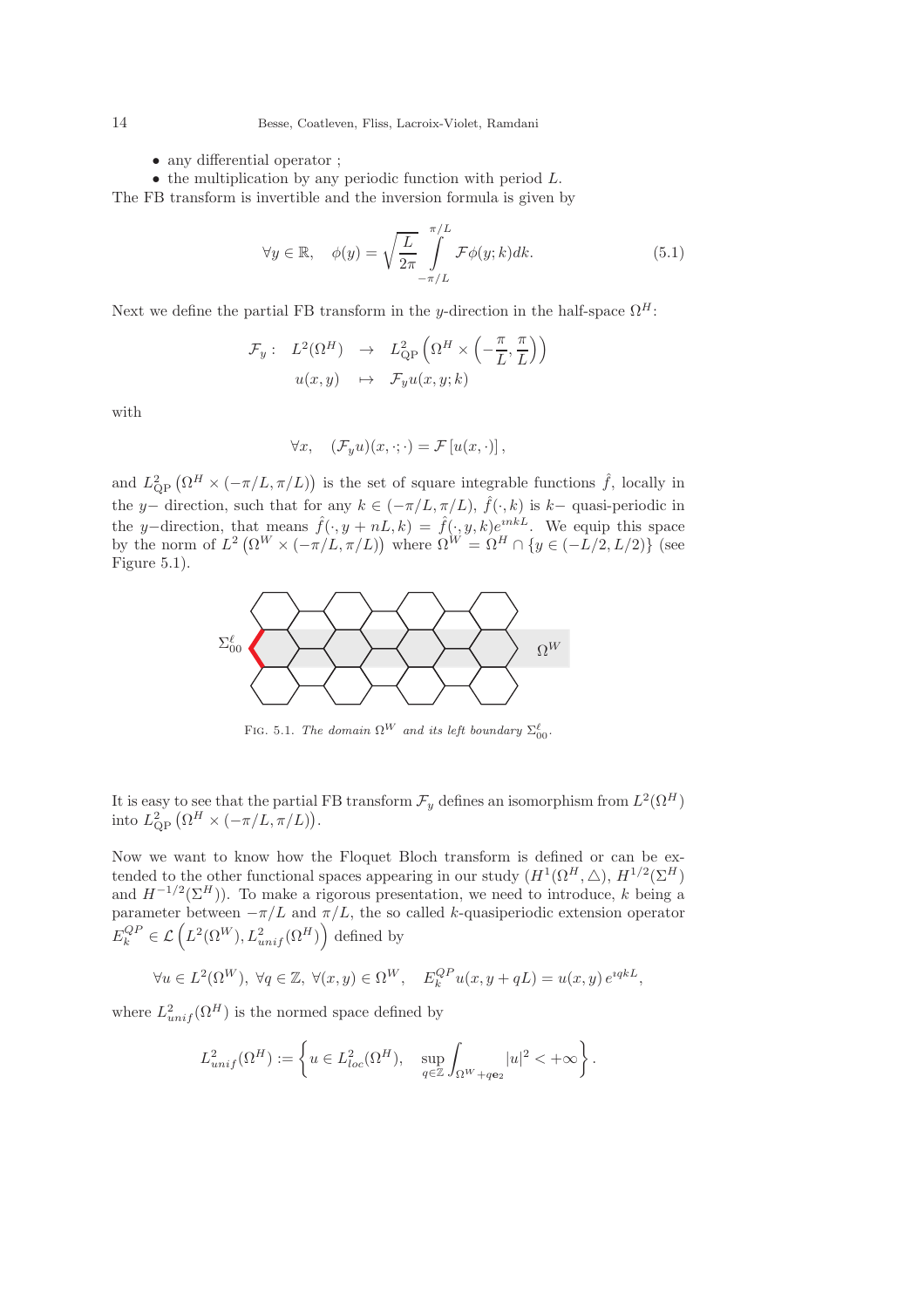A natural functional space which appears is the set of locally  $L^2$ , k–quasiperiodic functions defined in  $\Omega^H$ , denoted  $L_k^2(\Omega^H)$  and characterized by

$$
L^2_k(\Omega^H)=E_k^{QP}\left(L^2(\Omega^W)\right).
$$

We can introduce the corresponding  $k$ -quasiperiodic restriction operator

$$
R_k^{QP}\in \mathcal{L}\left(L^2_k(\Omega^H),L^2(\Omega^W)\right)
$$

defined by

$$
\forall u_k \in L_k^2(\Omega^H), \quad R_k^{QP} u_k := u_k|_{\Omega^W}.
$$

Noting that

$$
L^{2}(\Omega^{W}) = R_{k}^{QP} (L_{k}^{2}(\Omega^{H})) ,
$$

it is easy to see that  $L_k^2(\Omega^H)$  and  $L^2(\Omega^W)$  are isomorphic. We can then consider  $L_k^2(\Omega^H)$  as a Hilbert space when it is endowed with the inner product of  $L^2(\Omega^W)$ . More precisely, we define the scalar product on  $L_k^2(\Omega^H)$  as follows

$$
\forall (u_k, v_k) \in L_k^2(\Omega^H)^2, \quad (u_k, v_k)_{L_k^2(\Omega^H)} = \left( R_k^{QP} u_k, R_k^{QP} v_k \right)_{L^2(\Omega^W)}.
$$

Next we define smooth quasiperiodic functions in  $\Omega^H$ 

$$
\mathcal{C}_k^{\infty}(\Omega^H) = \left\{ u \in \mathcal{C}^{\infty}(\Omega^H), \quad u(x, y + L) = u(x, y)e^{ikL}, \ \forall (x, y) \in \Omega^H \right\}.
$$

and smooth quasiperiodic functions in  $\Omega^W$ 

$$
\mathcal{C}_k^{\infty}(\Omega^W) = R_k^{QP}(\mathcal{C}_k^{\infty}(\Omega^H))
$$

Let  $H_k^1(\Omega^W)$  (resp.  $H_k^1(\Delta, \Omega^W)$ ) be the closure of  $\mathcal{C}_k^{\infty}(\Omega^W)$  in  $H^1(\Omega^W)$  (resp. in  $H^1(\Delta, \Omega^W)$  equipped with the norm of  $H^1(\Omega^W)$  (resp. the norm of  $H^1(\Delta, \Omega^W)$ ) and let  $H_k^1(\Omega^H)$  (resp.  $H_k^1(\Delta, \Omega^H)$ ) be defined by

$$
H_k^1(\Omega^H) = E_k^{QP} \left( H_k^1(\Omega^W) \right) \quad \left( \text{ resp. } H_k^1(\triangle, \Omega^H) = E_k^{QP} \left( H_k^1(\triangle, \Omega^W) \right) \right),
$$

that we also equip with the norm of  $H^1(\Omega^W)$  (resp. the norm of  $H^1(\Delta, \Omega^W)$ ). REMARK 5.2. *The functions of*  $H^1_k(\Omega^H)$  are nothing but the k-quasiperiodic exten $sions$  of functions in  $H^1_k(\Omega^W)$ . Therefore they are  $H^1$  in any horizontal strip but not *in the vertical ones.*

Let us denote (see Figure 5.1)

$$
\Sigma^{\ell}_{00} := \Sigma^H \cap \overline{\Omega^W} \quad \left( \neq \Sigma^0 \right).
$$

and let us define  $H_k^{1/2}$  $\frac{1}{k}^{1/2}(\Sigma_{00}^{\ell})$  by

$$
H_k^{1/2}(\Sigma_{00}^{\ell}) := \left\{ u|_{\Sigma_{00}^{\ell}}, \ u \in H_k^1(\Omega^W) \right\},\,
$$

equipped with the graph norm. We define the space  $H_k^{1/2}$  $k^{1/2}(\Sigma^H)$  by k-quasiperiodic extension of functions of  $H_k^{1/2}$  $\frac{1}{k}^{1/2}(\Sigma_{00}^{\ell})$ :

$$
H_k^{1/2}(\Sigma^H) = E_k^{QP} \left( H_k^{1/2}(\Sigma_{00}^{\ell}) \right),
$$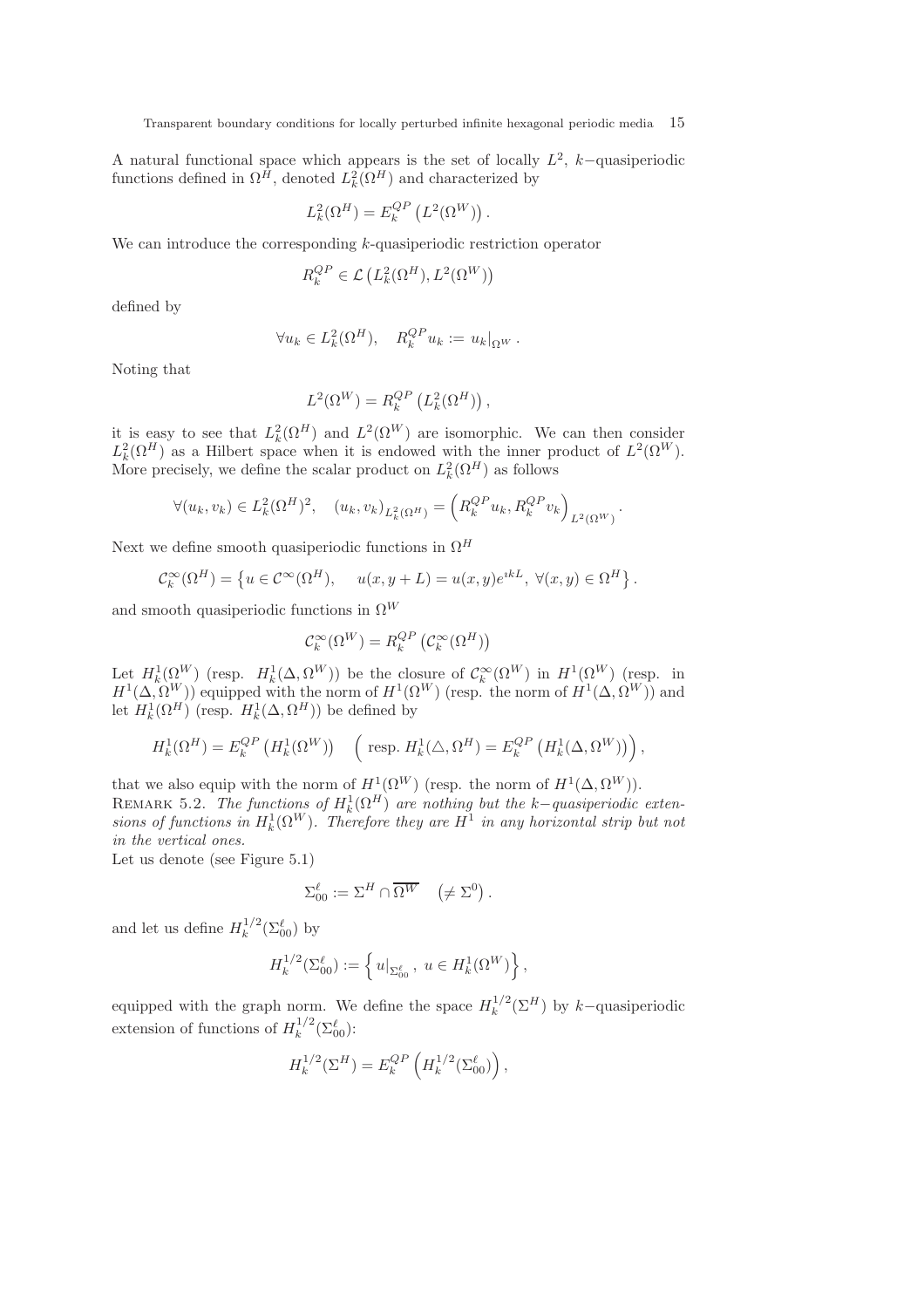that we equip with the norm of  $H_k^{1/2}$  $\frac{1}{k}^{1/2}(\Sigma_{00}^{\ell}).$ 

The space  $H_k^{1/2}$  $\int_k^{1/2} (\Sigma_{00}^{\ell})$  is a dense subspace of  $H^{1/2} (\Sigma_{00}^{\ell})$  and the embedding from  $H_k^{1/2}$  $\int_{k}^{1/2}(\Sigma_{00}^{\ell})$  onto  $H^{1/2}(\Sigma_{00}^{\ell})$  is continuous. We can then define the dual space of  $H_k^{1/2}$  $k_k^{1/2}(\Sigma_{00}^{\ell})$  that we call  $H_k^{-1/2}$  $\int_{k}^{-1/2} (\Sigma_{00}^{\ell})$ . According to Green's formula, we can show that

$$
H_k^{-1/2}(\Sigma_{00}^{\ell}) = \left\{ -\frac{\partial u}{\partial \nu} \bigg|_{\Sigma_{00}^{\ell}}, \ u \in H_k^1(\Delta, \Omega^W) \right\}.
$$

To define the space of k-extension of functions in  $H_k^{-1/2}$  $\binom{n-1}{k} \left(\sum_{0}^{\ell} 0\right)$ , we need to define the extension operator  $E_k^{QP}$  on  $H_k^{-1/2}$  $\int_{k}^{-1/2}(\Sigma_{00}^{\ell})$  in a weak sense. Actually, this can be done by duality by setting for all  $(\psi_0, \phi_k) \in H_k^{-1/2}$  $k_k^{-1/2}(\Sigma_{00}^{\ell})\times H_k^{1/2}$  $\binom{1/2}{k}$  $\left(\sum H\right)$ 

$$
\langle E_k^{QP} \psi_0, \phi_k \rangle_{\left(H_k^{1/2}(\Sigma^H)\right)', H_k^{1/2}(\Sigma^H)} = \langle \psi_0, R_k^{QP} \phi_k \rangle_{H_k^{-1/2}(\Sigma_{00}^\ell), H_k^{1/2}(\Sigma_{00}^\ell)}.
$$
  
we define  $H^{-1/2}(\Sigma^H) = E_{\text{P}}(H^{-1/2}(\Sigma^\ell))$ 

Finally, we define  $H_k^{-1/2}$  $k_k^{-1/2}(\Sigma^H) = E_k^{QP} \left( H_k^{-1/2} \right)$  $\binom{-1/2}{k} (\sum_{00}^{\ell})$ .

We can now state the following results.

THEOREM 5.1.  $\mathcal{F}_y$  *is an isomorphism from*  $X^H$  *onto* 

$$
X_{QP} := \left\{ \widehat{u} \in L^2 \left( -\pi/L, \pi/L; X^H \right) \mid \text{ for a. } e. \text{ } k \in (-\pi/L, \pi/L), \widehat{u}(\cdot; k) \in X_k^H \right\},\
$$

*equipped with the norm*  $\|\widehat{u}\|_{X_{QP}}^2 =$  $\int_0^{\pi/L}$  $\int_{-\pi/L}^{\pi} ||\widehat{u}(\cdot;k)||_{X_k^H}^2 \, dk$  where

•  $X^H = H^1(\Omega^H)$ ,  $X_{QP} = H^1_{QP}(\Omega^H \times (-\pi/L, \pi/L))$  and  $X^H_k = H^1_k(\Omega^H)$ ; •  $X^H = H^1(\triangle, \Omega^H)$ ,  $X_{QP} = H^1_{QP}(\triangle; \Omega^H \times (-\pi/L, \pi/L))$  and  $X_k^H = H_k^1(\triangle, \Omega^H);$ 

•  $X^H = H^{1/2}(\Sigma^H)$ ,  $X_{QP} = H_{QP}^{1/2}(\Sigma^H \times (-\pi/L, \pi/L))$  and  $X_k^H = H_k^{1/2}$  $k^{1/2}(\Sigma^H)$ . Finally, we can extend by duality the definition of  $\mathcal{F}_y$  to the space  $H^{-1/2}(\Sigma^H)$  introducing the dual of  $H_{\rm QP}^{1/2} \left( \Sigma^H \times \left( -\pi/L, \pi/L \right) \right)$ 

$$
\left| \begin{array}{l}\nH_{\text{QP}}^{-1/2} \left( \Sigma^H \times \left( -\pi/L, \pi/L \right) \right) := \\
\left\{ \widehat{\psi} \in L^2 \left( -\pi/L, \pi/L; X \right) \mid \forall k \in \left( -\pi/L, \pi/L \right), \widehat{\psi}(\cdot; k) \in H_k^{-1/2}(\Sigma^H) \right\}, \\
\text{re } X = E_0^{QP} \left( \left( H_{00}^{1/2}(\Sigma^{\ell}_{00}) \right)' \right).\n\end{array} \right.
$$

According to Theorem 5.1, the partial FB transform  $\mathcal{F}_y$  defines an isomorphism from  $H^{1/2}(\Sigma^H)$  onto  $H_{\text{QP}}^{1/2}(\Sigma^H \times (-\pi/L, \pi/L))$ . Using the Riesz representation theorem, the FB transform can then be extended by duality as an isomorphism from  $H^{-1/2}(\Sigma^H)$ onto  $H_{\text{QP}}^{-1/2} \left( \Sigma^H \times (-\pi/L, \pi/L) \right)$  see [19] for more details.

5.1.2. Application to the half-space problem The above results imply that for almost every k in  $(-\pi/L, \pi/L)$ , we have

$$
\forall \phi \in H^{1/2}(\Sigma^H), \ \hat{\phi}_k := \mathcal{F}_y \phi(\cdot; k) \in H_k^{1/2}(\Sigma^H)
$$

$$
\forall \psi \in H^{-1/2}(\Sigma^H), \ \hat{\psi}_k := \mathcal{F}_y \psi(\cdot; k) \in H_k^{-1/2}(\Sigma^H)
$$

$$
\forall u^H \in H^1(\Delta, \Omega^H), \ \hat{u}_k^H := \mathcal{F}_y u^H(\cdot; k) \in H_k^1(\Delta, \Omega^H)
$$

 $w$ he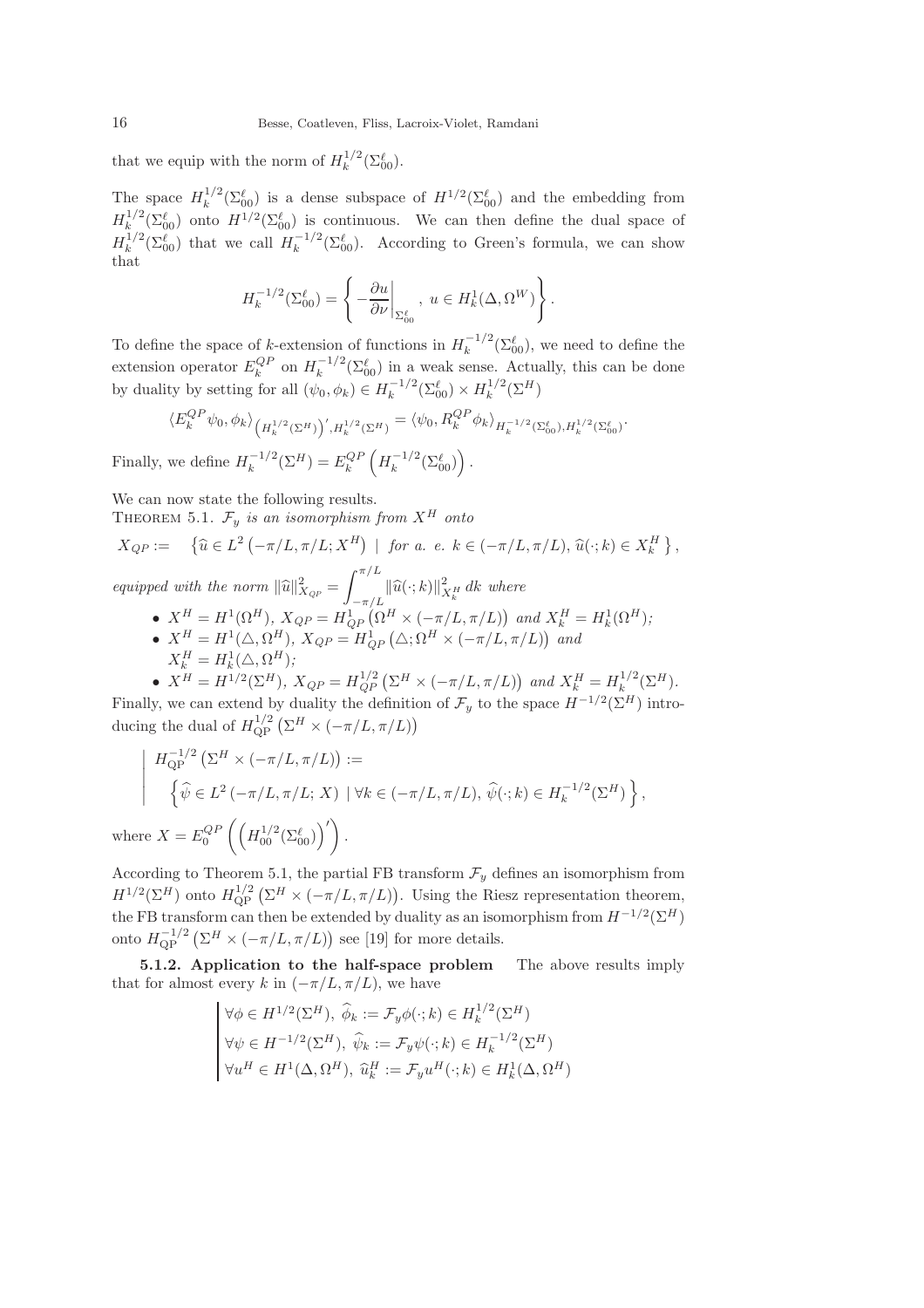The following theorem is a direct consequence of the properties of the FB transform given in the previous section.

THEOREM 5.2. Let  $u^H(\phi)$  be the solution of problem  $(\mathcal{P}^H)$  (see equation (4.2)). *For every*  $k \in (-\pi/L, \pi/L)$ ,  $\hat{u}_k^H(\hat{\phi}_k) := \mathcal{F}_y(u^H(\phi))(\cdot; k)$  *is the unique solution*  $H_k^1(\Delta, \Omega^H)$  of the half-space problem with the k-quasiperiodic boundary condition  $\widehat{\phi}_k = \mathcal{F}_y \phi(\cdot; k)$ . Using the inversion formula (5.1), we can recover  $u^H(\phi)$  in the whole domain  $\Omega^H$  for any Dirichlet condition  $\phi \in H^{1/2}(\Sigma^H)$ :

$$
u^H(\phi) = \sqrt{\frac{L}{2\pi}} \int_{-\pi/L}^{\pi/L} \widehat{u}_k^H(\widehat{\phi}_k) dk.
$$
 (5.2)

Then we can show the following theorem which expresses that the half-space DtN operator  $\Lambda^H$  can be described in terms of a family of "quasiperiodic" half-space DtN operators.

THEOREM 5.3. *The half-space DtN operator*  $\Lambda^H$  *is given by:* 

$$
\forall \phi \in H^{1/2}(\Sigma^H), \quad \Lambda^H \phi = \sqrt{\frac{L}{2\pi}} \int_{-\pi/L}^{\pi/L} \widehat{\Lambda}_k^H \widehat{\phi}_k \, dk,\tag{5.3}
$$

 $where \ \widehat{\Lambda}_k^H$  is k-quasiperiodic half-space DtN operator, defined by

$$
\widehat{\Lambda}_k^H \widehat{\phi}_k = \frac{\partial \widehat{u}_k^H(\widehat{\phi}_k)}{\partial \nu^H} \bigg|_{\Sigma^H}
$$
\n(5.4)

According to relations (5.2) (resp. (5.3)), the solution of the half-space problem (resp. the half-space DtN operator) for arbitrary boundary data  $\phi$  is obtained by superposing the corresponding solutions (resp. DtN operator) for quasiperiodic data. The next subsection is devoted to solving such problems.

5.2. Solution of the half-space problem for quasiperiodic boundary data Let k be in  $(-\pi/L, \pi/L)$ , we explain here how to compute the solution of  $(\mathcal{P}^H)$  (see (4.2)) for k-quasiperiodic boundary data  $\phi := \widehat{\phi}_k \in H_k^{1/2}$  $\int_k^{1/2} (\Sigma^H)$ . We have seen in the previous sections (see in particular Theorems 5.2 and 5.3) that for any  $\widehat{\phi}_k \in H_k^{1/2}$  $k^{1/2}(\Sigma^H),$ (4.2) admits a unique solution  $\hat{u}_k^H(\hat{\phi}_k) \in H_k^1(\Delta, \Omega^H)$  and  $\hat{\Lambda}_k^H \hat{\phi}_k \in H_k^{-1/2}$  $k^{-1/2}(\Sigma^H).$ 

This half-space problem is in some sense the counterpart of the waveguide problem with k−quasiperiodic conditions used in [17, 19] to determine the half-space DtN operator for the case of a square periodicity cell. In [17, 19], the basic tools are the resolution of elementary cell problems and a stationary Riccati equation whose solution is a so-called propagation operator.

Let us begin with some notation. Let  $\mathcal{C}_{00}$  be a periodicity cell whose boundary meets the vertical boundary  $\Sigma^H$ . Given  $p \in \mathbb{N}$ ,  $q \in \mathbb{Z}$ , we introduce the vector  $\mathbf{V}_{pq} = p\mathbf{e}_1 + q\mathbf{e}_2$  (See Assumption (A1) in Section 1 and Figure 1.2 for the definition of the directions of periodicity  $e_1$  and  $e_2$ ). The cell  $\mathcal{C}_{pq}$  of the periodic half-space can then be defined by translation of the reference cell (see Figure 2.3)

$$
\forall p \in \mathbb{N}, q \in \mathbb{Z}, \quad \mathcal{C}_{pq} = \mathcal{C}_{00} + \mathbf{V}_{pq}.
$$

We will denote by  $\Omega_p$  the vertical "strip" containing the cell  $\mathcal{C}_{p0}$ :

$$
\Omega_p = \bigcup_{q \in \mathbb{Z}} \mathcal{C}_{pq}.
$$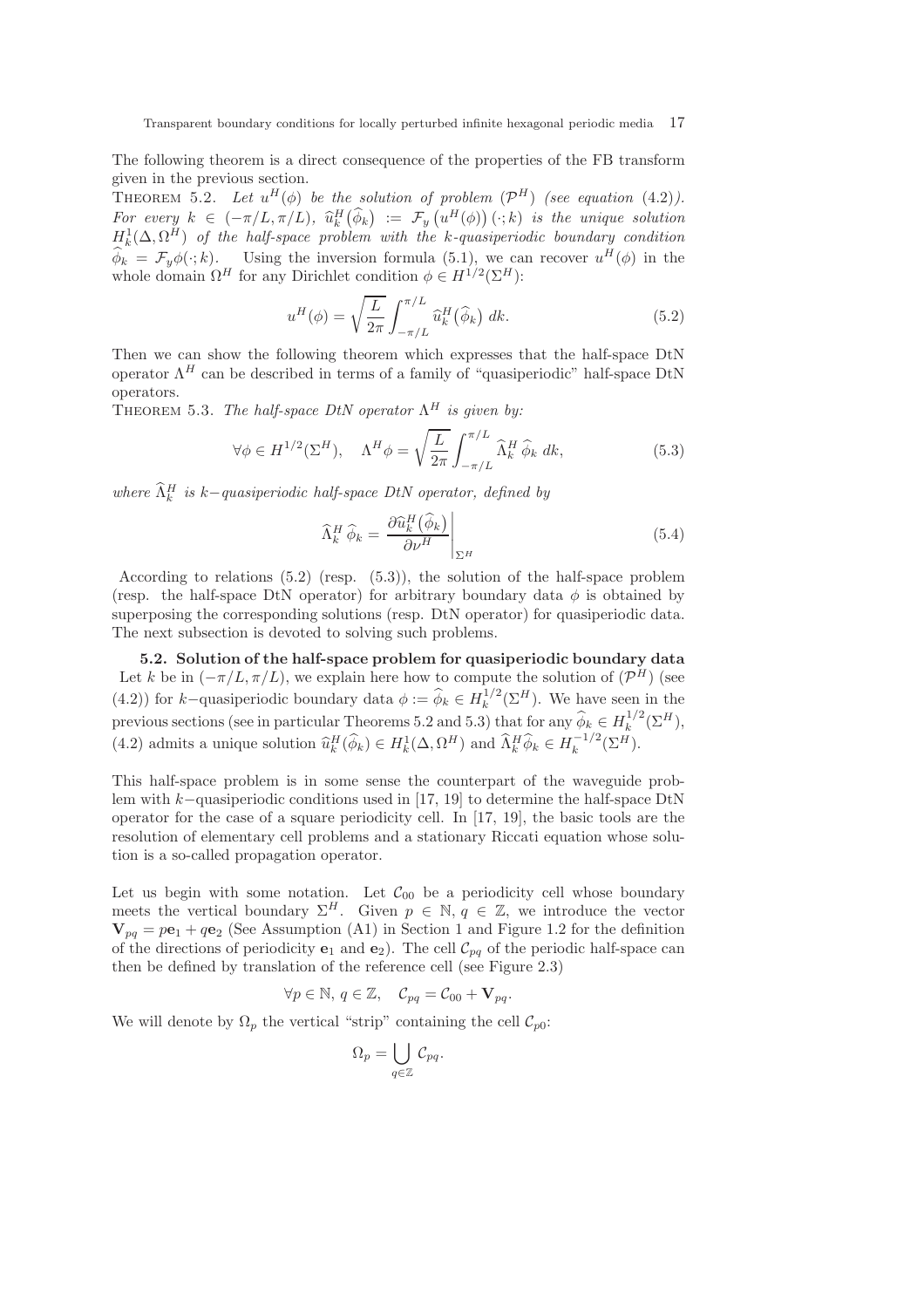In the following, for a cell of periodicity  $\mathcal{C}_{pq}$ , we introduce the oriented boundaries described in Figure 5.2.



Fig. 5.2. *Notations used for a periodicity cell*

Finally, using the k-quasiperiodic restriction operator  $R_k^{QP}$  and the k-quasiperiodic extension operator  $E_k^{QP}$  defined in Section 5.1.1, we recall that  $H_k^{1/2}$  $\kappa^{1/2}(\Sigma^H)$  is isomorphic to  $H_k^{1/2}$  $\int_k^{1/2} (\Sigma_{00}^{\ell}).$ 

**5.2.1. The propagation operator** We can now introduce the operator  $\mathcal{P}_k$ defined by

$$
\forall \phi_k^0 \in H_k^{1/2}(\Sigma_{00}^\ell), \qquad \mathcal{P}_k \,\phi_k^0 = \left. \hat{u}_k^H(E_k^{QP} \,\phi_k^0) \right|_{\Sigma_{10}^\ell}
$$

where  $\hat{u}_k^H(E_k^{QP} \phi_k^0)$  is the unique solution of  $(\mathcal{P}^H)$  (see (4.2)) with boundary condition the k–quasiperiodic extension of  $\phi_k^0$ :  $E_k^{QP} \phi_k^0$ .



Fig. 5.3. *Description of the propagation operator*

Remark 5.3. *For the sake of simplicity, we will often identify throughout the paper*  $\emph{functional spaces of functions on $\Sigma_{pq}^{\ell}$, with the same spaces acting on $\Sigma_{00}^{\ell}$.}$ *Typically,*  $H_k^{1/2}$  $\int_k^{1/2} (\sum_{pq}^{\ell})$  *for arbitrary*  $(p, q) \in \mathbb{N} \times \mathbb{Z}$  *will be identified with*  $H_k^{1/2}$  $\frac{1}{k}^{1/2}(\Sigma_{00}^{\ell}).$ The operator  $\mathcal{P}_k$ , considered now as a bounded linear operator from  $H_k^{1/2}$  $\int_k^{1/2} (\Sigma_{00}^{\ell})$  onto itself (see Remark 5.3), is called a "propagation operator". Indeed, the solution can be reconstructed in any cell of the medium from its values in the reference cell  $\mathcal{C}_{00}$ and the knowledge of  $\mathcal{P}_k$ , as shown in the next result.

THEOREM 5.4. *For any*  $k$ *-quasiperiodic condition*  $\widehat{\phi}_k \in H_k^{1/2}$  $\int_k^1 \left( \sum_H \right)$ , the solution  $\widehat{u}_k^H(\widehat{\phi}_k)$  of  $(4.2)$  *is given by* 

$$
\forall p \in \mathbb{N}, \ q \in \mathbb{Z}, \quad \left. \widehat{u}_k^H(\widehat{\phi}_k) \right|_{\mathcal{C}_{pq}} = e^{iqk} \widehat{u}_k^H(E_k^{QP} \mathcal{P}_k^p R_k^{QP} \widehat{\phi}_k) \Big|_{\mathcal{C}_{00}}. \tag{5.5}
$$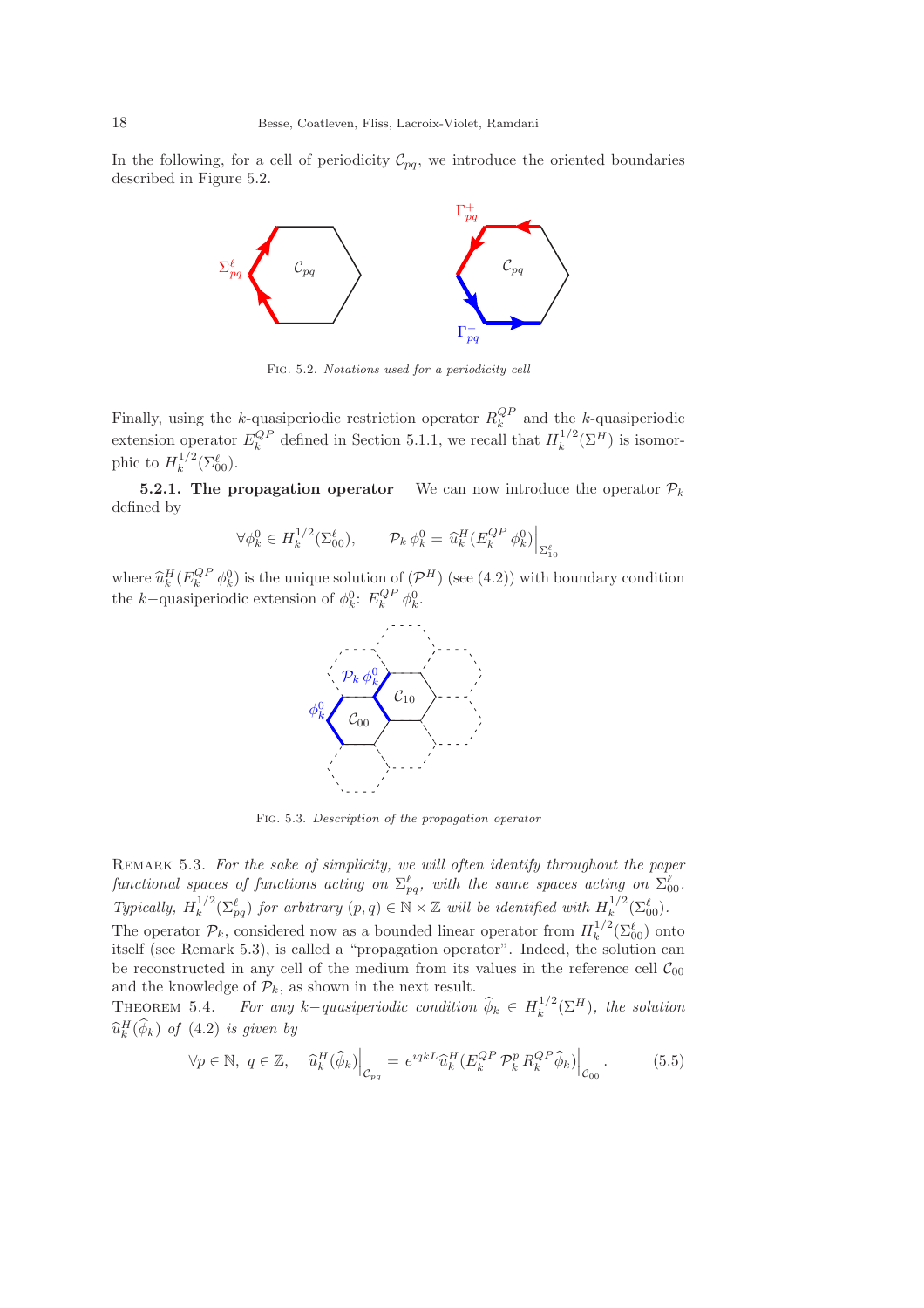*Proof*. First of all, it is clear that the periodicity and the well-posedness of the problem in the vertical direction implies that for any  $q \in \mathbb{Z}$ , we have

$$
\left.\widehat{u}_{k}^{H}(\widehat{\phi}_{k})\right|_{\mathcal{C}_{0q}} = e^{iqkL} \left.\widehat{u}_{k}^{H}(\widehat{\phi}_{k})\right|_{\mathcal{C}_{00}}.\tag{5.6}
$$

In the horizontal direction, due to the periodicity and the well-posedness of problem (4.2), we note that the value of u on the cell  $C_{10}$  is related to the one on the cell  $C_{00}$ as follows

$$
\left.\widehat{u}_{k}^{H}(\widehat{\phi}_{k})\right|_{\mathcal{C}_{10}} = \left.\widehat{u}_{k}^{H}(E_{k}^{QP} \mathcal{P}_{k} R_{k}^{QP} \widehat{\phi}_{k})\right|_{\mathcal{C}_{00}}.\tag{5.7}
$$

By induction, one easily gets that for all  $p \in \mathbb{N}$  there holds

$$
\left.\widehat{u}_{k}^{H}(\widehat{\phi}_{k})\right|_{\mathcal{C}_{p0}} = \left.\widehat{u}_{k}^{H}(E_{k}^{QP} \mathcal{P}_{k}^{p} R_{k}^{QP} \widehat{\phi}_{k})\right|_{\mathcal{C}_{00}}.\tag{5.8}
$$

Combining relations (5.6) and (5.8) yields the claimed result (5.5).  $\Box$ The next result collects some useful properties of the propagation operator  $\mathcal{P}_k$ . COROLLARY 5.5. *The operator*  $\mathcal{P}_k \in \mathcal{L}(H_k^{1/2})$  $\int_k^{1/2} (\Sigma_{00}^{\ell})$  *is a compact operator with spectral radius strictly less than one.*

*Proof.* The compactness of  $\mathcal{P}_k \in \mathcal{L}(H_k^{1/2})$  $\int_k^{1/2} (\Sigma_{00}^{\ell})$  follows easily from interior regularity and Sobolev compactness embedding arguments.

By definition of the space  $H_k^1(\Delta, \Omega^H)$  (see Remark 5.2),  $\hat{u}_k^H(\phi_k)$  satisfies in particular for any  $\widehat{\phi}_k \in H_k^{1/2}$  $\binom{1/2}{k}$  $\left(\sum H\right)$ 

$$
\int_{\Omega^W} |\widehat u_k^H(\widehat \phi_k)|^2 \, < +\infty.
$$

Due to the k-quasiperiodicity of  $\hat{u}_k^H(\phi_k)$ , the above relation is equivalent to

$$
\int_{\cup_{p\in\mathbb{N}}\mathcal{C}_{p0}}\lvert \widehat{u}_k^H(\widehat{\phi}_k)\rvert^2\,<+\infty
$$

Moreover, using Theorem 5.4, we have

$$
\begin{array}{lcl} \displaystyle\int_{\cup_{p\in\mathbb{N}}}\widehat{u}^H_k(\widehat{\phi}_k)|^2&=&\displaystyle\sum_{p\in\mathbb{N}}\displaystyle\int_{\mathcal{C}_{p0}}|\widehat{u}^H_k(\widehat{\phi}_k)|^2\\&=&\displaystyle\sum_{p\in\mathbb{N}}\displaystyle\int_{\mathcal{C}_{00}}|\widehat{u}^H_k(E_k^{QP}\,\mathcal{P}^p_k\,R_k^{QP}\widehat{\phi}_k)|^2\,. \end{array}
$$

Consequently, if  $\lambda$  is eigenvalue of  $\mathcal{P}_k$  and  $\varphi$  an associated eigenvector, combining the last two relations for  $\widehat{\phi}_k = \varphi$  shows that

$$
\left(\sum_{p\in\mathbb{N}}|\lambda|^p\right)\int_{\mathcal{C}_{00}}|\widehat{u}_k^H(\varphi)|^2\,<+\infty
$$

from which we get that

 $|\lambda| < 1$ .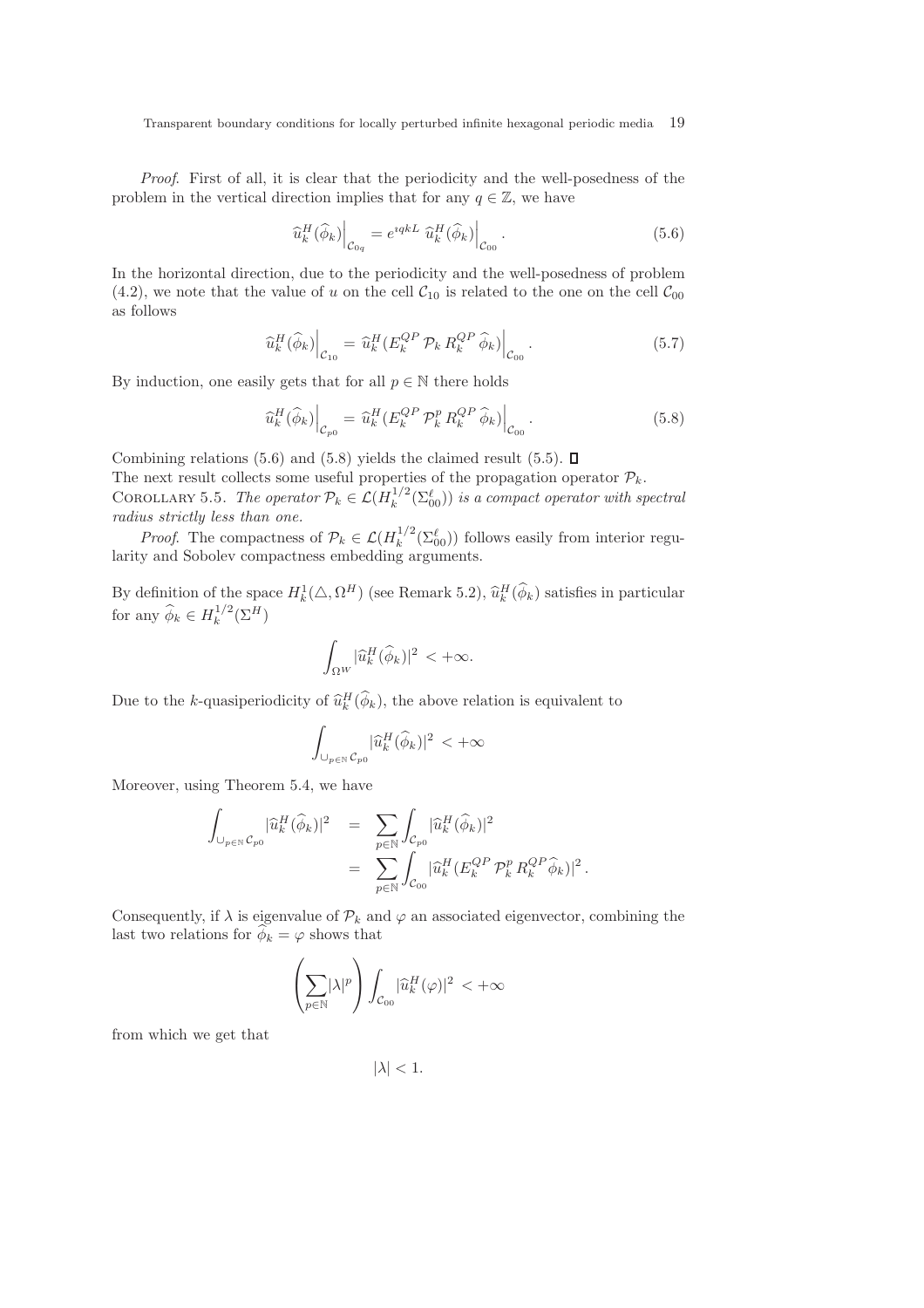П

According to Theorem 5.4, the solution of the half-space problem (4.2) for a k−quasiperiodic Dirichlet condition is completely determined on the whole domain  $\Omega^H$  as soon as it is known on the reference periodicity cell  $\mathcal{C}_{00}$ , provided the propagation operator  $\mathcal{P}_k$  is also known.

# 5.2.2. Elementary problems

Like in  $[17, 19]$ , introducing elementary problems allows us to restrict the halfspace problem for quasiperiodic boundary data to the determination of the propagation operator  $\mathcal{P}_k$ .

More precisely, given  $\phi_k^0 \in H_k^{1/2}$  $\int_k^{1/2} (\Sigma_{00}^{\ell})$ , let us introduce the solutions of the following problems set in the vertical strip  $\Omega_0 = \bigcup_{q \in \mathbb{Z}} C_{0q}$ 

•  $E_k^{\ell}(\phi_k^0) \in H_k^1(\Delta, \Omega_0)$  is the unique solution of (see Figure 5.4)

$$
\begin{cases}\n\Delta E_k^{\ell}(\phi_k^0) + \rho E_k^{\ell}(\phi_k^0) = 0, & \text{in } \Omega_0, \\
E_k^{\ell}(\phi_k^0) = \phi_k^0, & \text{on } \Sigma_{00}^{\ell}, \\
E_k^{\ell}(\phi_k^0) = 0, & \text{on } \Sigma_{10}^{\ell},\n\end{cases}
$$
\n(5.9)

•  $E_k^r(\phi_k^0) \in H_k^1(\Delta, \Omega_0)$  is the unique solution of (see Figure 5.4)

$$
\begin{cases}\n\Delta E_k^r(\phi_k^0) + \rho E_k^r(\phi_k^0) = 0, & \text{in } \Omega_0, \\
E_k^r(\phi_k^0) = 0, & \text{on } \Sigma_{00}^\ell, \\
E_k^r(\phi_k^0) = \phi_k^0, & \text{on } \Sigma_{10}^\ell.\n\end{cases}
$$
\n(5.10)

Let us emphasize that the boundary conditions are described only for the two left lateral sides of  $C_{00}$  and  $C_{10}$ , as the boundary condition on  $\Sigma_{0q}^{\ell}$  (resp. on  $\Sigma_{1q}^{\ell}$ ) for  $q \in \mathbb{Z}^*$  follows directly from the one on  $\Sigma_{00}^{\ell}$  (resp. on  $\Sigma_{10}^{\ell}$ ) by k–quasiperiodicity.



FIG. 5.4. The two strip problems for  $E_k^{\ell}$  (on the left) and  $E_k^r$  (on the right)

We also introduce the elementary cell solutions

$$
e_k^{\ell}(\phi_k^0) = E_k^{\ell}(\phi_k^0)|_{\mathcal{C}_{00}}
$$
 and  $e_k^r(\phi_k^0) = E_k^r(\phi_k^0)|_{\mathcal{C}_{00}}$ .

Conversely, it is clear that  $E_k^{\ell}(\phi_k^0)$  and  $E_k^r(\phi_k^0)$  are uniquely determined by the above elementary cell solutions due to their quasiperiodicity. Therefore, in practice, one simply needs to solve the corresponding cell problems set in the reference periodicity cell  $C_{00}$ . One might thus wonder why we have introduced the strip problems and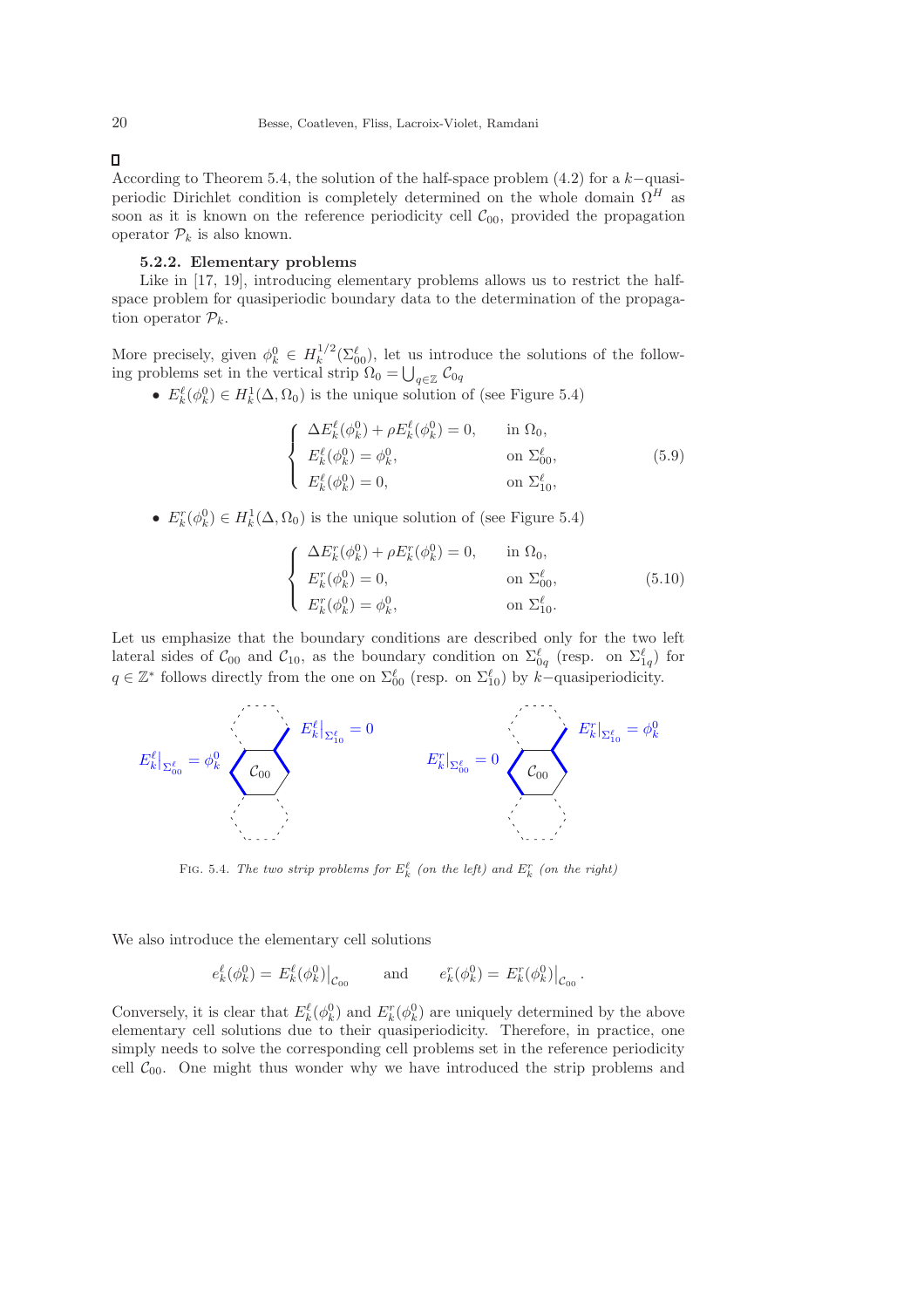not directly the cell problems. In fact, it turns out that viewing the elementary cell solutions as restrictions of the strip problems leads to more compact and simpler expressions in the following.

The main advantage of these elementary problems lies in the fact that, by linearity of (4.2), one has

$$
\left.\widehat{u}_{k}^{H}(\widehat{\phi}_{k})\right|_{\Omega_{0}}=E_{k}^{\ell}(R_{k}^{QP}\ \widehat{\phi}_{k})+E_{k}^{r}(\mathcal{P}_{k}R_{k}^{QP}\ \widehat{\phi}_{k}),
$$

and then in the reference cell

$$
\widehat{u}_k^H(\widehat{\phi}_k)\Big|_{\mathcal{C}_{00}} = e_k^{\ell}(\phi_k^0) + e_k^r(\mathcal{P}_k \phi_k^0). \tag{5.11}
$$

# 5.2.3. The Ricatti equation for the determination of the propagation operator

Assuming the elementary cell solutions are known, it remains to determine the propagation operator  $\mathcal{P}_k$ . To this end, we use the same strategy as in [17]. In short, the equation characterizing the propagation operator  $\mathcal{P}_k$  is obtained by writing the continuity of the normal derivative of  $\hat{u}_k^H$  across each boundary  $\Sigma_{pq}^{\ell}$ , which is ensured by Theorem 5.4.

To this end, we introduce four local DtN operators associated to the elementary problems (5.9) and (5.10). We refer the reader to Section 5.1.1 for the definition of the spaces  $H_k^{1/2}$  $\int_k^{1/2} (\Sigma_{00}^{\ell})$  and  $H_k^{-1/2}$  $k^{-1/2}(\Sigma_{00}^{\ell}).$ 

Definition 5.6. *We introduce the following local DtN operators*

$$
\mathcal{T}_k^{ij} \in \mathcal{L}\left(H_k^{1/2}(\Sigma_{00}^{\ell}), H_k^{-1/2}(\Sigma_{00}^{\ell})\right), \qquad i, j \in \{\ell, r\},\
$$

*where for all*  $\phi_k^0 \in H_k^{1/2}$  $\frac{1}{k}^{1/2}(\Sigma_{00}^{\ell})$ :

$$
\mathcal{T}_k^{\ell\ell} \phi_k^0 = \nabla E_k^{\ell} (\phi_k^0) \cdot \nu \big|_{\Sigma_{00}^{\ell}} \qquad \qquad \mathcal{T}_k^{\ell r} \phi_k^0 = \nabla E_k^{\ell} (\phi_k^0) \cdot \nu \big|_{\Sigma_{10}^{\ell}} \qquad \qquad
$$
  

$$
\mathcal{T}_k^{r\ell} \phi_k^0 = \nabla E_k^r (\phi_k^0) \cdot \nu \big|_{\Sigma_{00}^{\ell}} \qquad \qquad
$$
  

$$
\mathcal{T}_k^{r r} \phi_k^0 = \nabla E_k^r (\phi_k^0) \cdot \nu \big|_{\Sigma_{10}^{\ell}} \qquad \qquad
$$

*where*  $\nu$  *is the outgoing unit normal to*  $C_{00}$ *.* 



Fig. 5.5. *The four local DtN operators*

The characterization of the operator  $\mathcal{P}_k$  is then given by the following result. THEOREM 5.7. *The propagation operator*  $P_k$  *is the unique compact operator of*  ${\cal L}(H_k^{1/2}$  $\mathbb{E}_{k}^{1/2}(\Sigma_{00}^{\ell})$  with spectral radius strictly less than 1 solution of the stationary Riccation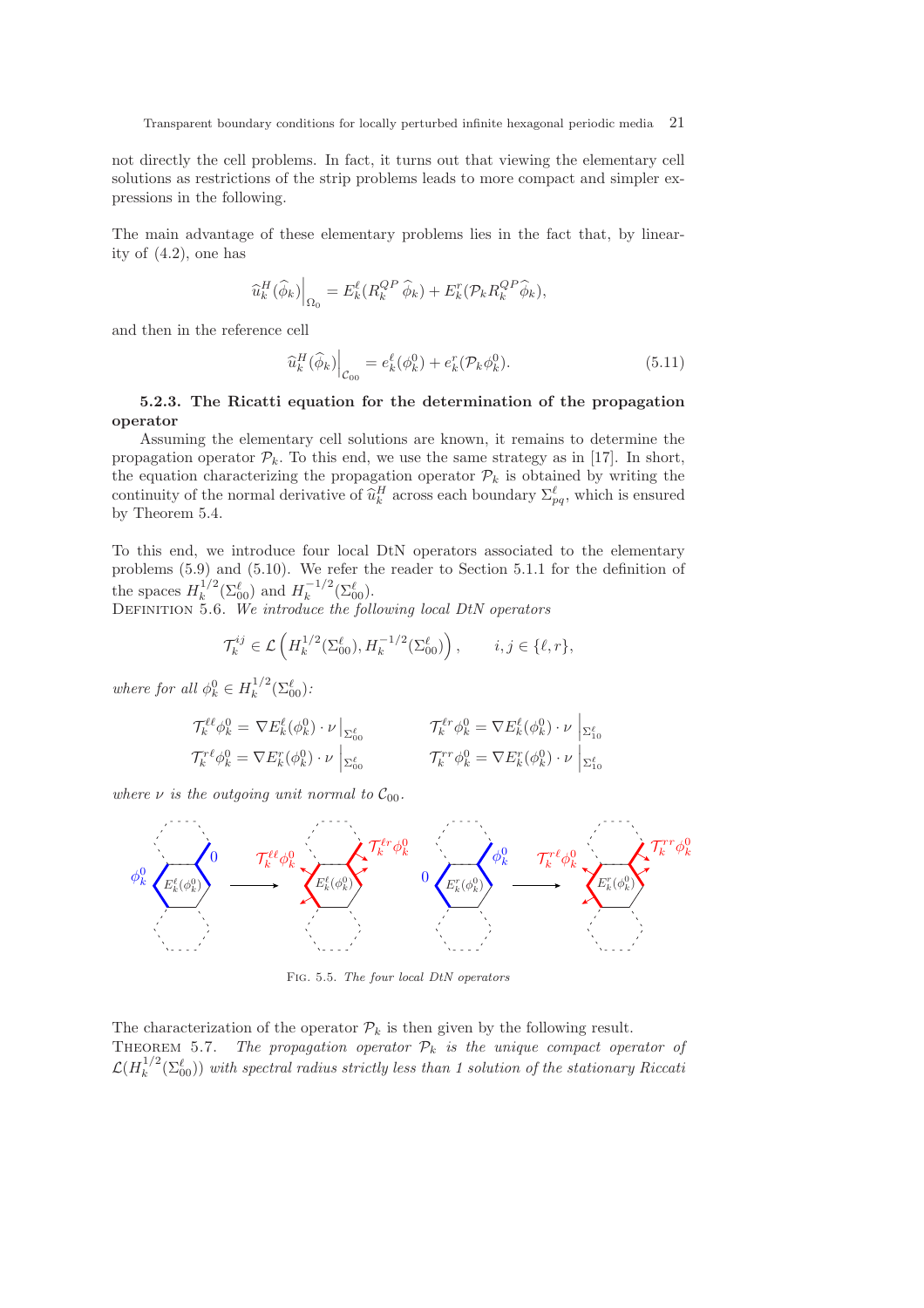*equation*

$$
\mathcal{T}_k^{r\ell} \mathcal{P}_k^2 + (\mathcal{T}_k^{\ell\ell} + \mathcal{T}_k^{rr}) \mathcal{P}_k + \mathcal{T}_k^{\ell r} = 0.
$$
 (5.12)

*Proof.* The proof involves two steps: we first show that  $P_k$  satisfies (5.12) and then we prove that (5.12) has a unique solution with spectral radius strictly less than 1.

Step 1:  $\mathcal{P}_k$  satisfies (5.12). First of all, according to Corollary 5.5,  $\mathcal{P}_k$  is an operator in  $\mathcal{L}(H_k^{1/2})$  $\int_k^{1/2}(\Sigma_{00}^{\ell})$  with spectral radius strictly less than 1. Moreover, using the continuity of the normal derivative of  $\hat{u}_k^H$ , we obtain using equations (5.7) and (5.11), that for any  $\phi_k^0 \in H_k^{1/2}$  $\binom{1/2}{k} (\sum_{00}^{\ell})$ 

$$
\left(\nabla E_k^{\ell}(\phi_k^0) + \nabla E_k^r(\mathcal{P}_k \phi_k^0)\right) \cdot \nu\big|_{\Sigma_{10}^{\ell}} = -\left(\nabla E_k^{\ell}(\mathcal{P}_k \phi_k^0) + \nabla E_k^r(\mathcal{P}_k^2 \phi_k^0)\right) \cdot \nu\big|_{\Sigma_{00}^{\ell}},
$$

which gives

$$
\mathcal{T}_k^{\ell r}(\phi_k^0) + \mathcal{T}_k^{rr}(\mathcal{P}_k \phi_k^0) = -\mathcal{T}_k^{\ell \ell}(\mathcal{P}_k \phi_k^0) - \mathcal{T}_k^{r\ell}(\mathcal{P}_k^2 \phi_k^0).
$$

Since  $\phi_k^0 \in H_k^{1/2}$  $\int_k^{1/2} (\Sigma_{00}^{\ell})$  is arbitrary, we get

$$
\mathcal{T}_k^{\ell r} + (\mathcal{T}_k^{rr} + \mathcal{T}_k^{\ell \ell}) \mathcal{P}_k + \mathcal{T}_k^{r \ell} \mathcal{P}_k^2 = 0,
$$

which is exactly  $(5.12)$ .

Step 2: Uniqueness for (5.12). This result follows immediately from the uniqueness of the solution of (4.2). Indeed, assume that  $\mathcal{P} \in \mathcal{L}(H_k^{1/2})$  $\int_k^{1/2} (\Sigma_{00}^{\ell})$  has a spectral radius strictly less than 1 and satisfies

$$
\mathcal{T}_k^{r\ell} \mathcal{P}^2 + (\mathcal{T}_k^{\ell\ell} + \mathcal{T}_k^{rr}) \mathcal{P} + \mathcal{T}_k^{\ell r} = 0.
$$

Then, one can easily show that for any  $\widehat{\phi}_k \in H_k^{1/2}$  $\int_k^1$ <sup>(2H</sup>), the function v defined in each cell  $\mathcal{C}_{pq}, p \in \mathbb{N}, q \in \mathbb{Z}$ , by

$$
v\big|_{\mathcal{C}_{pq}} = e^{iqkL} e_k^{\ell} (\mathcal{P}^p R_k^{QP} \widehat{\phi}_k) + e_k^r (\mathcal{P}^{p+1} R_k^{QP} \widehat{\phi}_k),
$$

belongs to  $H_k^1(\Delta, \Omega^H)$  (thanks to the definition of  $e_k^{\ell}$  and  $e_k^r$  and using the fact that  $\mathcal{P}$  is a solution of the Riccati equation with spectral radius strictly less than 1) and solves (4.2). Then, the uniqueness of the solution of (4.2) in  $H_k^1(\Delta, \Omega^H)$  implies that

$$
v = \widehat{u}_k^H(\widehat{\phi}_k),
$$

and by definition of v and  $\mathcal{P}_k$ , we deduce that  $\mathcal{P} = \mathcal{P}_k$ .  $\Box$ By Theorem 5.4 and expression (5.11), solving the elementary problems (5.9)-(5.10) and the Riccati equation (5.12) allows us to reconstruct cell by cell the unique solution of  $(\mathcal{P}^H)$  (see (4.2)) in the case of quasiperiodic boundary data.

Finally, we deduce from the above analysis the expression of the DtN operator for quasiperiodic boundary condition:

Proposition 5.8 (DtN operator for quasiperiodic boundary data). *Suppose that the data*  $\widehat{\phi}_k \in H_k^{1/2}$  $\int_k^{1/2} (\Sigma^H)$ , the DtN operator is given by

$$
\widehat{\Lambda}_k^H \widehat{\phi}_k = E_k^{QP} \mathcal{T}_k^{\ell\ell} R_k^{QP} \widehat{\phi}_k + E_k^{QP} \mathcal{T}_k^{\tau\ell} \mathcal{P}_k R_k^{QP} \widehat{\phi}_k. \tag{5.13}
$$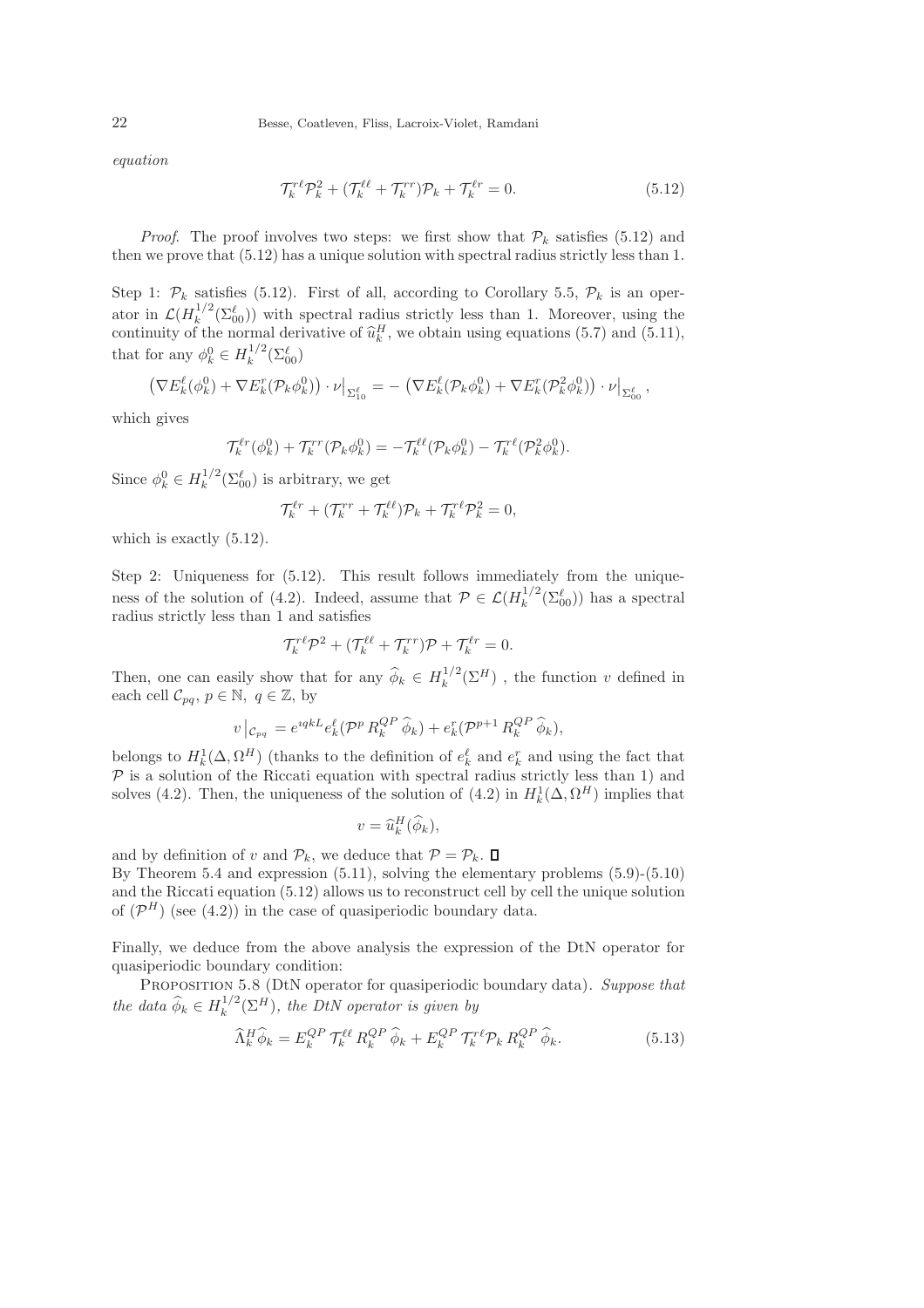5.2.4. Additional tools We conclude this subsection by introducing four local Dirichlet-to-Dirichlet (DtD) operators associated to the cell  $\mathcal{C}_{00}$  that will be needed in the sequel.

DEFINITION 5.9. *We define the local DtD operators by setting for all*  $\phi_k^0 \in H_k^{1/2}$  $\frac{1}{k}^{1/2}(\Sigma_{00}^{\ell})$ :

,

.

| $\mathcal{D}_k^{\ell +} \phi_k^0 = E_k^{\ell}(\phi_k^0) \Big _{\Gamma_{00}^+}$ | and | $\mathcal{D}_k^{\ell -} \phi_k^0 = E_k^{\ell}(\phi_k^0) \left _{\Gamma_{00}^-} \right.$ |
|--------------------------------------------------------------------------------|-----|-----------------------------------------------------------------------------------------|
| $\mathcal{D}_k^{r+} \phi_k^0 = E_k^r(\phi_k^0) \Big _{\Gamma_{00}^+}$          | and | $\mathcal{D}_{k}^{r-} \phi_{k}^{0} = E_{k}^{r}(\phi_{k}^{0})\Big _{\Gamma_{00}^{-}}$    |

*Identifying*  $\Sigma_{00}^{\ell}$ ,  $\Gamma_{00}^-$  *and*  $\Gamma_{00}^+$ , the above operators will be considered as bounded linear *operators from*  $H_k^{1/2}$  $\int_k^{1/2} (\Sigma_{00}^{\ell}) \text{ onto } H^{1/2} (\Sigma_{00}^{\ell}).$ 



Fig. 5.6. *The four local DtD operators*

Using Theorem 5.4 and expression (5.11) we obtain the following result. COROLLARY 5.10. *For any*  $\widehat{\phi}_k \in H_k^{1/2}$  $\mathbb{R}^{1/2}(\Sigma^H)$ *, for any*  $p \in \mathbb{N}$  *and*  $q \in \mathbb{Z}$ *, we have* 

$$
\label{eq:2} \begin{split} \widehat{u}_k^H(\widehat{\phi}_k)\left|_{\Gamma_{pq}^+}\right. = &\, e^{\imath q k L} \left[ \mathcal{D}_k^{\ell+} \mathcal{P}_k^p \, R_k^{QP} \, \widehat{\phi}_k + \mathcal{D}_k^{r+} \mathcal{P}_k^{p+1} \, R_k^{QP} \, \widehat{\phi}_k \right], \\ \widehat{u}_k^H(\widehat{\phi}_k)\left|_{\Gamma_{pq}^-}\right. = &\, e^{\imath q k L} \left[ \mathcal{D}_k^{\ell-} \mathcal{P}_k^p \, R_k^{QP} \, \widehat{\phi}_k + \mathcal{D}_k^{r-} \mathcal{P}_k^{p+1} \, R_k^{QP} \, \widehat{\phi}_k \right]. \end{split}
$$

6. Characterization of the DtD operator This section is devoted to the determination of the DtD operator  $D_{2\pi/3}$ . We first show in Section 6.1 that it solves an affine equation involving an operator  $D^H$  associated with the half-space problem. Using the FB transform, we derive a semi-analytic expression for  $D<sup>H</sup>$  in Section 6.2. Finally, we deduce in Section 6.3 an equivalent integral formulation of the affine equation which is more suitable for future numerical approximation.

# 6.1. The affine equation

First of all let us introduce some useful notation (see Figure 6.1):  $\Sigma^H = \Sigma^- \cup \Sigma^0 \cup \Sigma^+,$  $\Sigma_{2\pi/3}^- = \Theta_{2\pi/3} \Sigma^-, \ \Sigma_{2\pi/3}^+ = \Theta_{-2\pi/3} \Sigma^+,$  where the center of the rotations  $\Theta_{\pm 2\pi/3}$  is the center of  $\Omega^i$ . Let us remind that  $\Omega^H$  is the half-space at the right of  $\Sigma^H$ .

Let us recall that  $D_{2\pi/3}$  is defined by (see Figure 2.2)

$$
D_{2\pi/3}: H^{1/2}(\Sigma^i) \longrightarrow H^{1/2}(\Sigma^H)
$$
  

$$
\phi \longmapsto u^e(\phi)|_{\Sigma^H}.
$$

We first remark that  $D_{2\pi/3}$  belongs to the affine space:

$$
\mathcal{L}_{\Sigma^0} = \left\{ L \in \mathcal{L}(H_{2\pi/3}^{1/2}(\Sigma^i), H^{1/2}(\Sigma^H)), \ \forall \phi \in H_{2\pi/3}^{1/2}(\Sigma^i) \quad L\phi|_{\Sigma^0} = \phi|_{\Sigma^0} \right\}.
$$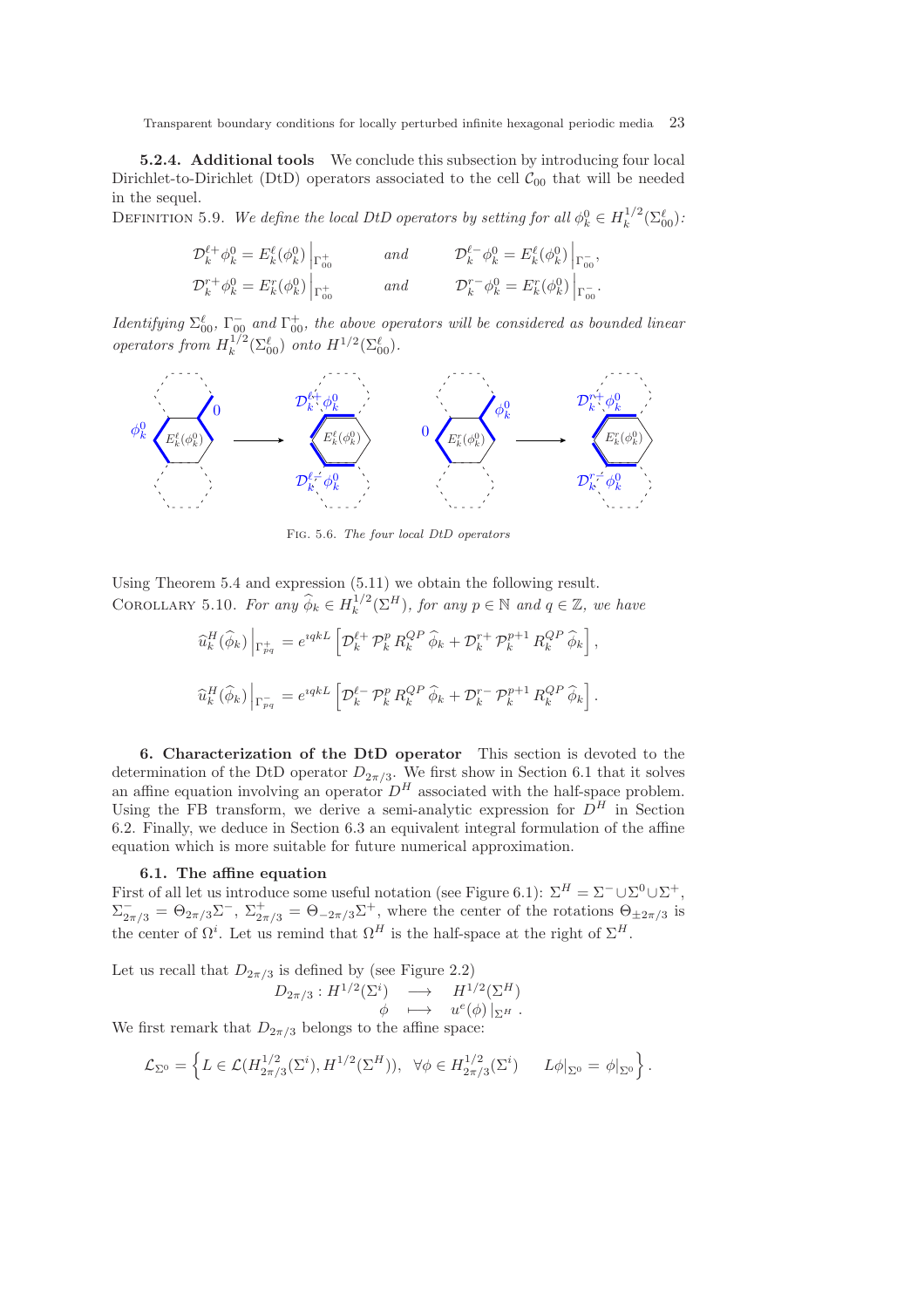

Fig. 6.1. *Symmetry axis*

Let us introduce,  $D^H$ , called the half-space DtD operator, defined by  $D^H: H^{1/2}(\Sigma^H) \longrightarrow H^{1/2}(\Sigma^H)$ 

$$
\psi \longrightarrow \begin{cases} D^H \psi \big|_{\Sigma^-} \equiv u^H(\psi) \big|_{\Sigma^-_{2\pi/3}} \\ D^H \psi \big|_{\Sigma^0} \equiv u^H(\psi) \big|_{\Sigma_0} \\ D^H \psi \big|_{\Sigma^+} \equiv u^H(\psi) \big|_{\Sigma^+_{2\pi/3}} \end{cases}
$$

where we have identified  $\Sigma^-$  and  $\Sigma^-_{2\pi/3}$ ,  $\Sigma^+$  and  $\Sigma^+_{2\pi/3}$  taking into account the directions shown in Figure 6.1.

REMARK 6.1. *The range of*  $D^H$  *is included in*  $H^{1/2}(\Sigma^H)$  *because for any*  $\psi \in$  $H^{1/2}(\Sigma^H)$ ,  $D^H \psi$  is nothing but the trace of the  $H^1$  function  $u^H(\psi)$  on the broken  $line \sum_{2n}^{-1}$  $\sum_{2\pi/3}^{-1} \cup \Sigma^0 \cup \Sigma_{2\pi/3}^+$  *(identifying*  $\Sigma^H$  *with*  $\Sigma_{2\pi}^ \sum_{2\pi/3}^{-1} \cup \Sigma^{0} \cup \Sigma^{+}_{2\pi/3}$ ).

We have then the following fundamental theorem

THEOREM 6.1. *The operator*  $D_{2\pi/3}$  *is the unique solution of the problem:* 

Find 
$$
D \in \mathcal{L}_{\Sigma^0}
$$
 such that  $D = D^H \circ D$ . (6.1)

REMARK 6.2. *Note that since*  $\mathcal{L}_{\Sigma^0}$  *is an affine space, the problem* (6.1) *is an affine problem, even though the equation is linear.*

*Proof.* Existence: We prove that the operator  $D_{2\pi/3}$  is a solution of (6.1). We have already seen that

$$
u^{e}(\phi)|_{\Omega^{H}} = u^{H}(D_{2\pi/3}\phi).
$$
\n(6.2)

Moreover, since  $\phi$  is in  $H_{2\pi/2}^{1/2}$  $u^2_{2\pi/3}(\Sigma^i)$ ,  $u^e(\phi)$  is in  $H^1_{2\pi/3}(\Omega^e)$ . In particular,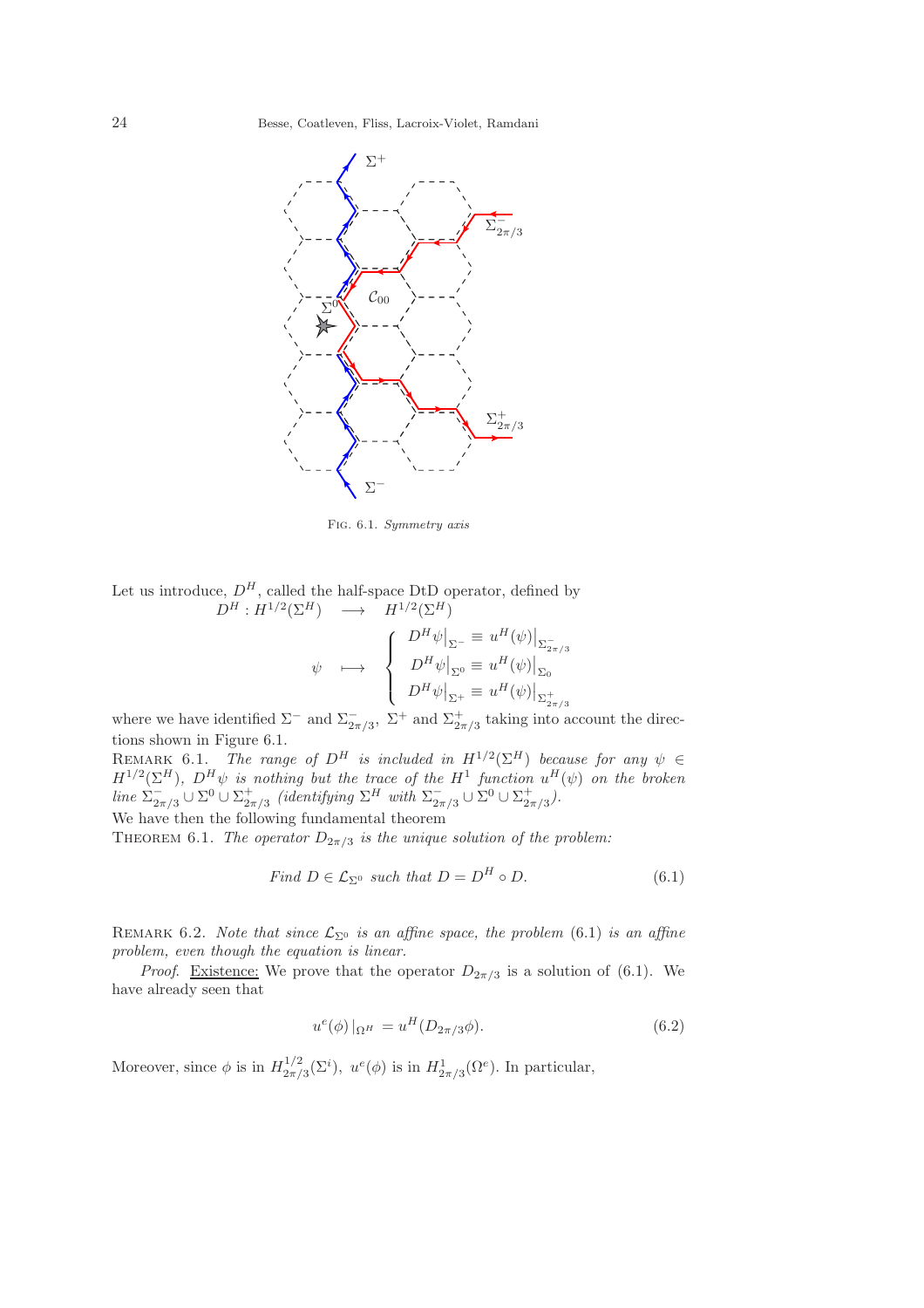- $\Sigma_{2\pi/3}^- = \Theta_{2\pi/3} \Sigma^-$  which implies  $u^e(\phi)|_{\Sigma_{2\pi/3}^-} \equiv u^e(\phi)|_{\Sigma^-}$  and then  $u^H(D_{2\pi/3}\phi)|_{\Sigma_{2\pi/3}^-} = u^e(\phi)|_{\Sigma^-}$  using (6.2), •  $u^{e}(\phi)|_{\Sigma^{0}} = \phi|_{\Sigma^{0}},$
- $\Sigma^+ = \Theta_{2\pi/3} \Sigma^+_{2\pi/3}$  which implies  $u^e(\phi)|_{\Sigma^+} \equiv u^e(\phi)|_{\Sigma^+_{2\pi/3}}$  and then  $u^e(\phi)|_{\Sigma^+} =$  $u^{H}(D_{2\pi/3}\phi)|_{\Sigma_{2\pi/3}^+}$  using (6.2).

Using the definition of  $D^H$ , we obtain that  $D_{2\pi/3}$  solves (6.1).

Uniqueness: Let D be an operator from  $H_{2\pi/2}^{1/2}$  $\frac{d^{1/2}}{2\pi/3}(\Sigma^i)$  into  $H^{1/2}(\Sigma^H)$  such that for all  $\phi \in H_{2\pi/}^{1/2}$  $2\pi/3(\Sigma^i)$ ,  $D\phi|_{\Sigma^0} = 0$  and which satisfies

$$
D^H \circ D - D = 0. \tag{6.3}
$$

We prove that  $D=0$ . Let  $\phi \in H_{2\pi/2}^{1/2}$  $u_{2\pi/3}^{1/2}(\Sigma^i)$  and  $v_0 = u^H(D\phi)$  defined in  $\Omega^H$ . We have in particular

$$
v_0|_{\Sigma^0} = u^H(D\phi)|_{\Sigma^0} = D\phi|_{\Sigma^0} = 0.
$$

Now we build a function in the half-space  $\Omega_{2\pi/3} = \Theta_{2\pi/3} \Omega^H$  by:  $v_{2\pi/3} = v_0 (\Theta_{2\pi/3} x)$ . By a classical argument, since  $v_0$  is solution of  $(4.2)$  in  $\Omega^H$ , it is clear that  $v_{2\pi/3}$  is solution of

$$
\Delta v_{2\pi/3} + \rho v_{2\pi/3} = 0
$$
, in  $\Omega_{2\pi/3}$ ,

while  $v_0|\Sigma^0 = 0$  implies  $v_{2\pi/3}$   $\Big|\Theta_{2\pi/3}\Sigma^0 = 0$ . We are going to show that  $v_0$  and  $v_{2\pi/3}$ coincide in  $\Omega^H \cap (\Theta_{2\pi/3} \Omega^H)$ . The difference  $d_{2\pi/3} = v_0 - v_{2\pi/3}$  satisfies

$$
\Delta d_{2\pi/3} + \rho d_{2\pi/3} = 0, \text{ in } \Omega^H \cap (\Theta_{2\pi/3} \Omega^H), \tag{6.4}
$$

with boundary condition:

$$
d_{2\pi/3}|_{\Sigma^+} = v_0|_{\Sigma^+} - v_{2\pi/3}|_{\Sigma^+} = v_0|_{\Sigma^+} - v_0|_{\Sigma^+_{2\pi/3}} ,
$$

$$
d_{2\pi/3}\left|_{\Sigma_{2\pi/3}^-} = v_0\left|_{\Sigma_{2\pi/3}^-} - v_{2\pi/3}\right|\right|_{\Sigma_{2\pi/3}^-} = v_0\left|_{\Sigma_{2\pi/3}^-} - v_0\right|_{\Sigma^-},
$$

since  $\Sigma^+ = \Theta_{2\pi/3} \Sigma^+_{2\pi/3}$ ,  $\Sigma^-_{2\pi/3} = \Theta_{2\pi/3} \Sigma^-$  and  $v_{2\pi/3} = v_0(\Theta_{2\pi/3})$ . Using the definition of  $v_0$ , we have

$$
d_{2\pi/3}|_{\Sigma^+} = u^H(D\phi)|_{\Sigma^+} - u^H(D\phi)|_{\Sigma^+_{2\pi/3}} ,
$$

which gives using the definitions of  $u^H$  and  $D^H$ 

$$
d_{2\pi/3}|_{\Sigma^+} = D\phi|_{\Sigma^+} - D^H \circ D\phi|_{\Sigma^+} ,
$$

and then by (6.3)

$$
d_{2\pi/3}|_{\Sigma^+} = 0.\t\t(6.5)
$$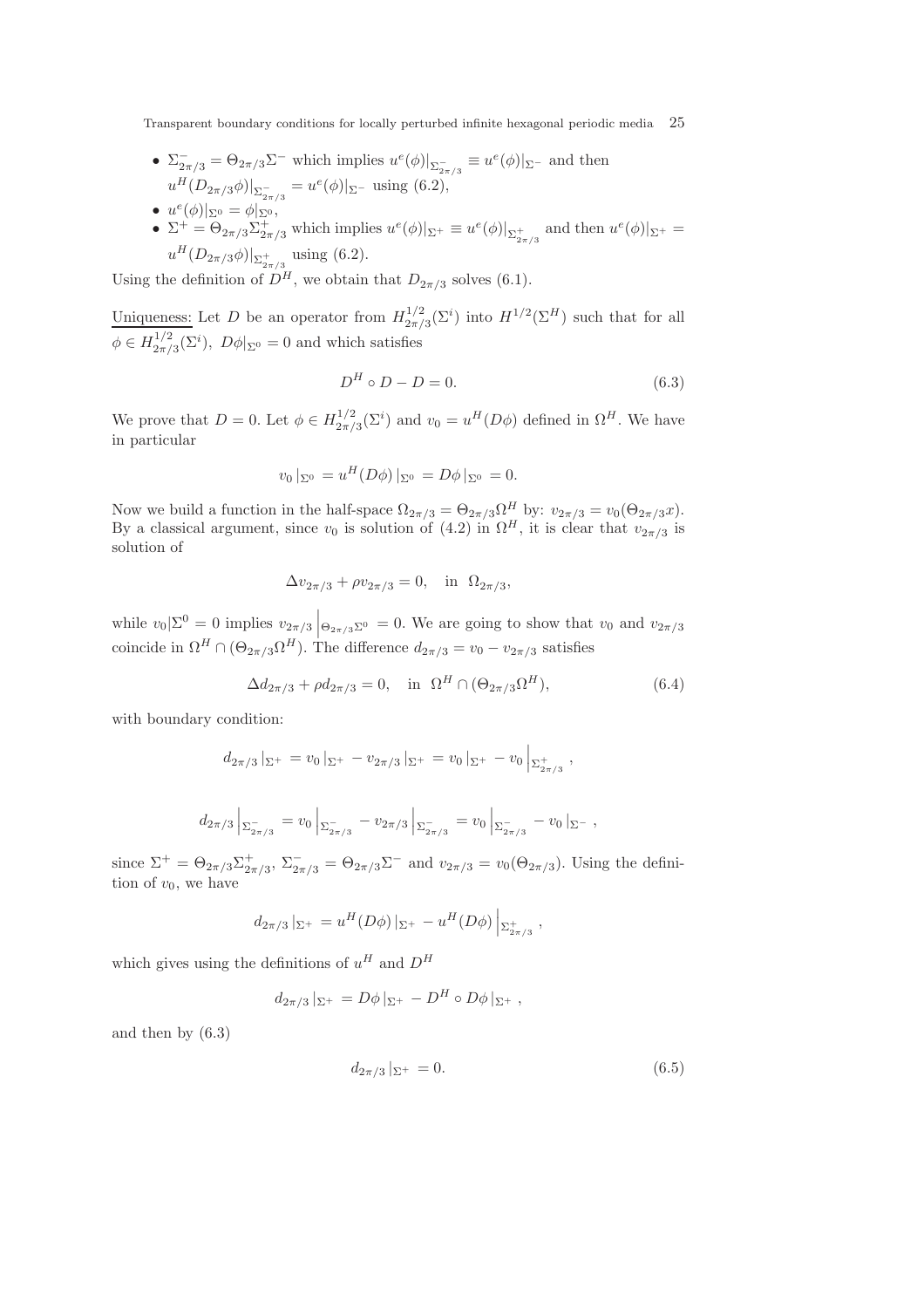In the same way, we have :

$$
d_{2\pi/3}\Big|_{\Sigma_{2\pi/3}^-} = u^H(D\phi)\Big|_{\Sigma_{2\pi/3}^-} - u^H(D\phi)\Big|_{\Sigma^-} ,
$$

and then, using again the definition of  $u^H$  and  $D^H$ 

$$
d_{2\pi/3} \left| \sum_{2\pi/3} = D\phi \right| \sum_{2\pi/3} - D^H \circ D\phi \left| \sum_{2\pi/3} = 0. \right
$$
 (6.6)

A uniqueness argument for the Dirichlet problem (6.4), (6.5), (6.6) yields  $v_{2\pi/3} = v_0$ in  $\Omega^H \cap (\Theta_{2\pi/3} \Omega^H)$ .

With the same argument, we can construct three solutions of the Helmholtz equation  $v_0$ ,  $v_{2\pi/3}$ ,  $v_{4\pi/3}$  respectively in the domains  $\Omega^H$ ,  $\Theta_{2\pi/3}\Omega^H$  and  $\Theta_{4\pi/3}\Omega^H$  and which coincide in the domains where they are jointly defined:

- $v_0 = v_{2\pi/3}$  in  $\Omega^H \cap (\Theta_{2\pi/3} \Omega^H),$
- $v_{2\pi/3} = v_{4\pi/3} \text{ in } (\Theta_{2\pi/3} \Omega^H) \cap (\Theta_{4\pi/3} \Omega^H),$
- $v_{4\pi/3} = v_0$  in  $(\Theta_{4\pi/3} \Omega^H) \cap \Omega^H$ .

Thus we can construct a function  $U^e \in H^1(\Omega^e)$  defined in  $\Omega^e$  by

$$
U^e |_{\Theta_{k\pi/3}\Omega^e} = v_{k\pi/3}, \qquad k \in \{0, 2, 4\},\
$$

so that  $U^e$  is an  $H^1$ -function which satisfies

$$
\Delta U^e + \rho U^e = 0, \quad \text{in } \Omega^e,
$$

with homogeneous Dirichlet condition on  $\Sigma^i$ . From the uniqueness for the exterior problem we get  $U^e = 0$  in  $\Omega^e$  and therefore  $D\phi|_{\Sigma^i} = U^e|_{\Sigma^i} = 0$ . This concludes the proof of Theorem 6.1.  $\square$ 

6.2. Characterization of the half-space DtD operator Let us recall the definition of  $D^H$ :  $\mathbf{L}^{1/2}(\nabla H)$ 

$$
D^{H}: H^{1/2}(\Sigma^{H}) \longrightarrow H^{1/2}(\Sigma^{H})
$$
  

$$
\psi \longmapsto \begin{cases} D^{H}\psi|_{\Sigma^{-}} \equiv u^{H}(\psi)|_{\Sigma_{2\pi/3}^{\tilde{}}}}\\ D^{H}\psi|_{\Sigma^{0}} \equiv u^{H}(\psi)|_{\Sigma^{0}}\\ D^{H}\psi|_{\Sigma^{+}} \equiv u^{H}(\psi)|_{\Sigma_{2\pi/3}^{\tilde{}}}\end{cases}
$$

,

where we have identified  $\Sigma^-$  and  $\Sigma^-_{2\pi/3}$ ,  $\Sigma^+$  and  $\Sigma^+_{2\pi/3}$  taking into account the directions shown in Figure 6.1.

Thanks to the results of Section 5, we can give a semi-analytic expression for the DtD operator  $D^H$ .

PROPOSITION 6.2. *For any*  $\psi$  *in*  $H^{1/2}(\Sigma^H)$  *and for any*  $\xi$  *in*  $(-\pi/L, \pi/L)$ *, we have*  $\overline{I}$ 

$$
\mathcal{F}_{y}(D^{H}\psi)(\cdot,\xi) = \frac{L}{2\pi} \int_{-\pi/L}^{\pi/L} e^{i\xi L} \left(\mathcal{D}_{k}^{\ell+} + \mathcal{D}_{k}^{r+} \mathcal{P}_{k}\right) \left(\mathcal{I} - \mathcal{P}_{k} e^{i\xi L}\right)^{-1} R_{k}^{QP} \widehat{\psi}_{k} dk
$$
  
+ 
$$
\frac{L}{2\pi} \int_{-\pi/L}^{\pi/L} \widehat{\psi}_{k} \left|_{\Sigma^{0}} dk
$$
  
+ 
$$
\frac{L}{2\pi} \int_{-\pi/L}^{\pi/L} e^{-i(k+\xi)L} \left(\mathcal{D}_{k}^{\ell-} + \mathcal{D}_{k}^{r-} \mathcal{P}_{k}\right) \left(\mathcal{I} - \mathcal{P}_{k} e^{-i(k+\xi)L}\right)^{-1} R_{k}^{QP} \widehat{\psi}_{k} dk,
$$
  
(6.7)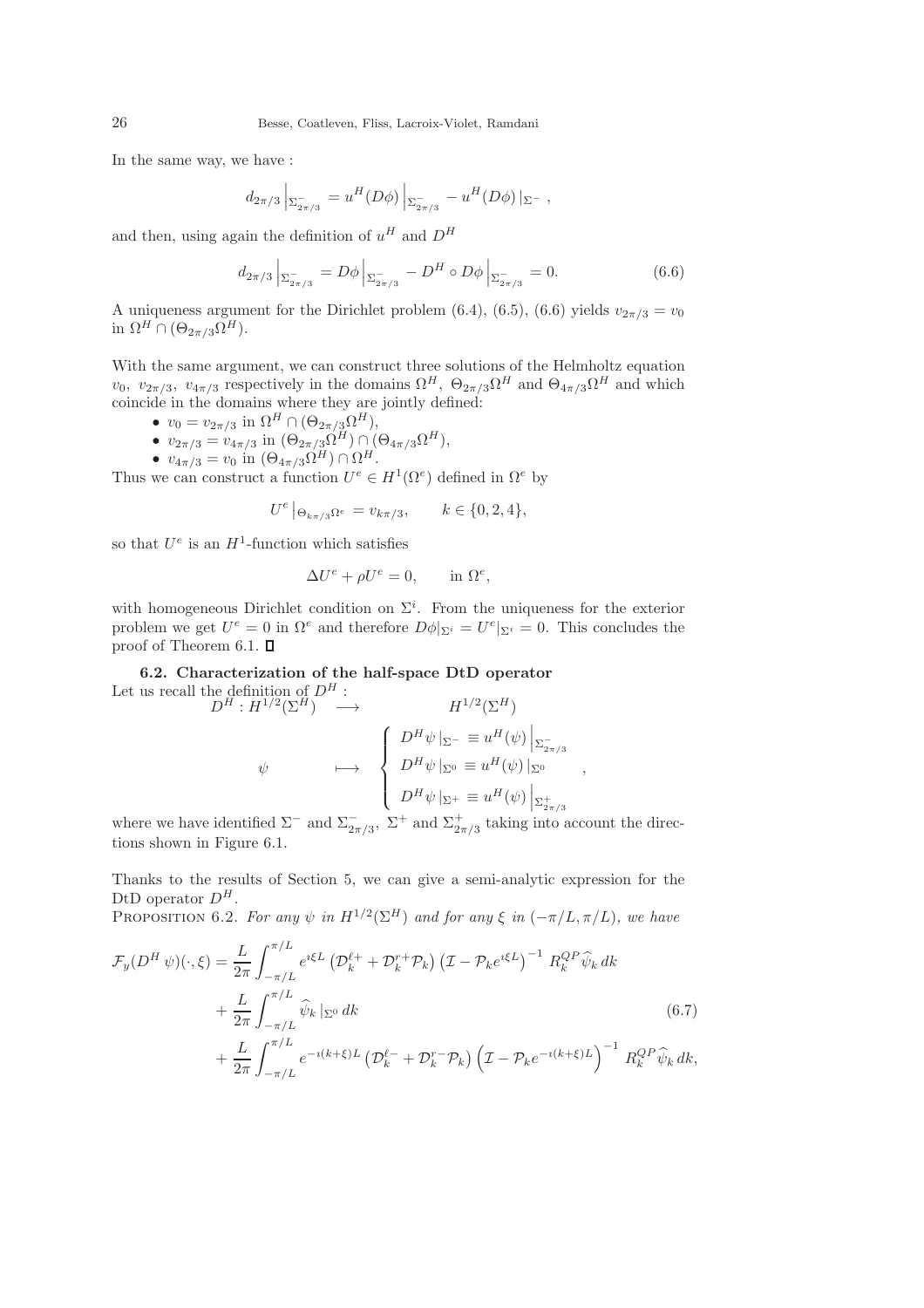where  $\hat{\psi}_k = \mathcal{F}_y \psi(\cdot, k)$ , the local DtD operators  $\mathcal{D}_k^{\ell \pm}$  and  $\mathcal{D}_k^{r \pm}$  are given in Definition *5.9 and* P<sup>k</sup> *is the propagation operator defined in Section 5.2.1.*

Remark 6.3. *Let us remark that the subscript* k *of the operators in formula* (6.7) *means that they actually depend on the variable* k*.*

*Proof.* Let  $k \in (-\pi/L, \pi/L)$ , we express first  $D^H \hat{\psi}_k$  for k–quasiperiodic boundary data  $\widehat{\psi}_k \in H_k^{1/2}$  $\int_k^{1/2} (\Sigma^H)$ . By definition of  $D^H$ , we are then interested in expressing  $\widehat{u}_{k}^{H}(\widehat{\psi}_{k})\left|_{\Sigma_{2\pi/3}^{-}}$ ,  $\widehat{u}_{k}^{H}(\widehat{\psi}_{k})\left|_{\Sigma^{0}}\right.$  and  $\widehat{u}_{k}^{H}(\widehat{\psi}_{k})\left|_{\Sigma_{2\pi/3}^{+}}$ . Using notation of Section 5.2, let us remark that

$$
\Sigma_{2\pi/3}^- = \bigcup_{n = +\infty}^0 \Gamma_{n0}^+, \quad \Sigma_{2\pi/3}^+ = \bigcup_{n = 0}^{+\infty} \Gamma_{n, -(n+1)}^-,
$$

taking into account the directions shown in Figures 6.1 and 5.2.

Using Corollary 5.10, we have

• on  $\Sigma_{2\pi/3}^-$ , for all  $n \in \mathbb{N}$ ,

$$
\widehat{u}_k^H(\widehat{\psi}_k)\Big|_{\Gamma_{n_0}^+} = \left(\mathcal{D}_k^{\ell+} \mathcal{P}_k^n + \mathcal{D}_k^{r+} \mathcal{P}_k^{n+1}\right) R_k^{QP} \widehat{\psi}_k
$$

and  $D^H \widehat{\psi}_k \Big|_{\Sigma_n^-} = \widehat{u}_k^H(\widehat{\psi}_k) \Big|_{\Gamma_{n_0}^+}$  where we have denoted  $\Sigma_n^- = \Theta_{-2\pi/3} \Gamma_{n_0}^{\ell_+};$ • on  $\Sigma^0$ 

$$
D^H \,\widehat{\psi}_k \,|_{\Sigma^0} = \widehat{u}_k^H(\widehat{\psi}_k) \,|_{\Sigma^0} = \widehat{\psi}_k \,|_{\Sigma^0} \;;
$$

• on  $\Sigma^+_{2\pi/3}$ , for all  $n \in \mathbb{N}$ ,

$$
\widehat{u}_{k}^{H}(\widehat{\psi}_{k})\Big|_{\Gamma_{n,-(n+1)}^{-}} = e^{-i(n+1)kL} \left(\mathcal{D}_{k}^{\ell-} \mathcal{P}_{k}^{n} + \mathcal{D}_{k}^{r-} \mathcal{P}_{k}^{n+1}\right) R_{k}^{QP} \widehat{\psi}_{k}
$$

and 
$$
D^H \widehat{\psi}_k \Big|_{\Sigma_n^+} = \widehat{u}_k^H(\widehat{\psi}_k) \Big|_{\Gamma_{n,-(n+1)}^-}
$$
 where  $\Sigma_n^+ = \Theta_{2\pi/3} \Gamma_{n,-(n+1)}^-$ .

For any data  $\psi \in H^{1/2}(\Sigma^H)$ , we use the FB transform and formula (5.2) to obtain the expression "piece by piece" of  $D^H \psi$  from  $\widehat{\psi}_k = \mathcal{F}_y \psi(\cdot, k)$ 

• on  $\Sigma^- = \cup_{n \in \mathbb{N}} \Sigma_n^-$ , for all  $n \in \mathbb{N}$ ,

$$
D^H \psi \Big|_{\Sigma_n^-} = \sqrt{\frac{L}{2\pi}} \int_{-\pi/L}^{\pi/L} \left( \mathcal{D}_k^{\ell+} \mathcal{P}_k^n + \mathcal{D}_k^{r+} \mathcal{P}_k^{n+1} \right) R_k^{QP} \widehat{\psi}_k dk;
$$

• on  $\Sigma^0$ 

$$
D^H \, \psi \, |_{\Sigma^0} \, = \sqrt{\frac{L}{2\pi}} \int_{-\pi/L}^{\pi/L} \widehat{\psi}_k \, |_{\Sigma^0} \, dk \; ;
$$

• on  $\Sigma^+ = \bigcup_{n \in \mathbb{N}} \Sigma_n^+$ , for all  $n \in \mathbb{N}$ ,

$$
D^H \psi \Big|_{\Sigma_n^+} = \sqrt{\frac{L}{2\pi}} \int_{-\pi/L}^{\pi/L} e^{-i(n+1)kL} \left( \mathcal{D}_k^{\ell-} \mathcal{P}_k^n + \mathcal{D}_k^{r-} \mathcal{P}_k^{n+1} \right) R_k^{QP} \widehat{\psi}_k dk.
$$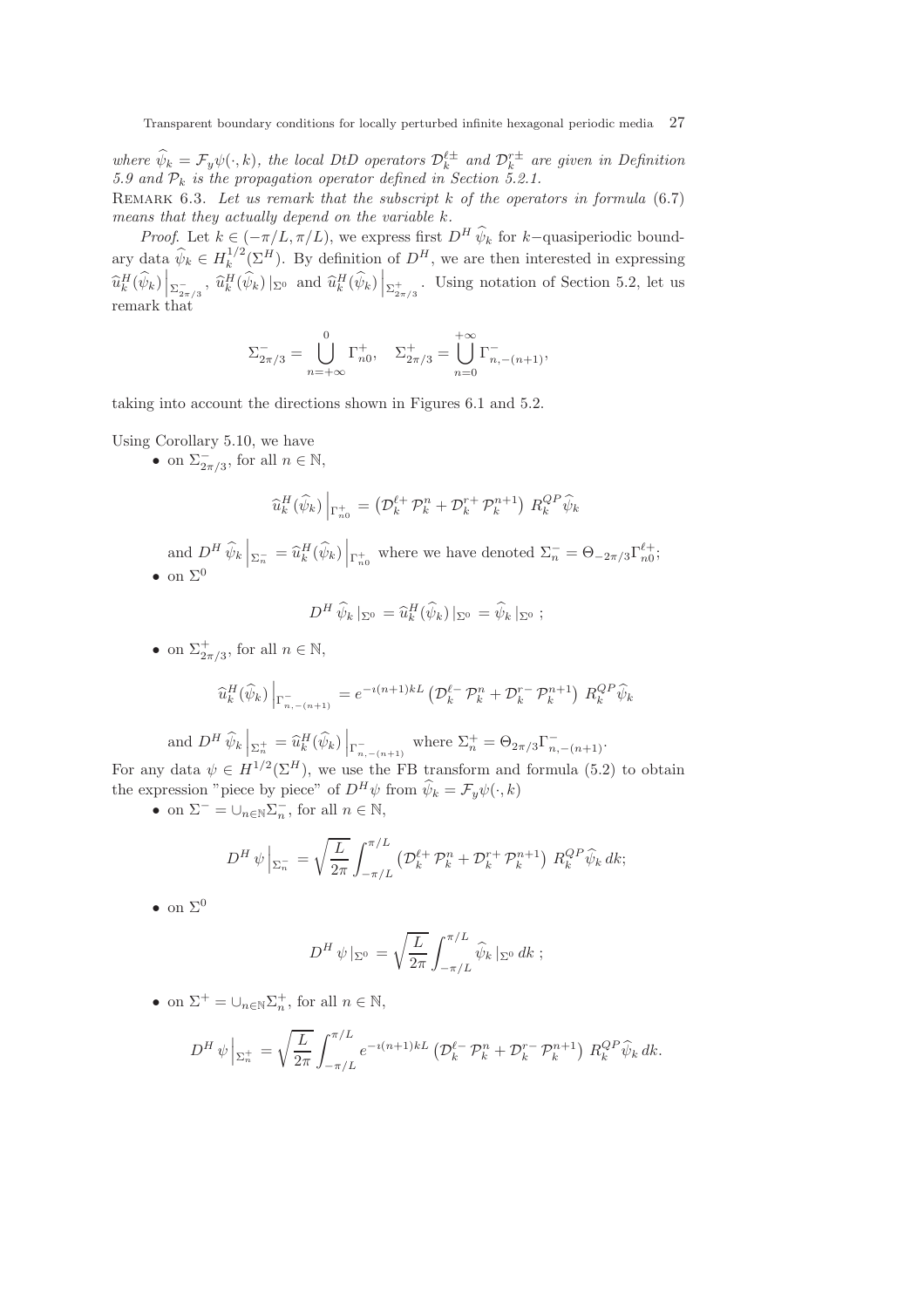We finally apply the FB transform in the y– direction to  $D^H \psi$ :

$$
\mathcal{F}_y(D^H \psi)(\cdot, \xi) = \sqrt{\frac{L}{2\pi}} \left[ \sum_{n=-\infty}^0 D^H \psi \, \middle| \, \Sigma_n^{-} \, e^{i\xi(n+1)L} + D^H \psi \, \middle| \, \Sigma_0^0 \, + \sum_{n=0}^{\infty} D^H \psi \, \middle| \, \Sigma_n^{+} \, e^{-i\xi(n+1)L} \right].
$$

By inverting the integral over  $(-\pi/L, \pi/L)$  and the sum over n, we are led to use the following formula:

$$
\sum_{n \in \mathbb{N}} \mathcal{P}_k^n e^{\pm i(n+1)\zeta L} = e^{\pm i\zeta L} \left(\mathcal{I} - \mathcal{P}_k e^{\pm i\zeta L}\right)^{-1}
$$
(6.8)

with  $\zeta = k$  or  $\zeta = k + \xi$ . Note that this is possible as for every k,  $\mathcal{P}_k$  is compact with spectral radius strictly less than 1. Actually, we could prove like in [17] that for  $\rho_b > 0$  (defined in (1.5)), the spectral radius  $\rho(\mathcal{P}_k)$  of  $\mathcal{P}_k$  is uniformly bounded in k, by a constant that is strictly less than 1:

$$
\exists C > 0, \ \forall k \in \left( -\frac{\pi}{L}, \frac{\pi}{L} \right), \quad \rho(\mathcal{P}_k) \le e^{-C\rho_b}.
$$

The property

$$
\lim_{n \to +\infty} \|\mathcal{P}_k^n\|^{1/n} = \rho(\mathcal{P}_k)
$$

for the norm of  $\mathcal{L}(L^2(\Sigma_{00}^{\ell}))$  ([41]) implies that for some  $\alpha \in ]e^{-C\rho_b}, 1[, j]$  large enough we have for all  $k$ 

$$
\|\mathcal{P}_k^j\| \le \alpha^j,
$$

which yields the absolute convergence of the series (6.8). Therefore, for each  $\zeta$ ,  $\mathcal{I}$  −  $\mathcal{P}_k e^{\pm i \zeta L}$  is invertible and the sum (6.8) converges uniformly in the norm of  $\mathcal{L}(L^2(\Sigma_{00}^\ell))$ . Exchanging the order of the integral and the sum is then possible.  $\Box$ 

Remark 6.4. *Our choice of solving a family of* k−*quasiperiodic half-space problems instead of a family of* k−*quasiperiodic half waveguide problems simplifies the expression of*  $D^H$ . Indeed, expressing  $u^H(\phi)$  on  $\Sigma_{2a}^{\pm}$  $\frac{\pm}{2\pi/3}$  is much easier by doing so.

# 6.3. Towards the integral equation

Let us give now more precisions about the resolution of the affine equation  $(6.1)$ . Since the operator  $D^H$  is characterized via its FB transform, it makes sense to reformulate (6.1) using the FB transform.

COROLLARY 6.3. *For any*  $\phi \in H_{2\pi/2}^{1/2}$  $\frac{1}{2\pi/3}(\Sigma^i)$ , the function

$$
\widehat{\psi}_{2\pi/3} := \mathcal{F}_y(D_{2\pi/3}\phi) \quad \in H_{QP}^{1/2}\left(\Sigma^H \times \left(-\frac{\pi}{L}, \frac{\pi}{L}\right)\right)
$$

*is the unique solution to the following problem*

Find 
$$
\widehat{\psi} \in H_{QP}^{1/2} \left( \Sigma^H \times \left( -\frac{\pi}{L}, \frac{\pi}{L} \right) \right)
$$
, such that,

$$
(i) \quad \forall \xi \in \left( -\frac{\pi}{L}, \frac{\pi}{L} \right), \quad \widehat{\psi}(\cdot, \xi) - \int_{-\pi/L}^{\pi/L} K^H(k, \xi) \widehat{\psi}(\cdot, k) \, dk = 0,
$$
\n
$$
(ii) \quad \sqrt{\frac{L}{2\pi}} \int_{-\pi/L}^{\pi/L} \widehat{\psi}(\cdot, k) \, |_{\Sigma^0} \, dk = \phi \, |_{\Sigma^0}, \tag{6.9}
$$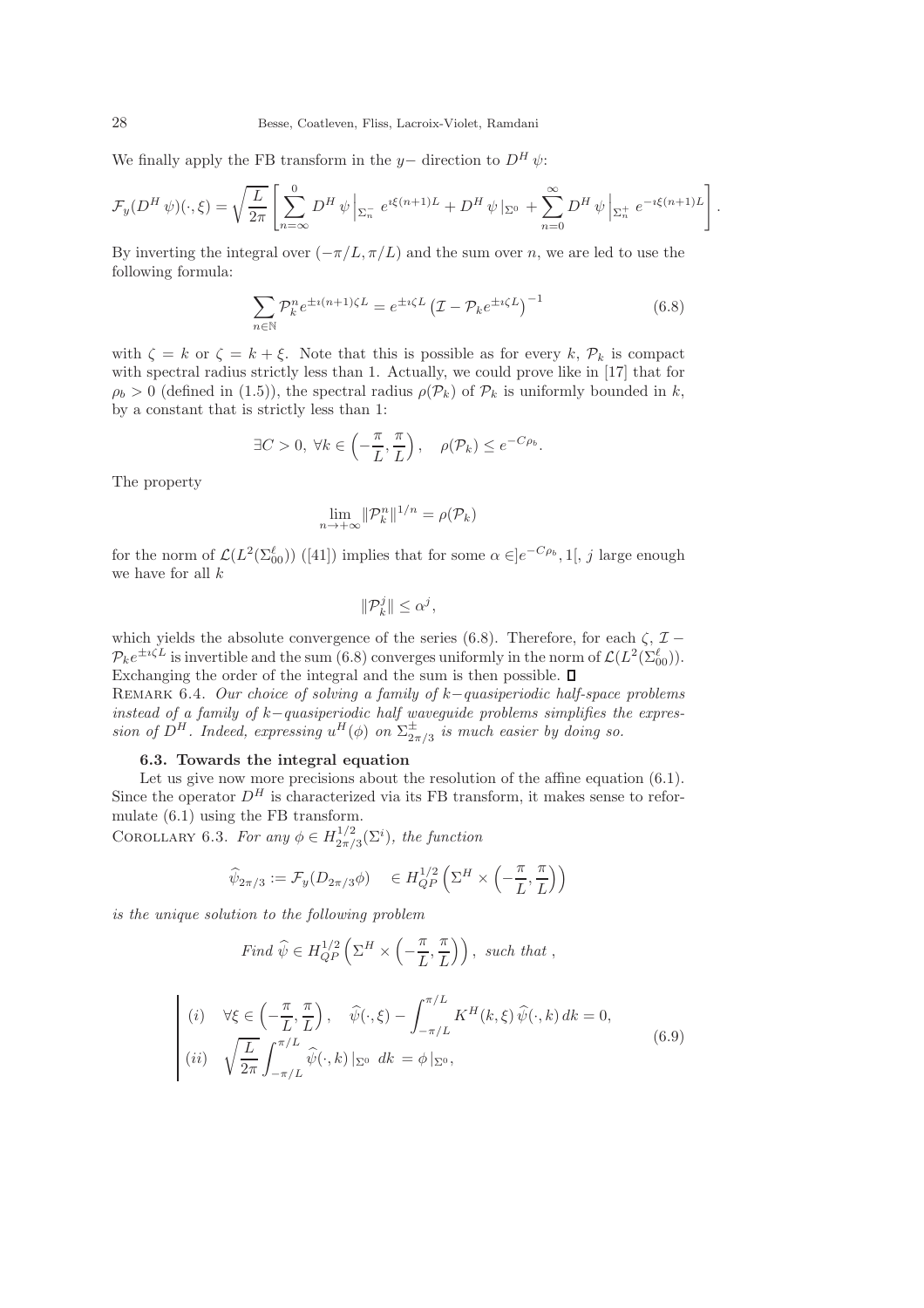*where*  $K^H(k,\xi) \in \mathcal{L}\left(H_k^{1/2}\right)$  $\left( \sum_{k}^{1/2}(\Sigma^{H}),H_{\xi}^{1/2}(\Sigma^{H})\right)$  is given by

$$
K^{H}(k,\xi) = \frac{L}{2\pi} e^{i\xi L} \left( \mathcal{D}_{k}^{\ell+} + \mathcal{D}_{k}^{r+} \mathcal{P}_{k} \right) \left( \mathcal{I} - \mathcal{P}_{k} e^{i\xi L} \right)^{-1} R_{k}^{QP} + \frac{L}{2\pi} R^{H} + \frac{L}{2\pi} e^{-i(k+\xi)L} \left( \mathcal{D}_{k}^{\ell+} + \mathcal{D}_{k}^{r+} \mathcal{P}_{k} \right) \left( \mathcal{I} - \mathcal{P}_{k} e^{-i(k+\xi)L} \right)^{-1} R_{k}^{QP},
$$

*with*  $R^H$  *the restriction operator from*  $\Sigma^H$  *on*  $\Sigma^0$  *defined in Section 4.* Relation  $(6.9)-(i)$  is the FB transform of Equation  $(6.1)$  while relation  $(6.9)-(ii)$  expresses in terms of the FB-variables the condition:

$$
D_{2\pi/3}\phi\mid_{\Sigma^0}=\phi\mid_{\Sigma^0}.
$$

From a practical point of view, it seems to us that it is easier to solve (6.9) instead of (6.1). The advantage is to replace the discretization of an infinite set by the discretization of a compact set.

7. Summary and conclusion In this paper, we proposed a method to solve scattering problems in infinite hexagonal periodic media containing local perturbations. We have computed the Dirichlet-to-Neumann map on the boundary of a bounded domain which respects the hexagonal geometry. By doing so, the initial problem is reduced to the solution of a boundary value problem set in a cell containing the defect. The computation of the DtN map  $\Lambda$  is based on a factorization through a half-space DtN operator  $\Lambda^H$  and a DtD operator  $D_{2\pi/3}$  (see Theorem 4.1). We sum up below the main steps to be followed in order to compute  $\Lambda \phi$ , for a given boundary data with hexagonal symmetry  $\phi \in H_{2\pi/2}^{1/2}$  $\frac{1}{2\pi/3}(\Sigma^i).$ 

1. Pre-processing steps

For all 
$$
k \in (-\pi/L, \pi/L)
$$
 (a) Solve the cell problems (5.9)-(5.10)

- (b) Compute the local DtN operators (see Definition (5.6))
- (c) Compute the local DtD operators (see Definition (5.9))
- (d) Solve the stationary Riccati equation (5.12)
- (e) Compute  $\widehat{\Lambda}_k^H$  thanks to relation (5.13)
- 2. Solve integral equation  $(6.9)$  using the steps  $(1)-(c)$  and  $(1)-(d)$  to obtain  $\widehat{\psi}_{2\pi/3} = \mathcal{F}_y\left(D_{2\pi/3}\phi\right)$
- 3. Using relation (5.3),

$$
\Lambda \phi = \sqrt{\frac{L}{2\pi}} \int_{-\pi/L}^{\pi/L} \widehat{\Lambda}_k^H \widehat{\psi}_{2\pi/3}(\cdot, k) dk
$$

The pre-processing steps only involve the solution of elementary problems set on bounded domains, for each values of k. These steps can be easily parallelized as the problems for different values of k are decoupled. Solving the integral equation  $(6.9)$ constitutes the main difficulty in implementing the algorithm. The discretization and numerical investigation of the problem will be considered in a forthcoming article.

## REFERENCES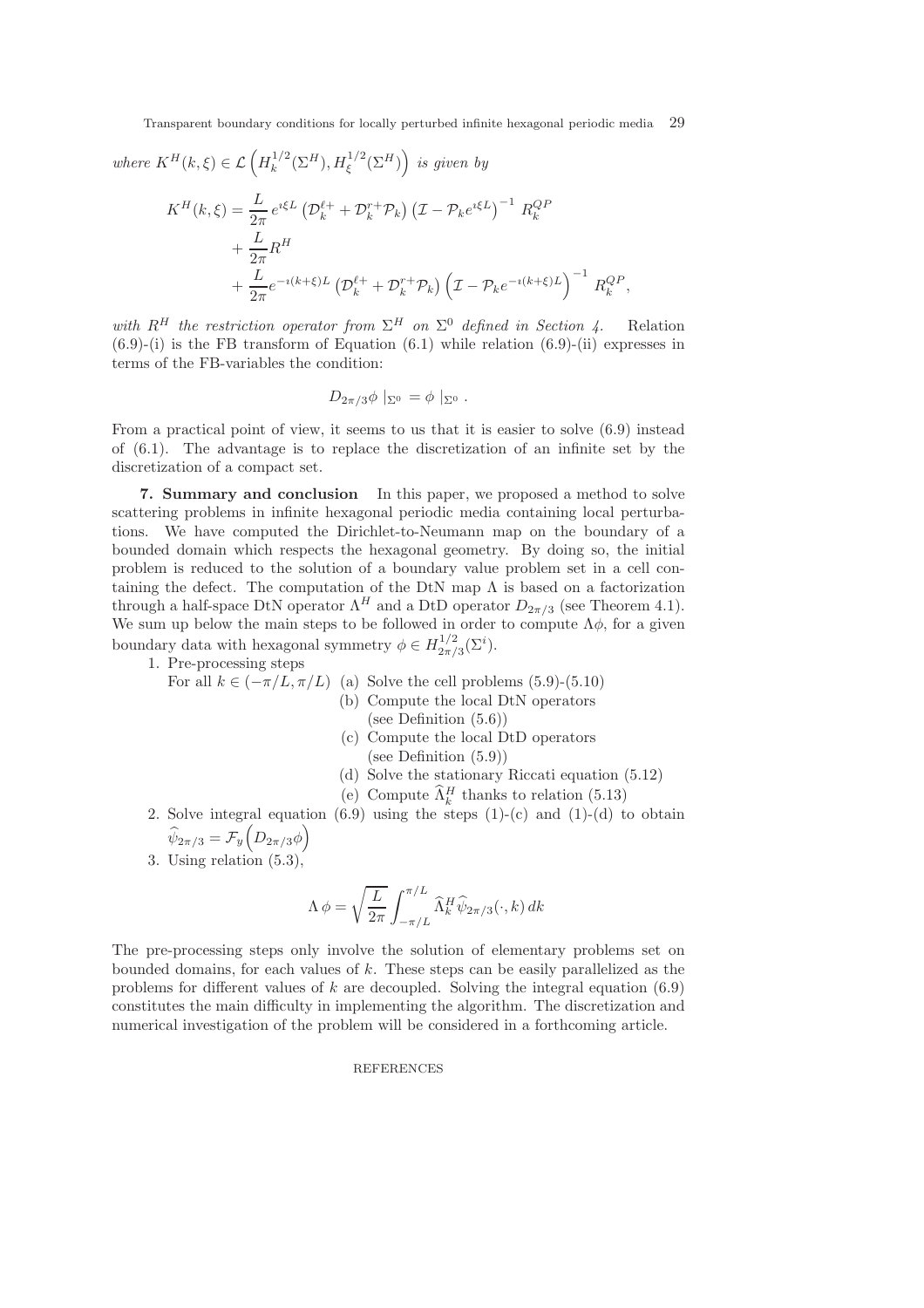- [1] Y. Akahane, T. Asano, B.-S. Song, and S. Noda. *Fine-tuned high-q photonic-crystal nanocavity.* Opt. Express, 13 (2005), pp. 1202–1214.
- [2] G. Allaire, C. Conca and M. Vanninathan. *Spectral asymptotics of the Helmholtz model in fluid-solid structures* Int. J. Numer. Meth. Engng., 46 (1999), pp. 1463–1504.
- [3] H. Ammari, H. Kang, and K. Lee. *Asymptotic analysis of high-contrast phononic crystals and a criterion for the band-gap opening.* Arch. Ration. Mech. Anal., 193 (2009), pp. 679–714.
- [4] A. Avila, G. Griso and B. Miara. ´ *Bandes phononiques interdites en ´elasticit´e lin´earis´ee.* C. R. Math. Acad. Sci. Paris, 340 (2005), pp. 933–938.
- [5] A.-S. Bonnet-Ben Dhia and K. Ramdani. *Diffraction by an acoustic grating perturbed by a bounded obstacle.* Adv. Comput. Math., 16 (2002), pp. 113–138.
- [6] S. Boscolo, M. MIDRIO AND T. F. KRAUSS. *Y junctions in photonic crystal channel waveguides: high transmission and impedance matching.* Opt. Lett., 27 (2002), pp. 1001–1003.
- [7] G. Bouchitt´e, S. Guenneau and F. Zolla. *Homogenization of dielectric photonic quasi crystals* Multiscale Model. Simul., 8 (2010), pp. 1862–1881.
- [8] K. Busch, G. von Freymann, S. Linden, S.F. Mingaleev, L. Tkeshelashvili, and M. Wegener. *Periodic nanostructures for photonics.* Physics Reports, 444 (2007), pp. 101–202.
- [9] K. Dossou, M.-A. Byrne, and L.-C. Botten. *Finite element computation of grating scattering matrices and application to photonic crystal band calculations.* J. Comput. Phys., 219 (2006), pp. 120–143.
- [10] W. E and D. Li. *On the crystallization of 2D hexagonal lattices.* Comm. Math. Phys., 286 (2009), pp. 1099–1140.
- [11] A.-G. Edelmann and S.-F. Helfert. *Three-dimensional analysis of hexagonal structured photonic crystals using oblique coordinates.* Optical and Quantum Electronics, 41 (2009), pp. 243–254.
- [12] M. Ehrhardt, H. Han, and C. Zheng. *Numerical simulation of waves in periodic structures.* Commun. Comput. Phys., 5 (2009), pp. 849–870.
- [13] M. Ehrhardt and C. Zheng. *Exact artificial boundary conditions for problems with periodic structures.* J. Comput. Phys., 227 (2008), pp. 6877–6894.
- [14] S. Fan, S.-G. Johnson, J.-D. Joannopoulos, C. Manolatou, and H.-A. Haus. *Waveguide branches in photonic crystals.* J. Opt. Soc. Am. B, 18 (2001), pp. 162–165.
- [15] A. Figotin and A. Klein. *Localized classical waves created by defects.* J. Statist. Phys., 86 (1997), pp. 165–177.
- [16] A. FIGOTIN AND A. KLEIN. *Midgap defect modes in dielectric and acoustic media*. SIAM J. Appl. Math., 58 (1998), pp. 1748–1773.
- [17] S. Fliss. *Etude math´ematique et num´erique de la propagation des ondes dans des milieux périodiques localement perturbés.* (Thèse, Ecole Polytechnique, 2010).
- [18] S. Fliss, E. Cassan and D. Bernier. *New approach to describe light refraction at the surface of a photonic crystal.* J. Opt. Soc. Am. B, 27 (2010), pp. 1492–1503.
- [19] S. Fliss and P. Joly. *Exact boundary conditions for time-harmonic wave propagation in locally perturbed periodic media.* Appl. Numer. Math., 59 (2009), pp. 2155–2178.
- [20] R.-C. Gauthier, K. Mnaymneh, S. Newman, K.-E. Medri, and C. Raum. *Hexagonal array photonic crystal with photonic quasi-crystal defect inclusion.* Optical Materials, 31 (2008), pp. 51–57.
- [21] R.-C. GAUTHIER. *FDTD analysis of out-of-plane propagation in 12-fold photonic quasicrystals.* Optics Communications, 269 (2007), pp. 395–410.
- [22] Z. Hu and Y. Lu. *Improved Dirichlet-to-Neumann map method for modeling extended photonic crystal devices.* Optical and Quantum Electronics, 40 (2008), pp. 921–932.
- [23] J.-D. Joannopoulos, R.-D. Meade and N.-J. Winn. *Photonic Crystal- Molding the flow of light*, (Volume 405, Princeton University Press. 1, 1995).
- [24] S. Johnson and J.-D. Joannopoulos. *Photonic Crystal The road from theory to practice*. (Kluwer Acad. Publ. 1, 2002).
- [25] P. Joly, J.-R. Li and S. Fliss. *Exact boundary conditions for periodic waveguides containing a local perturbation.* Commun. Comput. Phys., 1 (2006), pp. 945–973.
- [26] P. KERDELHUÉ. *Spectre de l'opérateur de Schrödinger magnétique avec symétrie d'ordre six.* Mém. Soc. Math. France (N.S.), 51 (1992), pp. 139.
- [27] R. Kress. *Linear integral equations*, 82 (New York, 1999).
- [28] P. Kuchment. *The mathematics of photonic crystals*, volume 22 of Mathematical modeling in optical science. (SIAM, Philadelphia, 2001).
- [29] H. Le Dret and A. Raoult. *Homogenization of hexagonal lattices.* C. R. Math. Acad. Sci. Paris, 349 (2011), pp. 111–114.
- [30] D. LEVINE AND P.-J. STEINHARDT. *Quasicrystals: A new class of ordered structures*. Phys. Rev. Lett., 53 (1984), pp. 2477–2480.